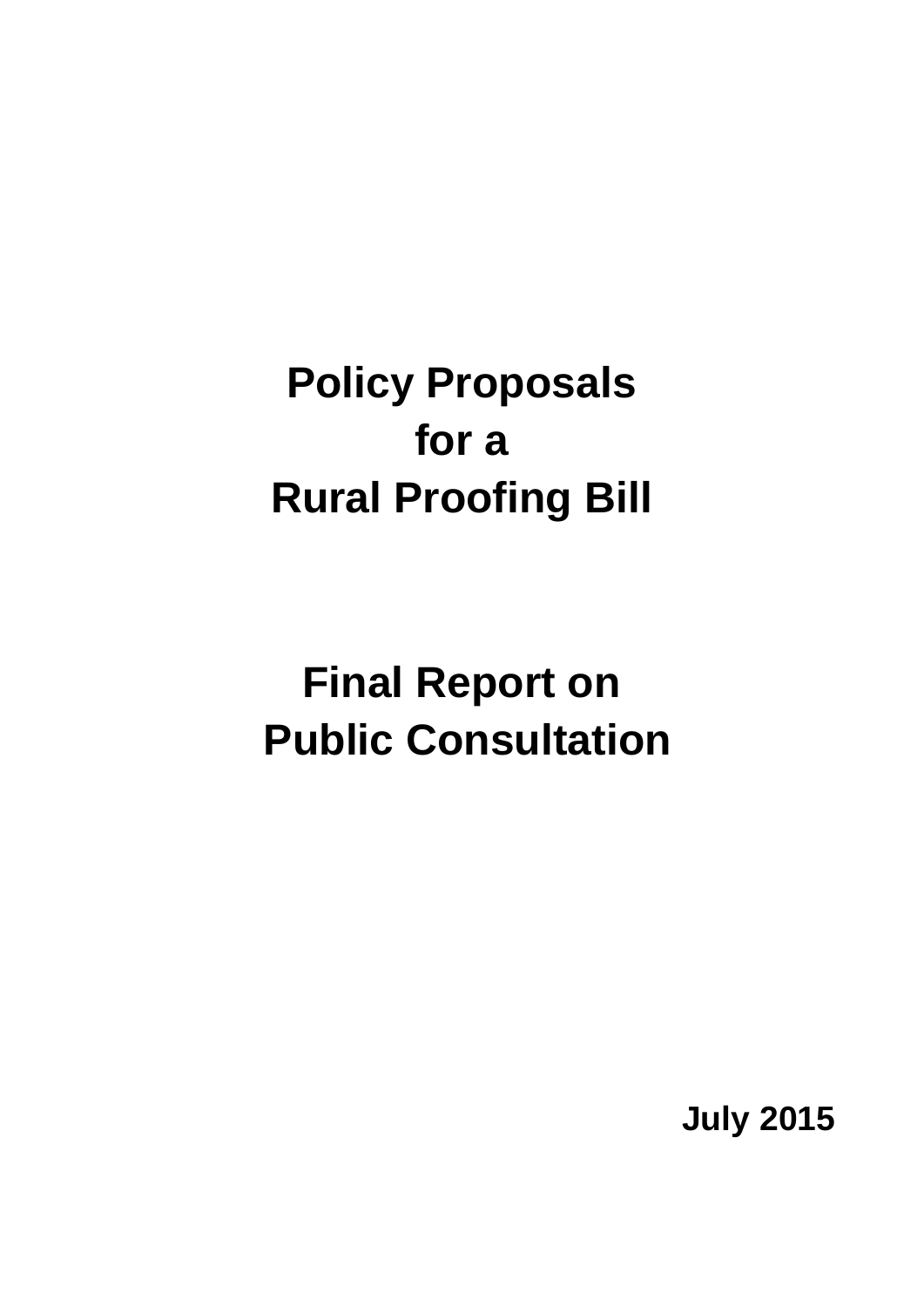## **Contents**

| 1. |                                                           | <b>Executive Summary</b>                                              |    |  |
|----|-----------------------------------------------------------|-----------------------------------------------------------------------|----|--|
| 2. |                                                           | Background                                                            |    |  |
| 3. |                                                           | Enhancing Rural Proofing - Policy Proposals for a Rural Proofing Bill |    |  |
| 4. |                                                           | Format and Structure of Public Meetings                               |    |  |
| 5. | Analysis of Responses to Consultation and DARD's Response |                                                                       |    |  |
|    | 5.1                                                       | <b>Enhancing Rural Proofing</b>                                       | 16 |  |
|    | 5.2                                                       | Duty to Consider the Needs of People Living in Rural Areas            |    |  |
|    |                                                           | - Duty on government departments and local councils                   | 20 |  |
|    |                                                           | - Duty on non-departmental public bodies                              | 27 |  |
|    | 5.3                                                       | Promoting and Encouraging Rural Proofing                              | 29 |  |
|    | 5.4                                                       | Monitoring and Reporting                                              | 32 |  |
|    | 5.5                                                       | Co-operation and Collaboration                                        | 38 |  |
|    | 5.6                                                       | Provision of Support, Advice, Guidance and Information                | 41 |  |
|    | 5.7                                                       | Other Aspects of the Proposals                                        | 43 |  |
|    | 5.8                                                       | <b>Impact Assessments</b>                                             | 49 |  |
| 6. | Conclusions                                               |                                                                       | 50 |  |

#### **Annexes**

| Annex A: | Public meetings held during the consultation period |
|----------|-----------------------------------------------------|
| Annex B: | DARD representation at public meetings              |
| Annex C: | List of written respondents to consultation         |
| Annex D: | Consultation responses by topic                     |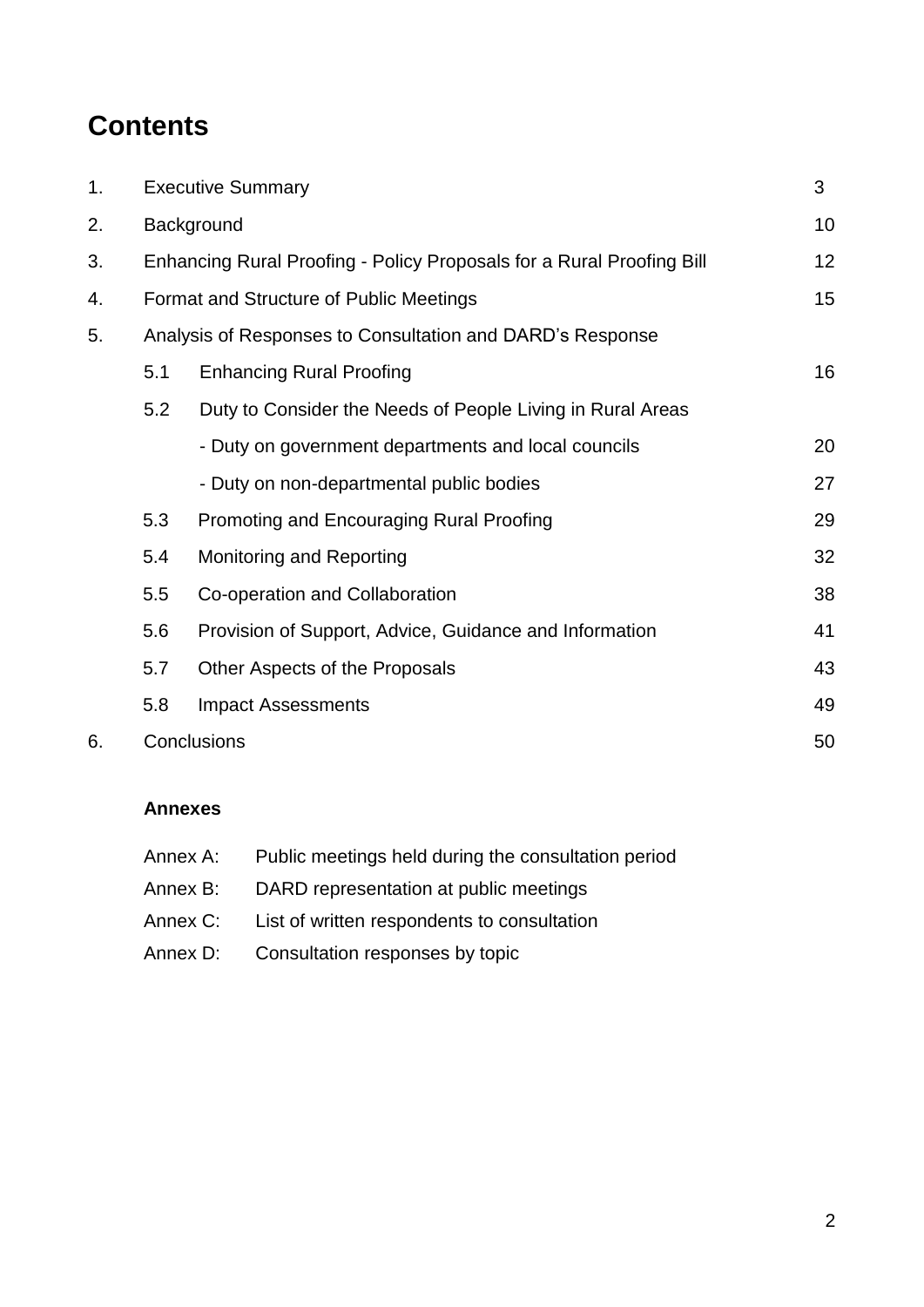### **1. Executive Summary**

### **Introduction**

1.1. A public consultation on the proposal to introduce primary legislation to strengthen rural proofing across government commenced on 3 February 2015 and concluded on 16 March 2015. During this six-week period, the Department of Agriculture and Rural Development (DARD) held a series of public meetings and received written responses from consultees.

### **Public Meetings**

1.2 Nine public meetings were held across the North during the consultation period to obtain the views of interested groups and individuals. A total of 47 people attended these events. Details of the dates, times and locations of the meetings, and the number of attendees at each, are provided in Annex A. Details of DARD representation at the meetings are provided at Annex B.

### **Written Responses**

1.3 A total of 32 written responses to the consultation were received. A list of respondents is provided at Annex C. Details of the consultation questions that were addressed by each respondent are provided at Annex D.

#### **Summary of Main Issues Raised**

#### **Enhancing rural proofing**

- 1.4 Twenty-eight written responses referred to the need for change to current rural proofing arrangements. All but one of these respondents welcomed the proposal to put rural proofing on a statutory footing. This proposal was viewed as a means of ensuring the effective and consistent implementation of rural proofing across government departments and other public bodies and of encouraging policy makers to give greater priority to ensuring that rural proofing was undertaken effectively, thereby delivering better outcomes for those living in rural areas.
- 1.5 A number of respondents commented positively on DARD's aspiration that rural issues should be embedded in the development and delivery of all government strategies and policies. Others welcomed the aim of providing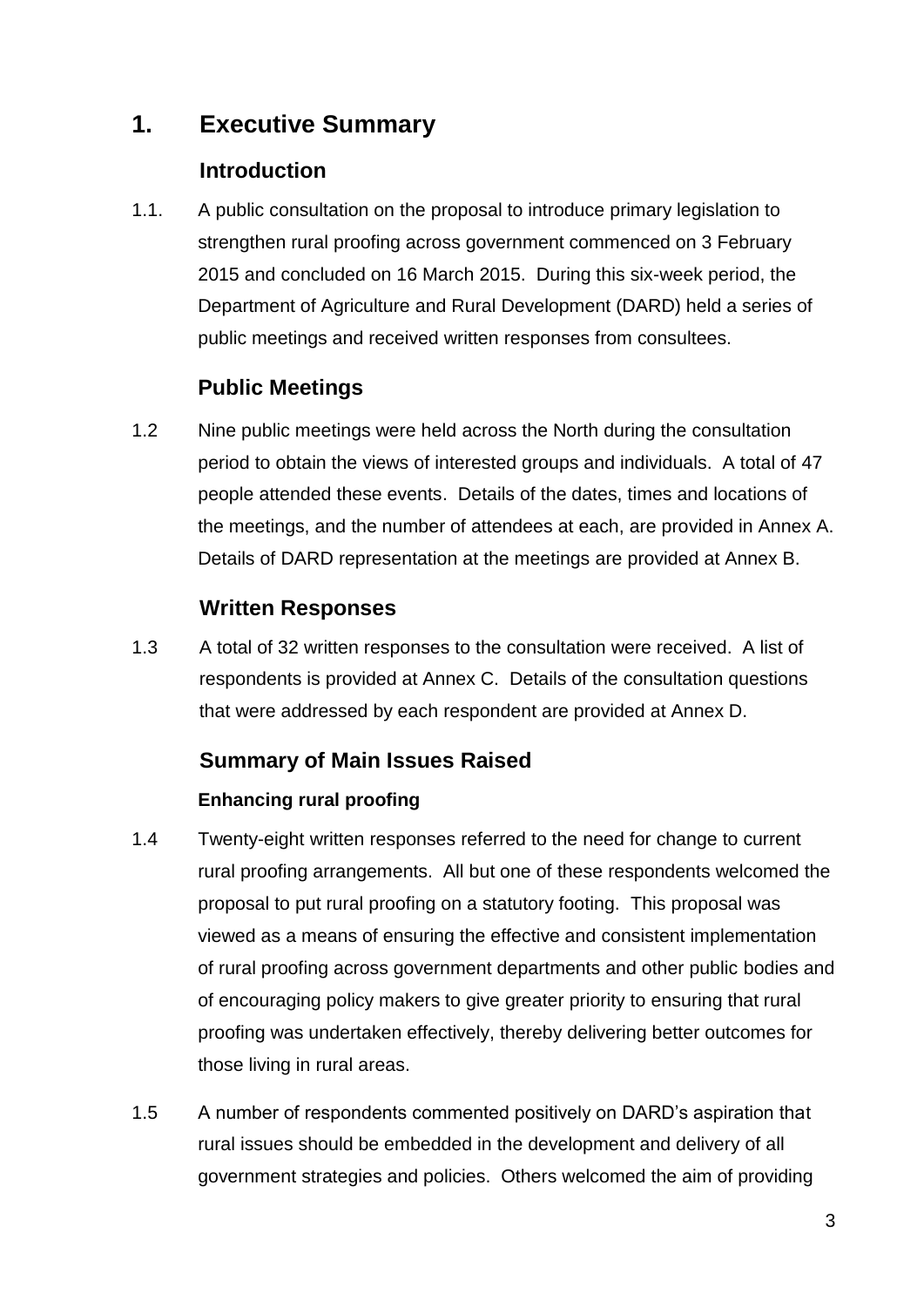transparency and ensuring the availability of information on rural proofing. The objective of establishing and maintaining a joined-up and collaborative approach to rural proofing was also welcomed.

1.6 One respondent, although in agreement with DARD's aspirations for enhanced rural proofing, was of the view that the case for changing the current process had not been made.

#### **Duty to consider the needs of people living in rural areas**

- 1.7 Views expressed at the public meetings included that a statutory duty to consider the needs of people living in rural areas when developing policies and delivering services was essential in order to effect significant change in the current rural proofing process; that the proposed Rural Proofing Bill should make clear that such a duty applied to operational matters as well as to high level policy decisions; that the Bill should place a statutory duty on government departments and councils to consult on polices that will impact on rural dwellers; and that the Bill should make provision for sanctions to be imposed in cases of non-compliance.
- 1.8 The majority of the twenty-eight respondents who addressed the proposed statutory duty on government departments and local councils in their written response agreed that such a duty would help ensure that the needs of rural dwellers were appropriately considered when policies were being developed and services were being delivered. Some commented that the duty would help ensure that rural issues and needs were embedded within decisionmaking across government. A number of respondents highlighted that the proposed duty *"to consider"* the needs of people living in rural areas did not compel duty holders to mitigate adverse impacts of their policies on rural dwellers. Others expressed the view that there should be provision in the proposed Bill for sanction in cases of non-compliance with the statutory duty.
- 1.9 Two respondents were unsure as to whether the proposed statutory duty on government departments and local councils would achieve the aim of ensuring that policy makers consider the needs of rural dwellers. One considered that further detail of the duty, and how it would be monitored, was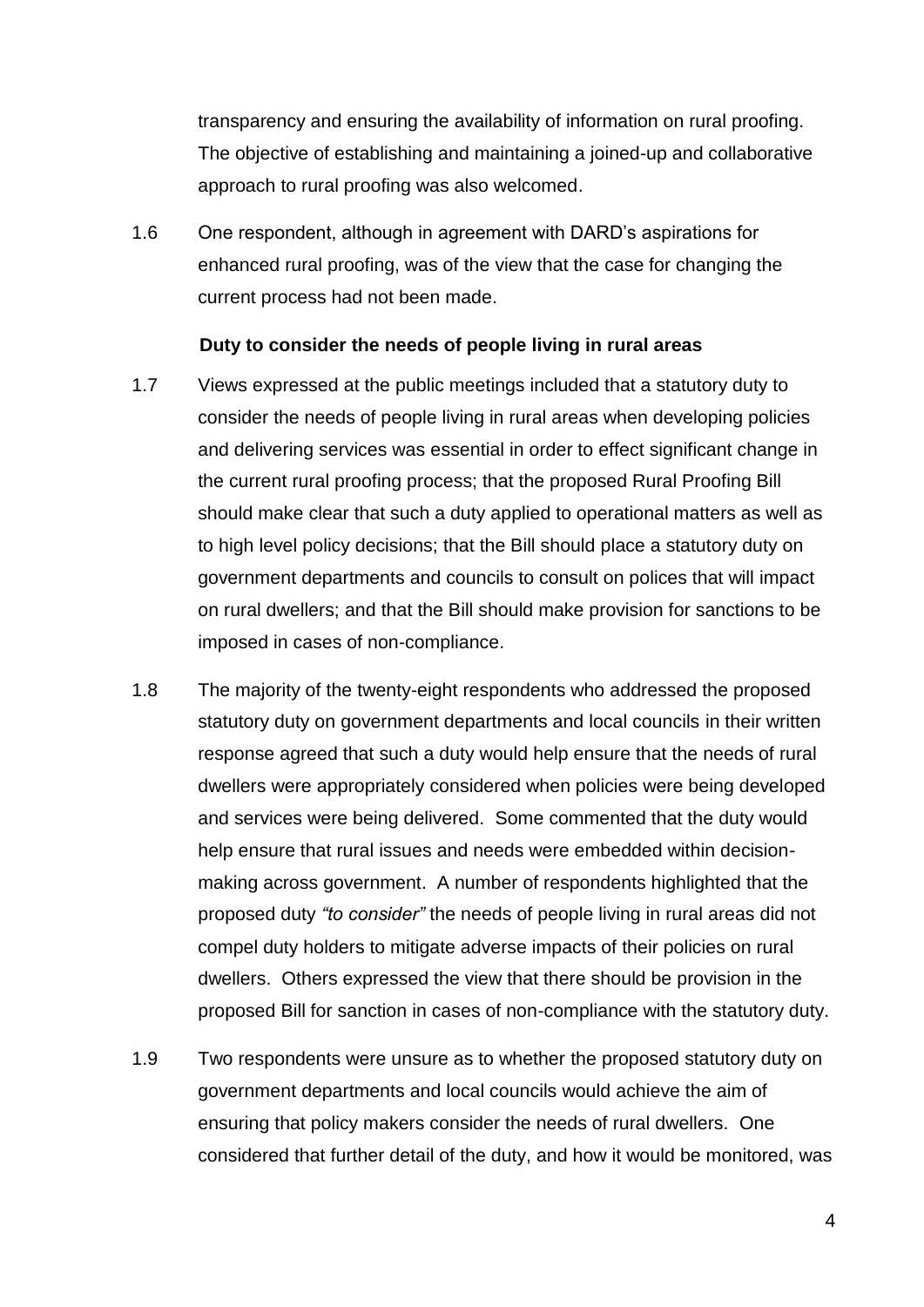required. The other said that the placing of a statutory duty may be effective, provided that the wording of the legislation was clear; that its implementation was sufficiently resourced; and that there were appropriate arrangements for monitoring and reporting on compliance.

- 1.10 A further two respondents indicated they did not believe this proposal would be effective. One was of the view that a duty *"to consider"* the needs of rural dwellers, without having to mitigate any adverse impacts of the policy being developed or reviewed, would not ensure the robust application of rural proofing. The other respondent considered that the proposed statutory duty should not be implemented prior to undertaking a process of education and encouragement to rural proof.
- 1.11 Twenty- six respondents commented on the proposal that the statutory duty to consider the needs of rural dwellers should extend to non–departmental public bodies (NDPBs). All were in support of this proposal, although there were differing views as to which NDPBs should have this statutory obligation.

#### **Promoting and encouraging rural proofing**

- 1.12 There was a view at several of the public meetings that DARD should be the voice of rural development, leading a change in culture that would ensure rural issues were embedded across government and that the perception that rural issues were a matter only for DARD was addressed.
- 1.13 Twenty-four respondents indicated in their written response that they were in support of DARD having a statutory role in promoting and encouraging rural proofing. Some respondents saw this as a means of ensuring a more consistent approach to rural proofing and of providing centralised expertise for guidance and advice. Views were also expressed on the implementation of this role for DARD and there were suggestions as to what the role should involve.
- 1.14 No respondents disagreed with this proposed statutory role for DARD, although two indicated they were unsure about it. One of these, while agreeing with the need for a body to take the lead in promoting and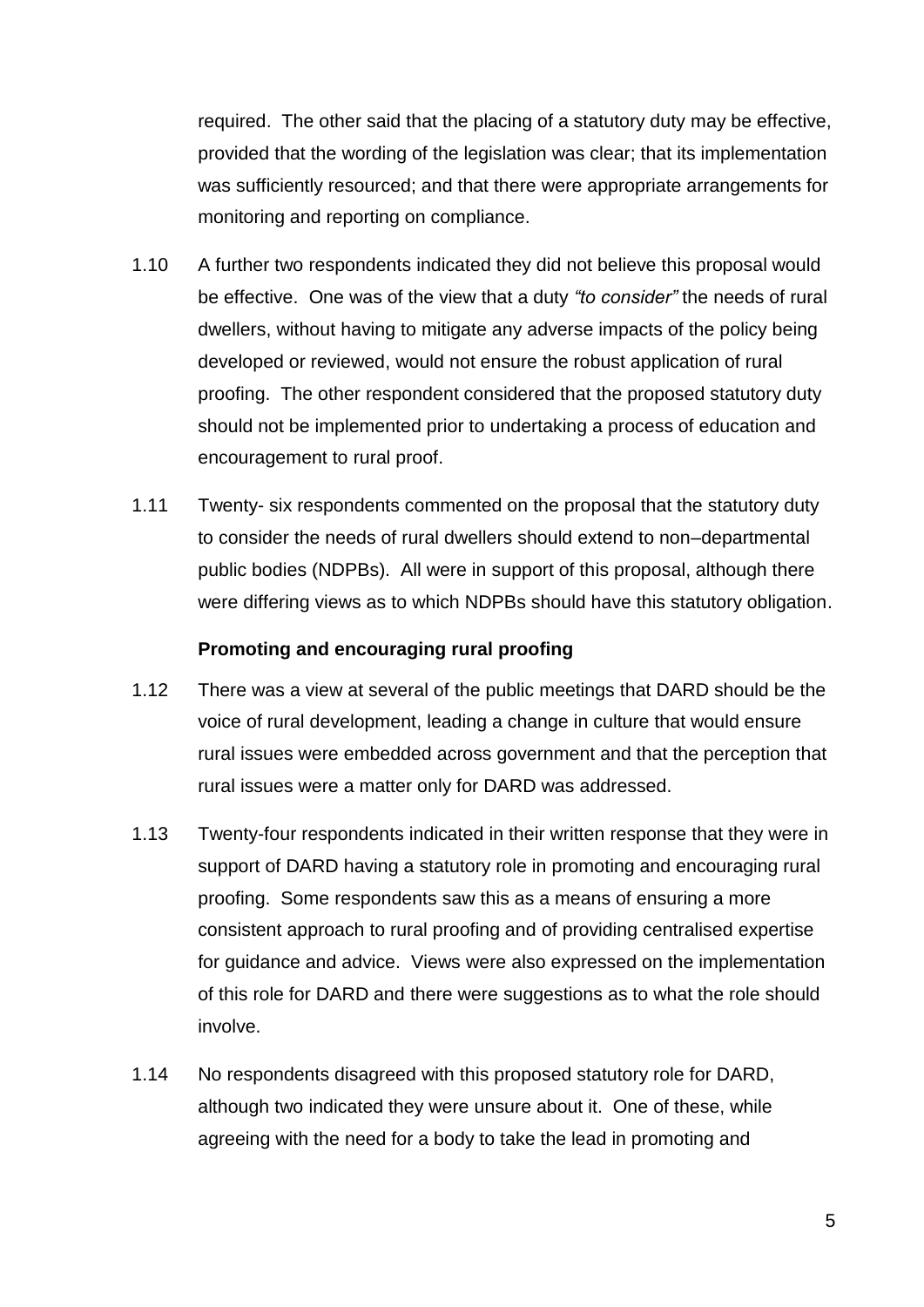encouraging rural proofing, considered that role could be undertaken by an independent monitoring body rather than by DARD.

#### **Monitoring and Reporting**

- 1.15 Several views were expressed at the public meetings about the proposal that that DARD would be required to produce and publish regular reports on rural proofing to be laid before the Assembly. The need for independent scrutiny by representatives from the rural community and for departments to be accountable to their respective Assembly committee was suggested at two of the public meetings. It was considered that this would increase the credibility of the monitoring process. There was also a view that the proposed reports on rural proofing should include information on the impacts of policies and how these had been mitigated.
- 1.16 Twenty-eight respondents to the consultation provided written comments on the proposed monitoring and reporting arrangements. A total of 22 respondents indicated that they agreed that the proposal that DARD would be required to produce and publish regular reports on rural proofing to be laid before the Assembly would help to improve the availability and transparency of information about rural proofing. Some respondents called for Assembly committees to be involved in monitoring the performance of government departments and their NDPBs. A number of respondents proposed that rural stakeholders should be engaged in the monitoring arrangements, while several suggested there was a need for each duty holder to nominate a rural champion at senior level who would take a lead role in ensuring that policy and service delivery plans within their organisation were rural proofed. Several suggestions were made as to what information should be included in the proposed reports on rural proofing.
- 1.17 Two respondents indicated that they were unsure of whether the proposed monitoring and reporting arrangements would improve the availability and transparency of rural proofing information. One of these suggested that the proposed report needed to scrutinise rural proofing across government and highlight where needs had not been adequately considered. The other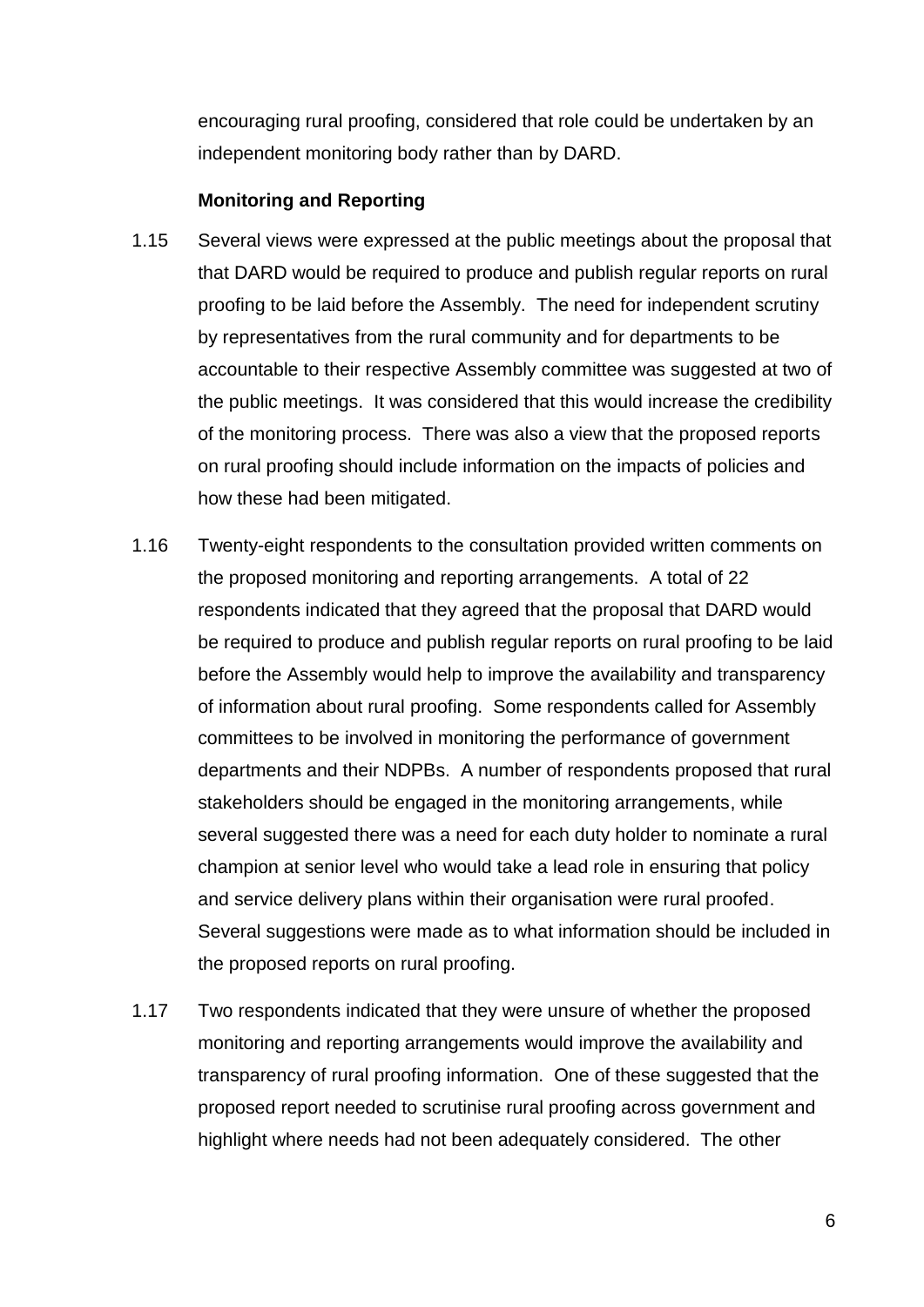respondent suggested there was a need for a mechanism for overseeing or enforcing the rural proofing arrangements.

1.18 Four respondents did not agree with the proposed monitoring and reporting arrangements. Three of these considered that independence in those arrangements was required. The other was of the view that it was unnecessary to produce reports to be laid before the Assembly.

#### **Co-operation and collaboration**

- 1.19 It was noted at several of the public meetings that co-operation and collaboration between DARD, other government departments and public bodies was vital to making the proposed Bill and the rural proofing process effective.
- 1.20 All 27 written responses that addressed this aspect of the consultation indicated support for greater co-operation and collaboration. Many respondents commented that increased co-operation and collaboration was essential to ensure meaningful and effective rural proofing that would achieve real outcomes for rural dwellers. Some respondents highlighted the importance of greater co-operation and collaboration in view of the introduction of the new duty of community planning and the increased accountability of all community planning stakeholders at local level.

#### **Provision of support, advice, guidance and information**

1.21 Each of the 27 respondents who commented on this policy proposal agreed that the Rural Proofing Bill should give DARD powers to offer support for rural proofing through the provision of training, advice, guidance and information. Several saw support for policy makers as being essential to ensuring that rural proofing was undertaken effectively. A number of respondents considered that training and education should be a key component of DARD's support for rural proofing. Several respondents made suggestions for the content of the proposed rural proofing support programmes to be provided by DARD.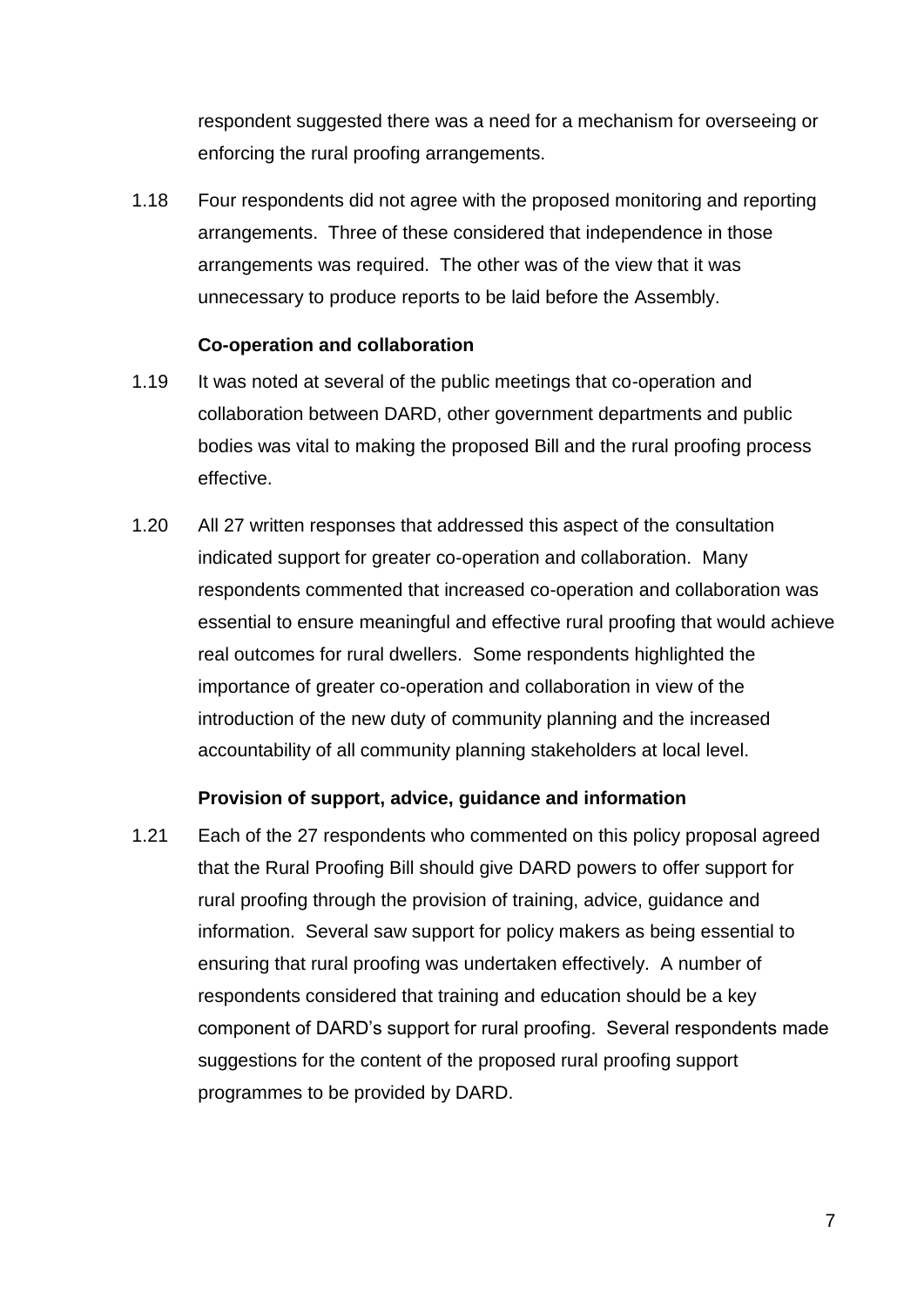#### **Other aspects of the policy proposals**

- 1.22 Some respondents took the opportunity to raise further issues concerning the policy proposals, or to reiterate some points already made in their response to other aspects of the consultation. Issues highlighted by those respondents included:
	- the need for a clear and appropriate definition of "rural";
	- the need for the proposed Rural Proofing Bill to focus on securing better outcomes for rural dwellers;
	- the lack of provision in the policy proposals for sanctions to be imposed in cases of non-compliance;
	- concern that the proposal to have the Bill complete the legislative process within the current Assembly mandate may not allow for sufficient scrutiny;
	- the need for independent monitoring of rural proofing;
	- a proposal that the Bill should take account of the extent to which the rural community depends on the private sector for some services; and
	- a suggestion that the concept of "reasonable accommodation", which already applies in equality and anti-discrimination law, should also apply to rural proofing.

#### **Impact Assessments**

1.23 The majority of respondents who addressed this aspect of the consultation either noted or indicated their agreement with DARD's decision that further assessments of the impacts of a Rural Proofing Bill were not required. One respondent, however, queried the evidence base for DARD's conclusion that, in relation to equality of opportunity, the Bill was neutral for all Section 75 categories and that an EQIA was therefore not necessary. Another commented that in relation to all impact assessments, the single solution was to tackle the inequality that rural dwellers face on a daily basis.

#### **Conclusions**

1.24 Following this public consultation exercise, DARD intends to progress primary legislation aimed at enhancing the rural proofing process through the NI Assembly, subject to Executive agreement.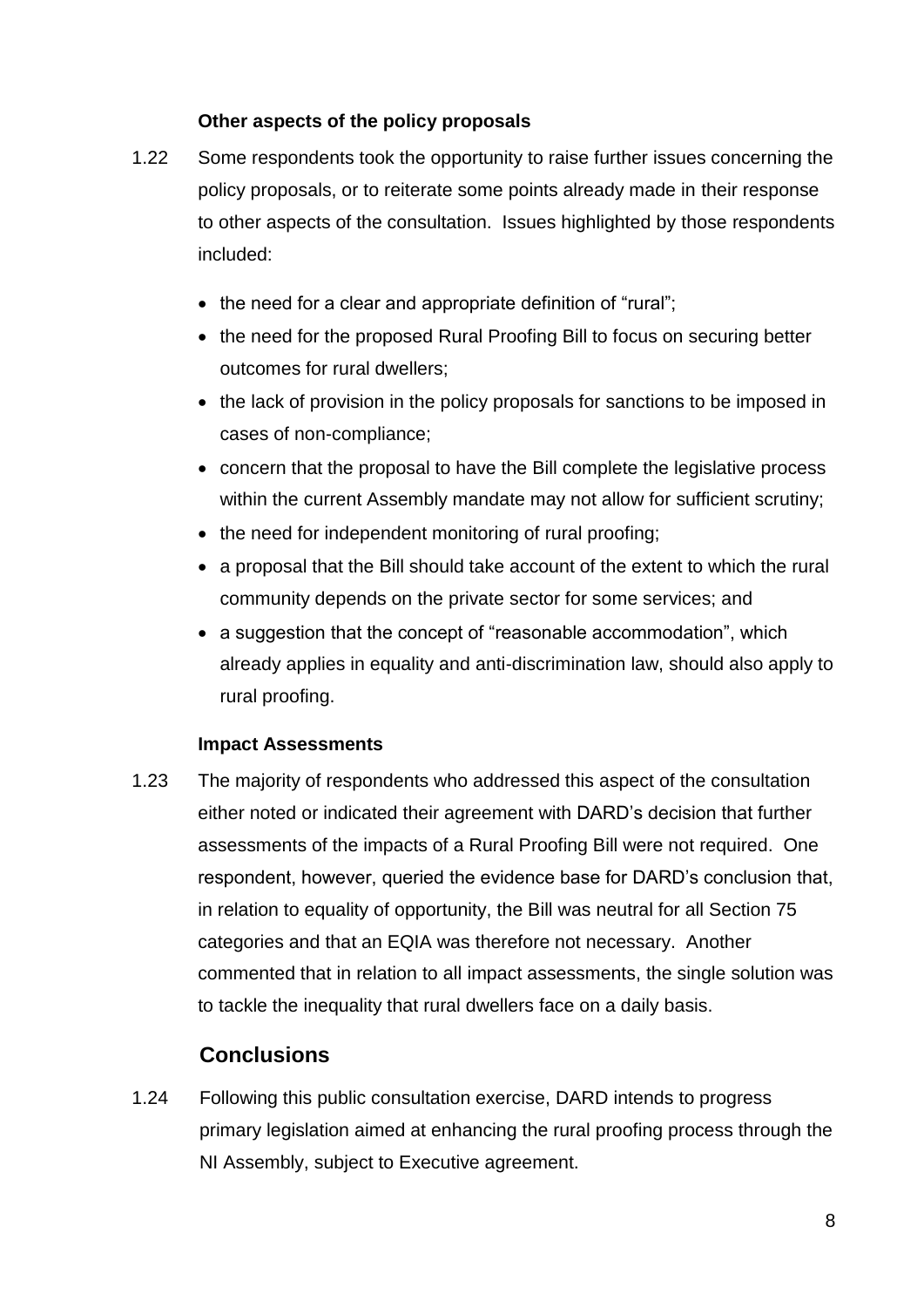- 1.25 DARD will work with the Office of the Legislative Counsel to develop a draft Bill based on the final policy proposals, which have been developed following consideration of the views expressed in the written responses and at public meetings:
	- the introduction of a statutory duty on government departments and district councils to consider the needs of people living in rural areas when developing new policies, strategies and plans, or revising existing ones, and when designing and delivering public services or making changes to the way in which they are delivered;
	- a statutory role for DARD to promote and encourage departments and district councils to consider the needs of people living in rural areas;
	- a requirement for DARD to produce regular monitoring reports to be laid before the Assembly. DARD would seek and collate information from all departments on how they have considered the social and economic needs of people living in rural areas;
	- a provision for departments and councils to make arrangements for cooperation and collaboration to help ensure a more consistent and cohesive approach to addressing the needs of rural dwellers;
	- the power for DARD to support rural proofing and the implementation of the Bill through the provision of training, advice and guidance; and
	- the power to make regulations to extend the Bill to non-departmental public bodies as may be specified in such regulations.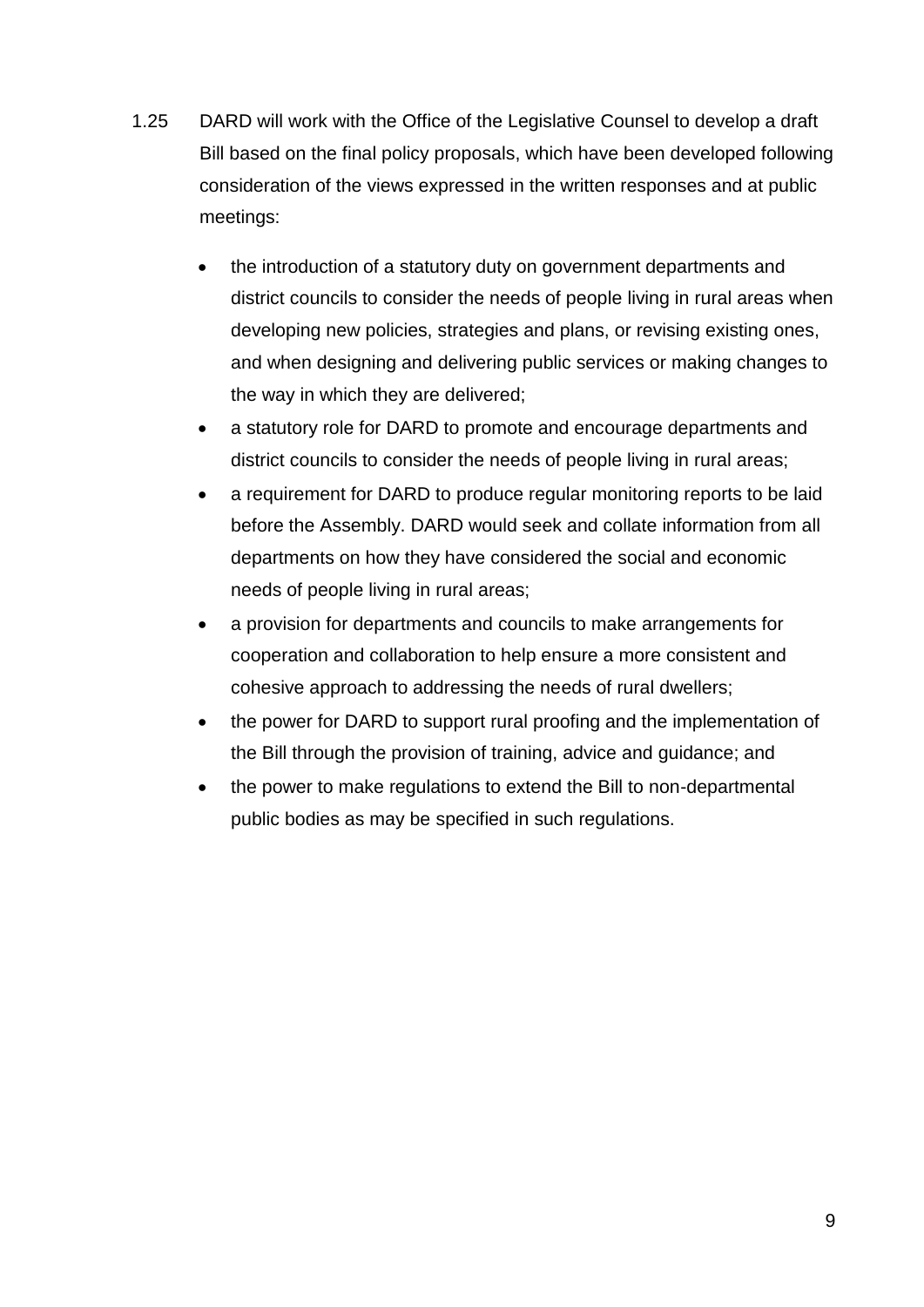### **2. Background**

- 2.1 On 3 February 2015, DARD launched a public consultation on a proposal to introduce primary legislation to strengthen rural proofing across government.
- 2.2 Rural proofing is the process that policy makers use to assess whether proposed policy is likely to have a different impact in rural areas compared with elsewhere, and to identify ways to address these impacts appropriately. The Executive has been committed to undertaking rural proofing since 2002 and all government departments have been required to rural proof since that time.
- 2.3 DARD has lead responsibility in the North for rural proofing policy. In 2014, the Minister of Agriculture and Rural Development made a commitment to strengthen rural proofing across government. The Minister has decided that introducing primary legislation, subject to the agreement of the Executive, is the most effective way of achieving this aim.
- 2.4 The public consultation on the proposed Rural Proofing Bill took place during the six-week period 3 February to 16 March 2015. As part of the consultation exercise, DARD hosted a series of nine public meetings at various venues to hear the views of interested groups and individuals.
- 2.5 A consultation pack was prepared consisting of a Consultation Document, '*Policy Proposals for a Rural Proofing Bill' 1* ; an Equality and Human Rights Screening Template<sup>2</sup>; a Partial Regulatory Impact Assessment<sup>3</sup>; a Rural Issues Statement<sup>4</sup>; and a Consultation Response Template<sup>5</sup>.
- 2.6 This report is an account of the consultation process and a record of:
	- the views of the 32 respondents who provided written responses to the consultation;
	- the comments of those who attended and participated in the nine public meetings;

1

<sup>1</sup> [http://www.dardni.gov.uk/policy\\_proposals\\_for\\_a\\_rural\\_proofing\\_bill](http://www.dardni.gov.uk/policy_proposals_for_a_rural_proofing_bill)\_

<sup>&</sup>lt;sup>2</sup> <http://www.dardni.gov.uk/equality-and-human-rights-screening-proposals-for-a-rural-proofing-bill.pdf>

<sup>&</sup>lt;sup>3</sup> <http://www.dardni.gov.uk/partial-regulatory-impact-assessment-proposals-for-a-rural-proofing-bill.pdf>

<sup>&</sup>lt;sup>4</sup> <http://www.dardni.gov.uk/rural-issues-statement-proposals-for-a-rural-proofing-bill.pdf>

<sup>&</sup>lt;sup>5</sup> <http://www.dardni.gov.uk/consultation-response-template-proposals-for-a-rural-proofing-bill.docx>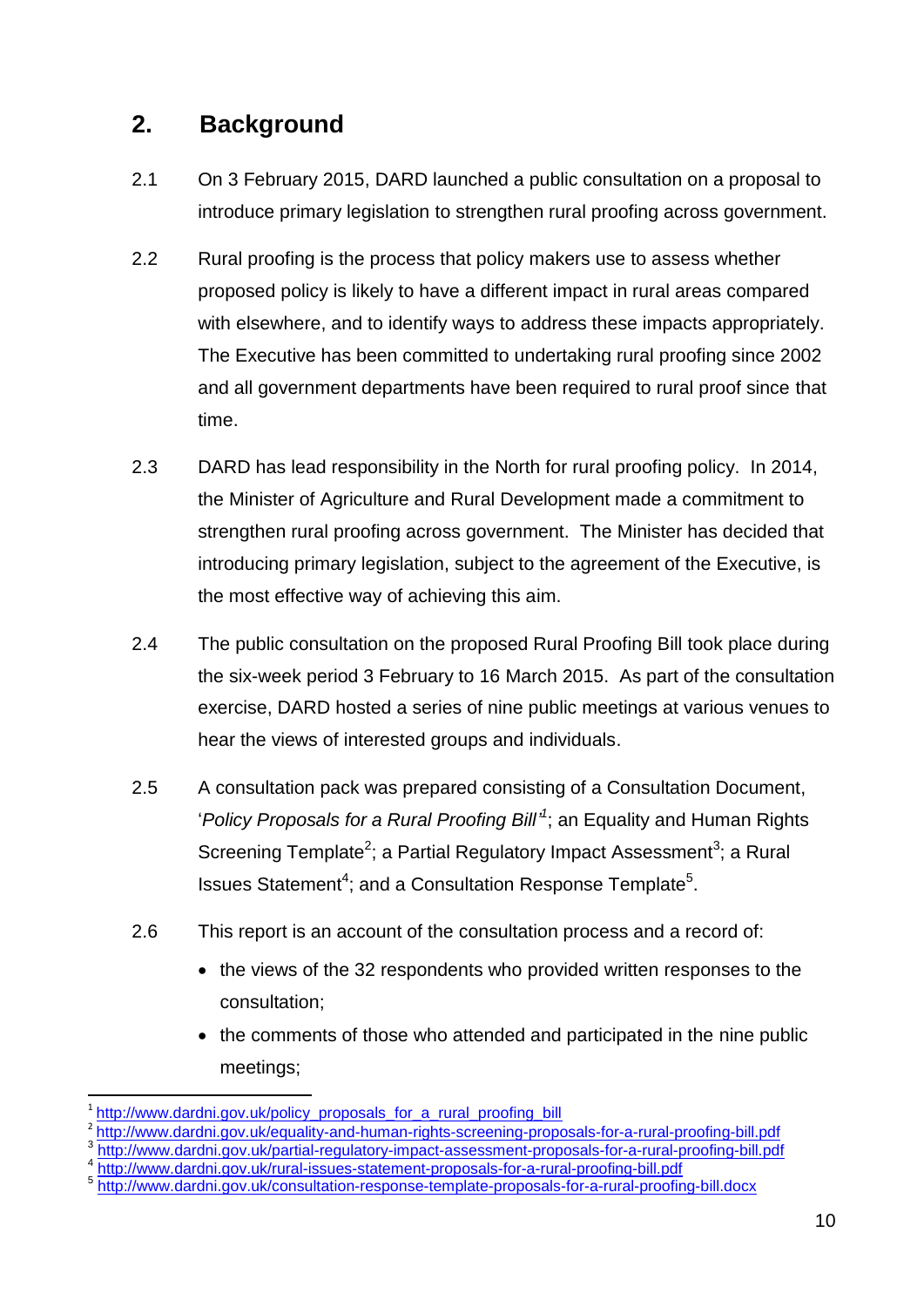- DARD's response to the views and comments received; and
- the final policy conclusions following the public consultation exercise.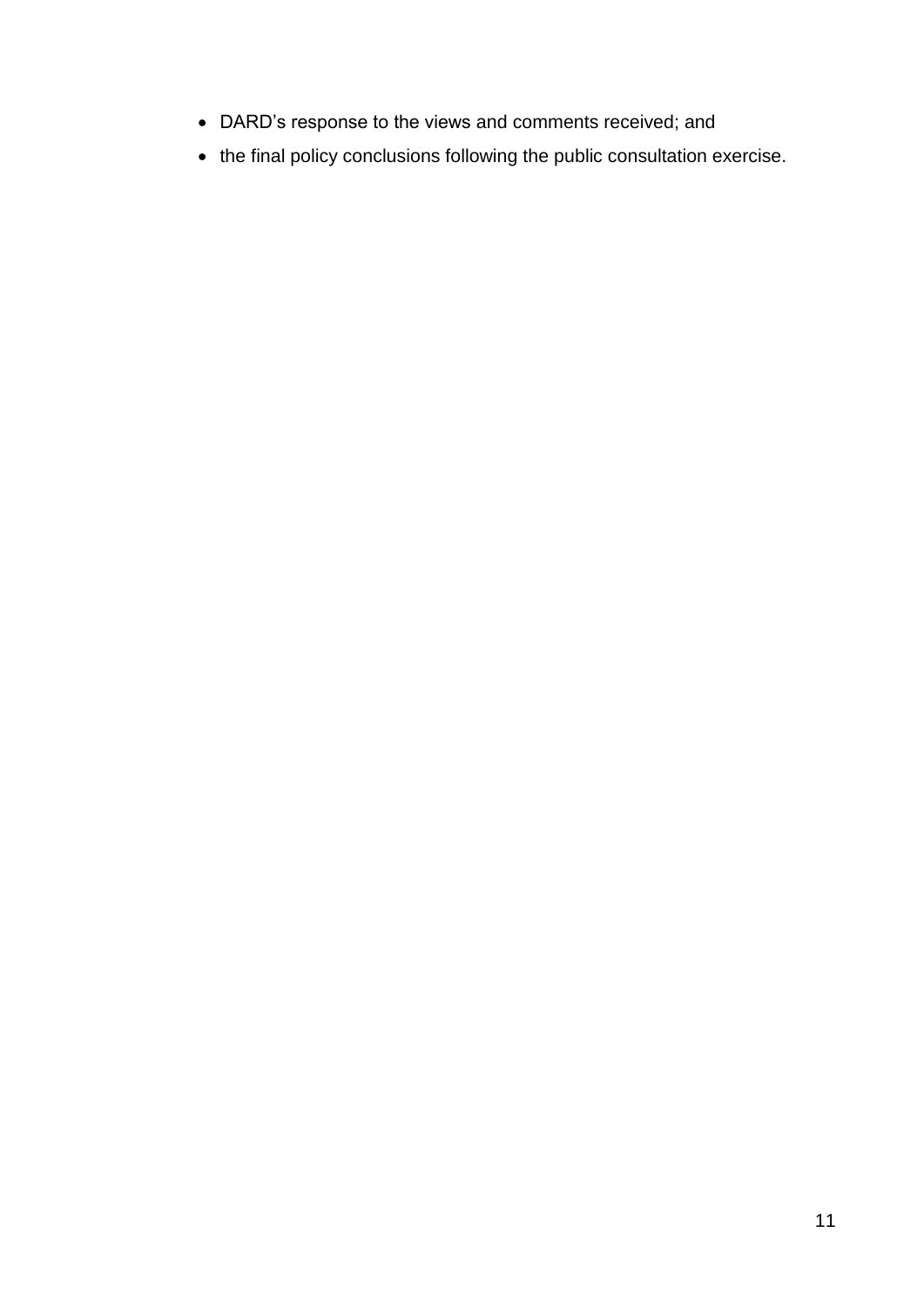### **3. Enhancing Rural Proofing – Policy Proposals for a Rural Proofing Bill**

- 3.1 The Executive has been committed to undertaking rural proofing since 2002, and reaffirmed this commitment in 2009. It is recognised that there is scope to improve the effectiveness of rural proofing within government to ensure that it can help deliver better outcomes for rural dwellers.
- 3.2 In the Consultation Document *'Policy Proposals for a Rural Proofing Bill',*  DARD set out the following aspirations for an enhanced rural proofing process:
	- rural issues would be embedded in the development and delivery of all government strategies and policies, including spending plans;
	- rural needs and impacts would be identified and addressed appropriately as a matter of course across government;
	- there would be transparency and availability of information on rural proofing; and
	- government would establish and maintain a joined-up and collaborative approach to considering and taking account of rural needs when designing all services.
- 3.3 In addition, the document set out the following policy objectives for the Bill:
	- to require the effective implementation of rural proofing across government;
	- to establish DARD's role in promoting and encouraging rural proofing across government and providing advice and guidance;
	- to require information and data on rural proofing to be made available in a transparent way in a report to be laid before the Assembly; and
	- to put in place effective arrangements are in place for co-operation between public authorities and sharing best practice.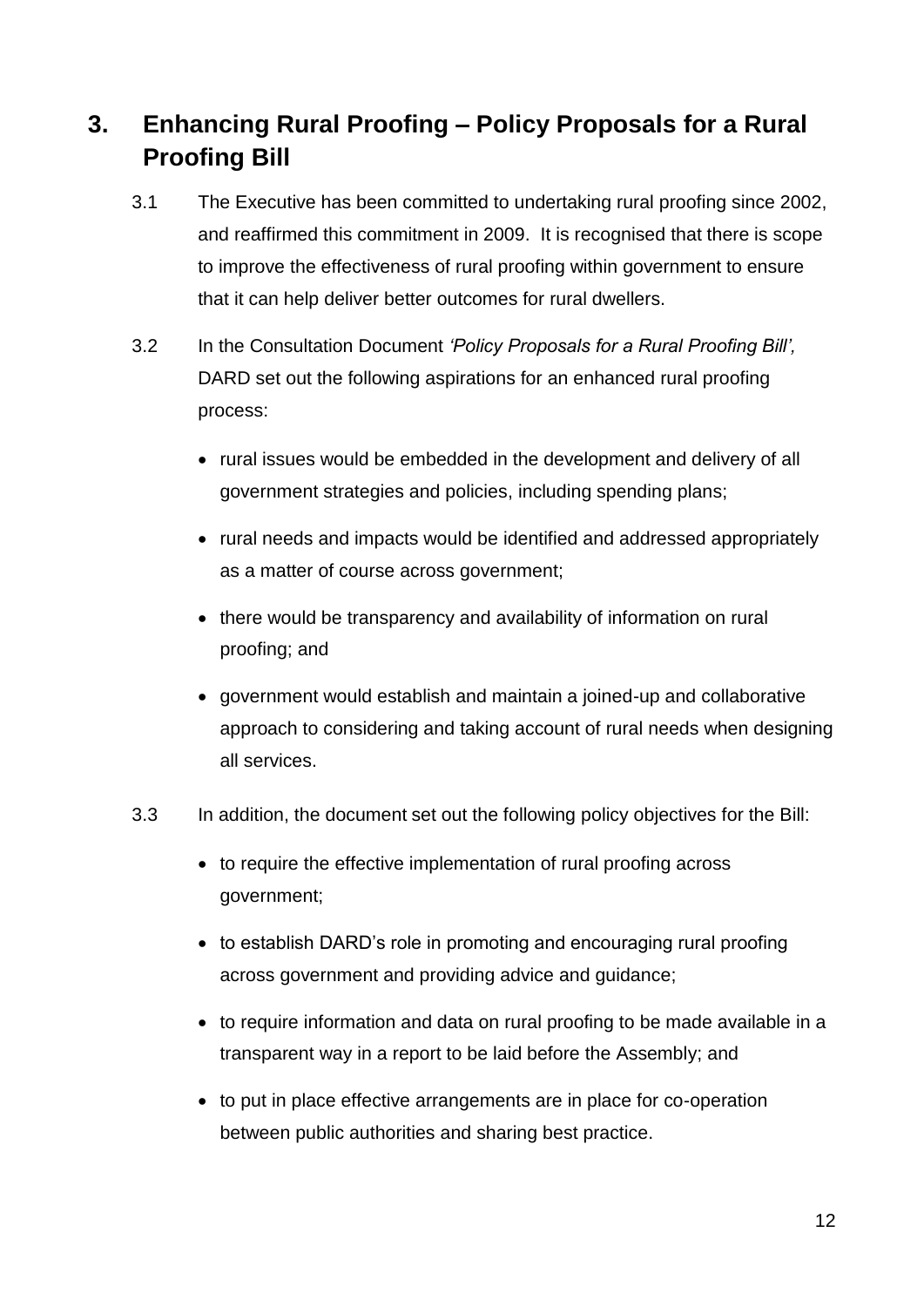- 3.4 The document also set out the policy proposals for a Rural Proofing Bill and sought views from consultees on each of the specific proposals as set out below:
	- the introduction of a statutory duty on government departments and district councils to consider the needs of people living in rural areas when developing new policies, strategies and plans, or revising existing ones, and when designing and delivering public services or making changes to the way in which they are delivered;
	- a statutory role for DARD to promote and encourage departments and district councils to consider the needs of people living in rural areas;
	- a requirement for DARD to produce regular monitoring reports to be laid before the Assembly. DARD would seek and collate information from all departments on how they have considered the social and economic needs of people living in rural areas;
	- a provision for departments and councils to make arrangements for cooperation and collaboration to help ensure a more consistent and cohesive approach to addressing the needs of rural dwellers;
	- the power for DARD to support rural proofing and the implementation of the Bill through the provision of training, advice and guidance; and
	- the power to make regulations to extend the Bill to non-departmental public bodies as may be specified in such regulations.
- 3.5 Consultees were asked to respond to the following questions about the policy proposals:
	- Question 1: Do you support the need for change in line with DARD's aspirations [as outlined at paragraph 3.2 above]?
	- Question 2: Do you think that placing a statutory duty on all government departments and local councils would help to ensure that the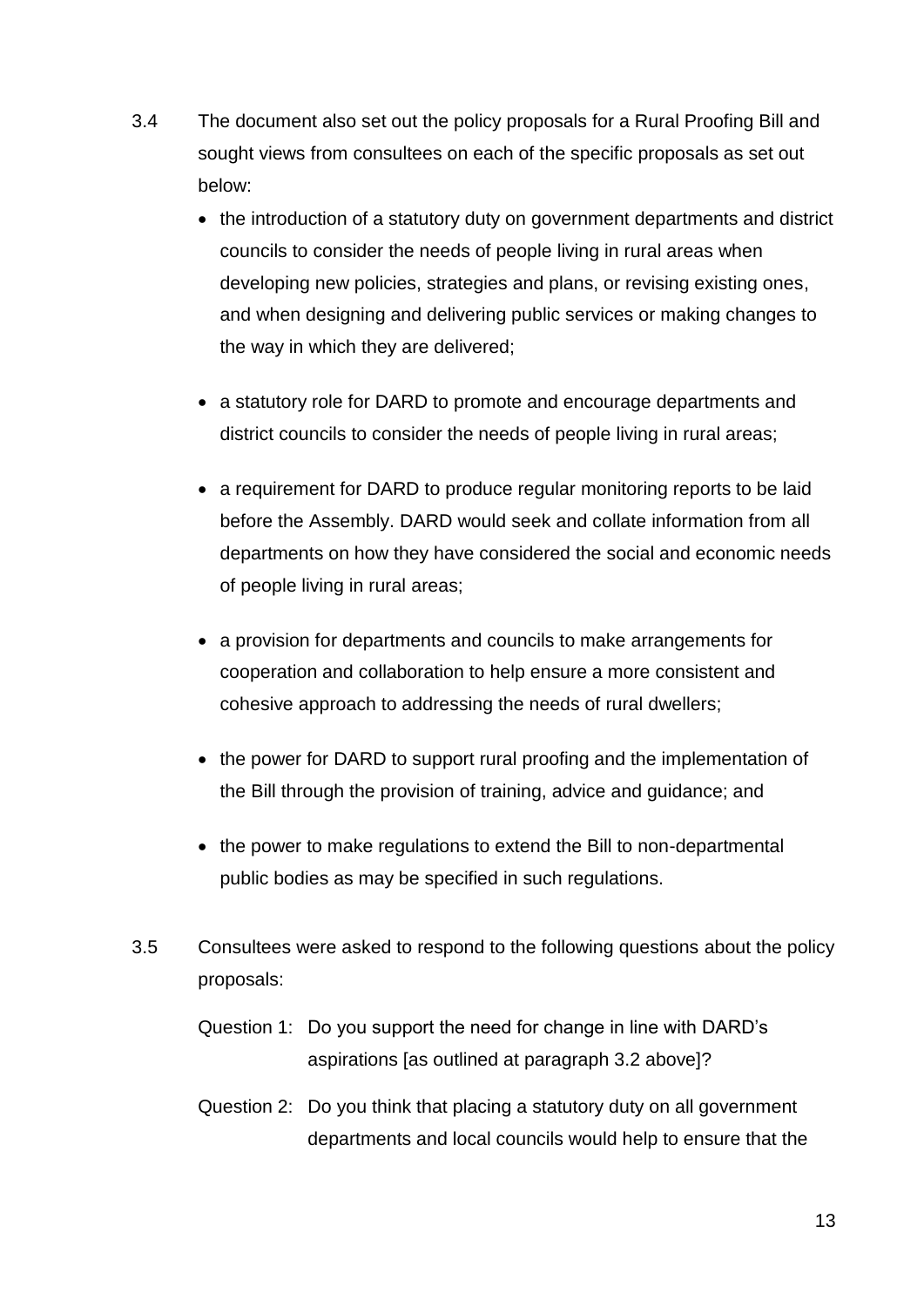needs of rural dwellers are appropriately considered when policies and public services are being developed and delivered?

- Question 3: Do you think that such a duty should extend to nondepartmental public bodies in addition to government departments and councils? If so, which bodies?
- Question 4: Do you think that DARD should have a statutory role to promote and encourage other bodies to undertake rural proofing?
- Question 5: Do you think that the proposed monitoring and reporting arrangements will help to improve the availability and transparency of information available about rural proofing?
- Question 6: Do you think that increased co-operation and collaboration between DARD, other government departments and public bodies is desirable?
- Question 7: Do you agree with the strengthening of DARD's role in providing support for rural proofing?
- Question 8: Is there any other aspect of the proposals you wish to comment on?
- Question 9: Do you have any views on the conclusions reached by DARD to screen out from further assessment the impacts of a Rural Proofing Bill in respect of:
	- *(*a) Equality Impact Assessment;
	- (b) Regulatory Impact Assessment; and
	- (c) Rural Proofing?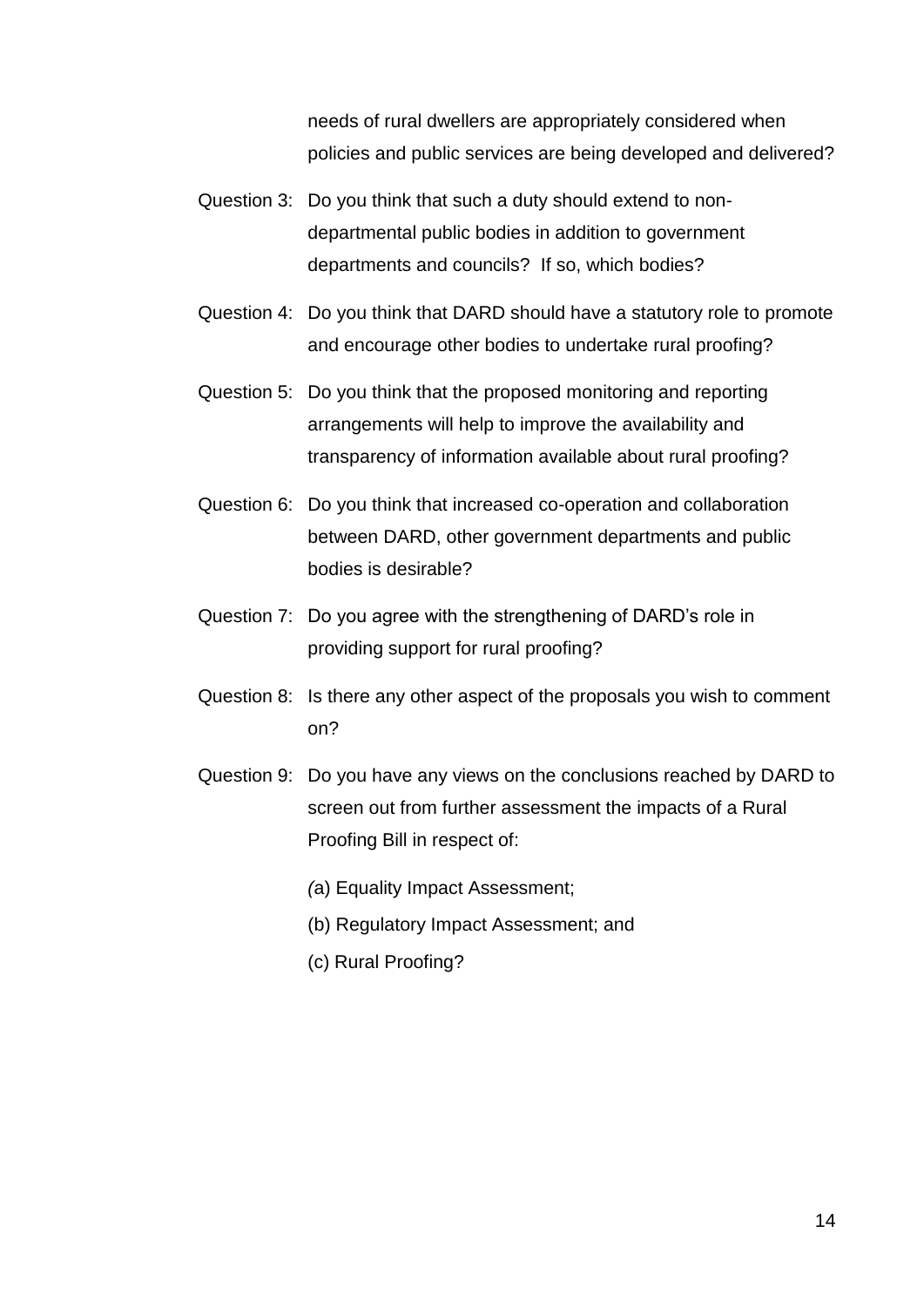### **4. Format and Structure of Public Meetings**

- 4.1 Nine public meetings were held during the period 19 February to 6 March 2015. The meetings took place in Banbridge, Garvagh, Cookstown, Antrim, Enniskillen, Markethill, Belfast, Omagh and Dungiven between 19 February and 6 March 2015. A total of 47 people attended the meetings. (Details of the dates, times and locations of the meetings, and the number of attendees at each, are provided in Annex A).
- 4.2 The meetings were facilitated by DARD officials and representatives of the Rural Community Network (RCN) and the Rural Development Council (RDC).
- 4.3 At each event, DARD officials gave a presentation on the background to rural proofing and the proposals for a Rural Proofing Bill. Following a question and answer session, which provided members of the audience with the opportunity to comment on, or seek clarification of, any aspect of the policy proposals, further discussion of the proposals was facilitated by the RCN or the RDC.
- 4.4 The full agenda for the public meetings was as follows:
	- Opening Address
	- Proposals for a Rural Proofing Bill
	- Question and Answer Session
	- Facilitated Discussion
	- Feedback from Discussion
	- Close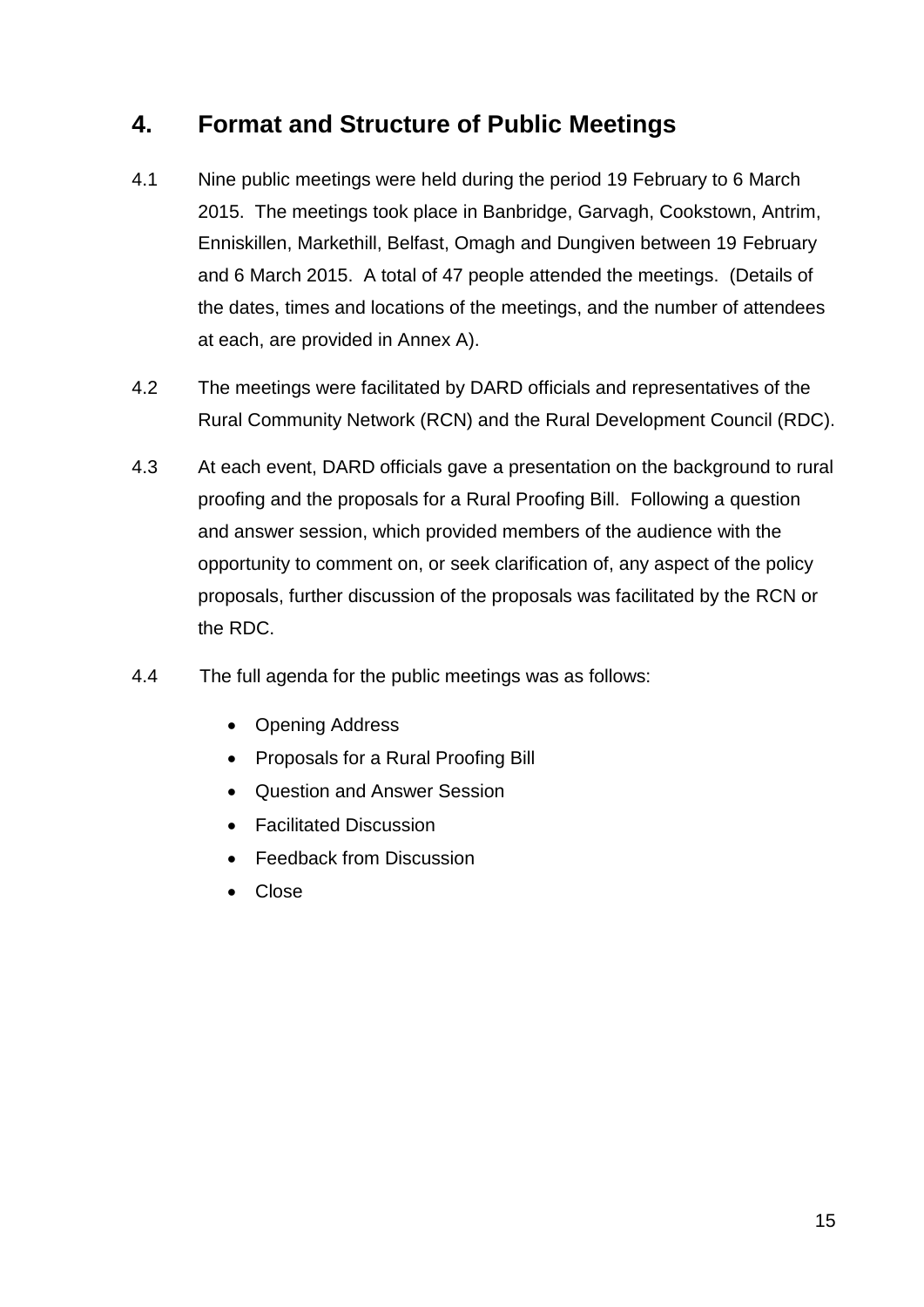### **5. Analysis of Responses to Consultation and DARD's Response**

### 5.1 **Enhancing Rural Proofing**

#### *Written responses*

#### **Consultation Question 1**

*Do you support the need for change in line with DARD's aspirations that:*

- *rural issues would be embedded in the development and delivery of all government strategies and policies, including spending plans;*
- *rural needs and impacts would be identified and addressed appropriately as a matter of course across government;*
- *there would be transparency and availability of information on rural proofing; and*
- *government would establish and maintain a joined-up and collaborative approach to considering and taking account of rural needs when designing all services.*
- 5.1.1 Of the 32 written responses received, 28 commented specifically on the need for change. Twenty-seven of these stated they were in support of enhancing rural proofing in line with DARD's stated aspirations.
- 5.1.2 The majority of the 27 respondents who indicated their support for the need for change welcomed the proposal to put rural proofing on a statutory basis. Some respondents saw this as a means of ensuring the effective and consistent implementation of rural proofing across government departments and other public bodies. Another commented that it would encourage policy makers to give greater priority to ensuring that rural proofing was undertaken effectively, thereby delivering better outcomes for those living in rural communities. One respondent said that legislation was necessary to ensure that government departments did not implement policies that would have an adverse impact on the rural population. Another respondent, while expressing support for DARD's aspirations, suggested it may be difficult to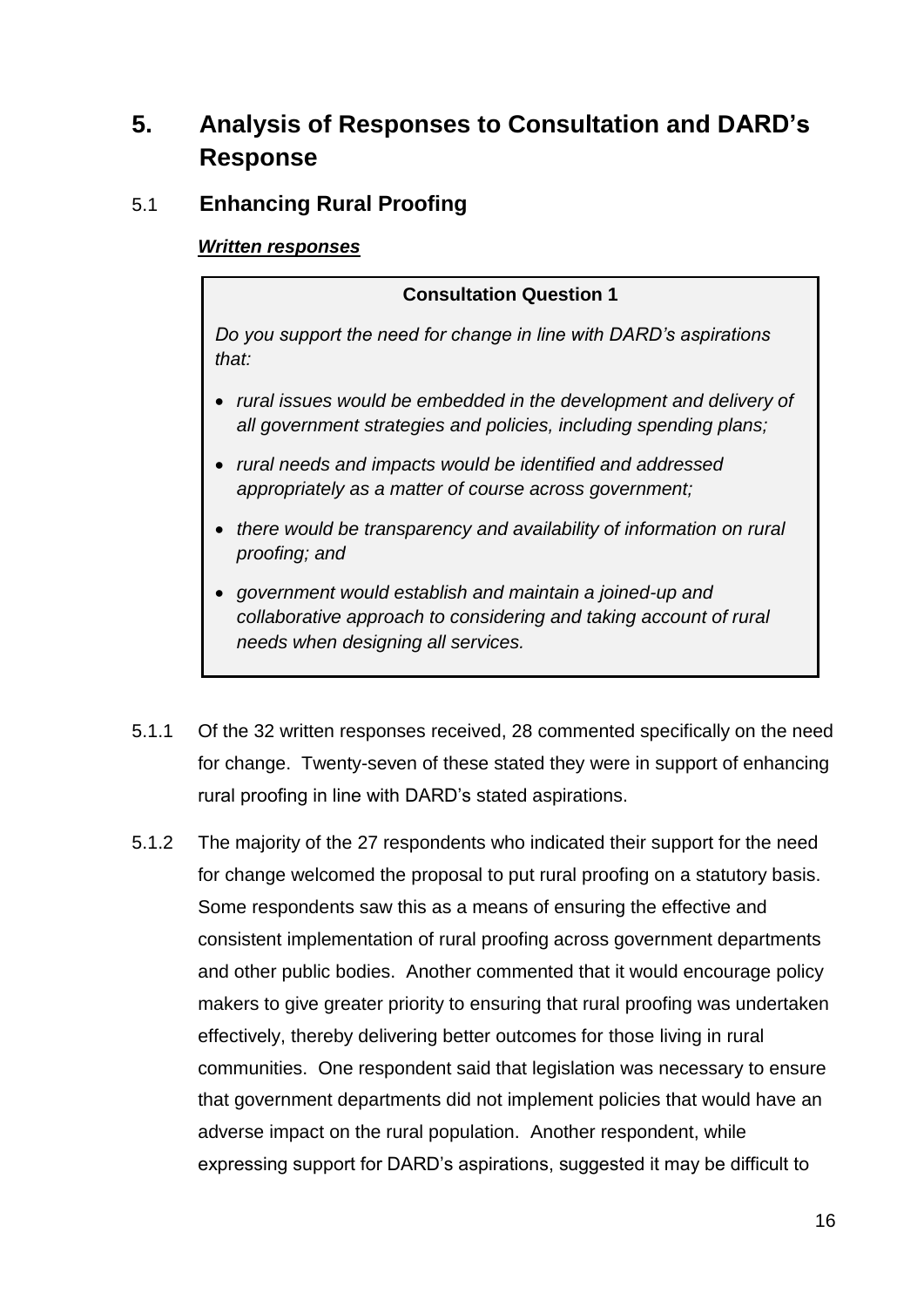implement a statutory duty in a way that ensures those aspirations are achieved.

- 5.1.3 A number of the respondents who were in support of a Rural Proofing Bill expressed the view that the current rural proofing process was not delivering consistently for rural communities, and it was suggested that past efforts at rural proofing had not had the desired effect of ensuring that rural areas were treated in a fair and equitable manner. Several reasons were suggested for this, including that rural proofing was not taken seriously by policy makers across all government departments, and that there was a lack of recognition that rural issues extended beyond the remit of DARD.
- 5.1.4 A further issue raised was the definition of "rural". One respondent suggested that there should be a more prescriptive definition that would be applied consistently across all government departments and which would reflect changing settlement patterns across Northern Ireland. Another respondent expressed the view that further clarity was needed of some of the terms used within DARD's stated aspirations, such as "rural issues", "rural needs", "embedded" and "appropriate". One respondent sought an explanation of DARD's definition of "equitable treatment".
- 5.1.5 A number of respondents referred to the specific aims of the proposed strengthening of rural proofing. Some commented positively on the aspiration that rural issues should be embedded in the development and delivery of all government strategies and policies. Others welcomed the aim of providing transparency and ensuring the availability of information on rural proofing, commenting on the importance of clarity on the evidence that had been taken into account in the process and how policy making had been influenced by it. One respondent highlighted the importance of ensuring the availability of information in an accessible format. Another respondent commented on the objective of establishing and maintaining a joined-up and collaborative approach to rural proofing, suggesting that this would enable the sharing of information across different government departments and other public bodies.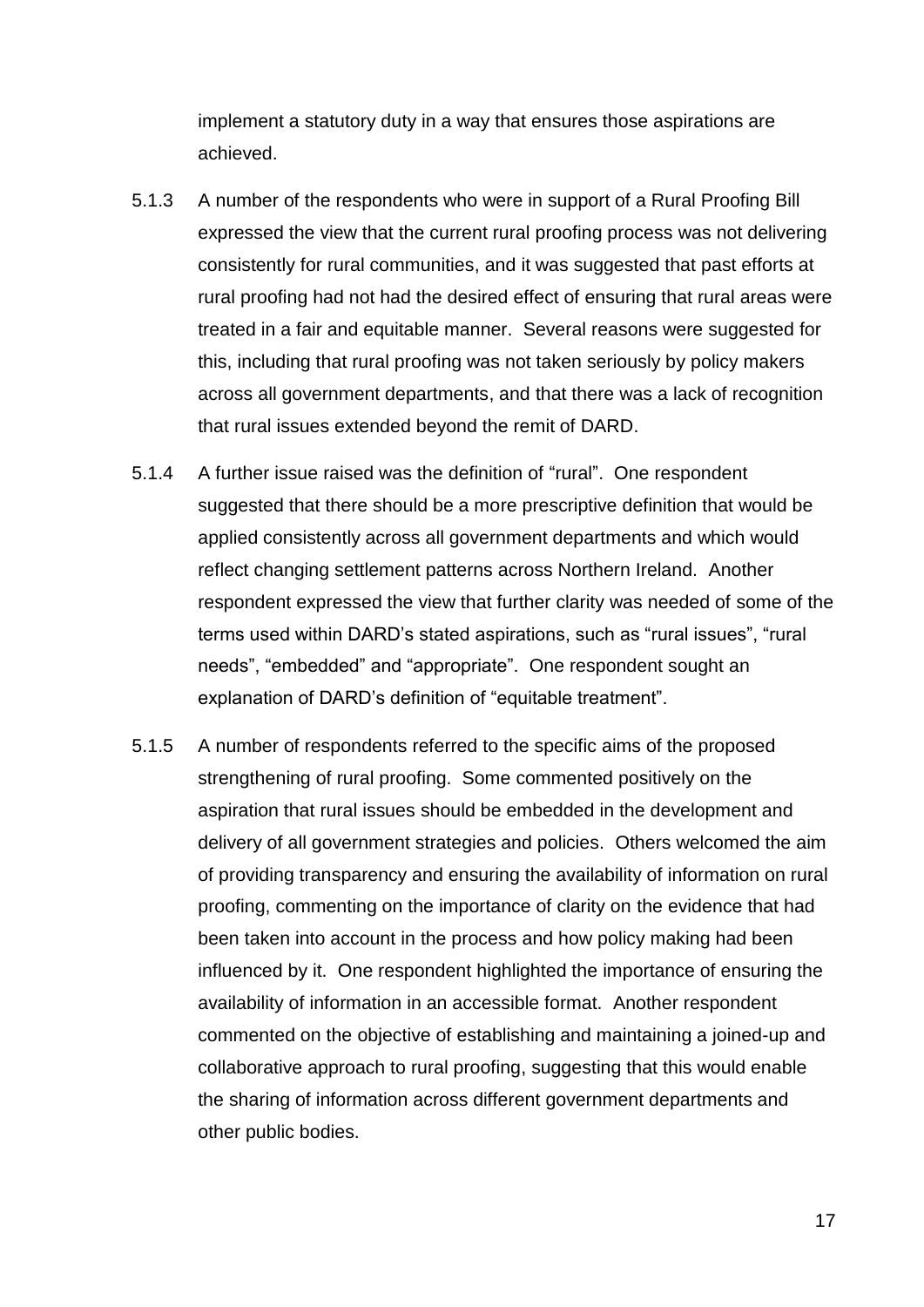- 5.1.6 One respondent, while indicating agreement with DARD's stated aspirations, said it was unable to support the need for change. This respondent commented that DARD's stated aspirations did not make the case for changing the current rural proofing process. It also commented that the absence of detail in the consultation document on how rural proofing was being undertaken at present, and how successful it has been, meant that there was no way of knowing that the proposed change would be effective in making a tangible difference for rural dwellers and rural businesses.
- 5.1.7 No respondents indicated that they were against the proposed enhancing of rural proofing.

#### *DARD's response*

- 5.1.8 DARD notes the broad support for the need to enhance the current rural proofing system. DARD also notes that the majority of respondents welcome the proposal to put rural proofing on a statutory footing and that this is viewed as a means of ensuring the effective and consistent implementation of rural proofing across central and local government, in order to deliver better outcomes for rural dwellers.
- 5.1.9 In relation to comments about the definition of "rural", DARD notes that in March 2015, the Northern Ireland Statistics and Research Agency (NISRA) published its "Review of the Statistical Classification and Delineation of Settlements<sup>"6</sup>. This report sets out a new default urban-rural boundary, with settlements with a population of less than 5,000 being considered as rural (previously 4,500). The new settlement classification also includes a consideration of service provision, which is estimated on the basis of the drive time to the nearest settlement containing a population of at least 10,000.
- 5.1.10 There is still scope for some flexibility in the urban-rural classification, with the NISRA report recommending that users should continue to define urban and rural areas in ways that are appropriate for different projects and

<sup>–&</sup>lt;br><sup>6</sup> [http://www.nisra.gov.uk/archive/geography/review-of-the-statistical-classification-and-delineation-of](http://www.nisra.gov.uk/archive/geography/review-of-the-statistical-classification-and-delineation-of-settlements-march-2015.pdf)[settlements-march-2015.pdf](http://www.nisra.gov.uk/archive/geography/review-of-the-statistical-classification-and-delineation-of-settlements-march-2015.pdf)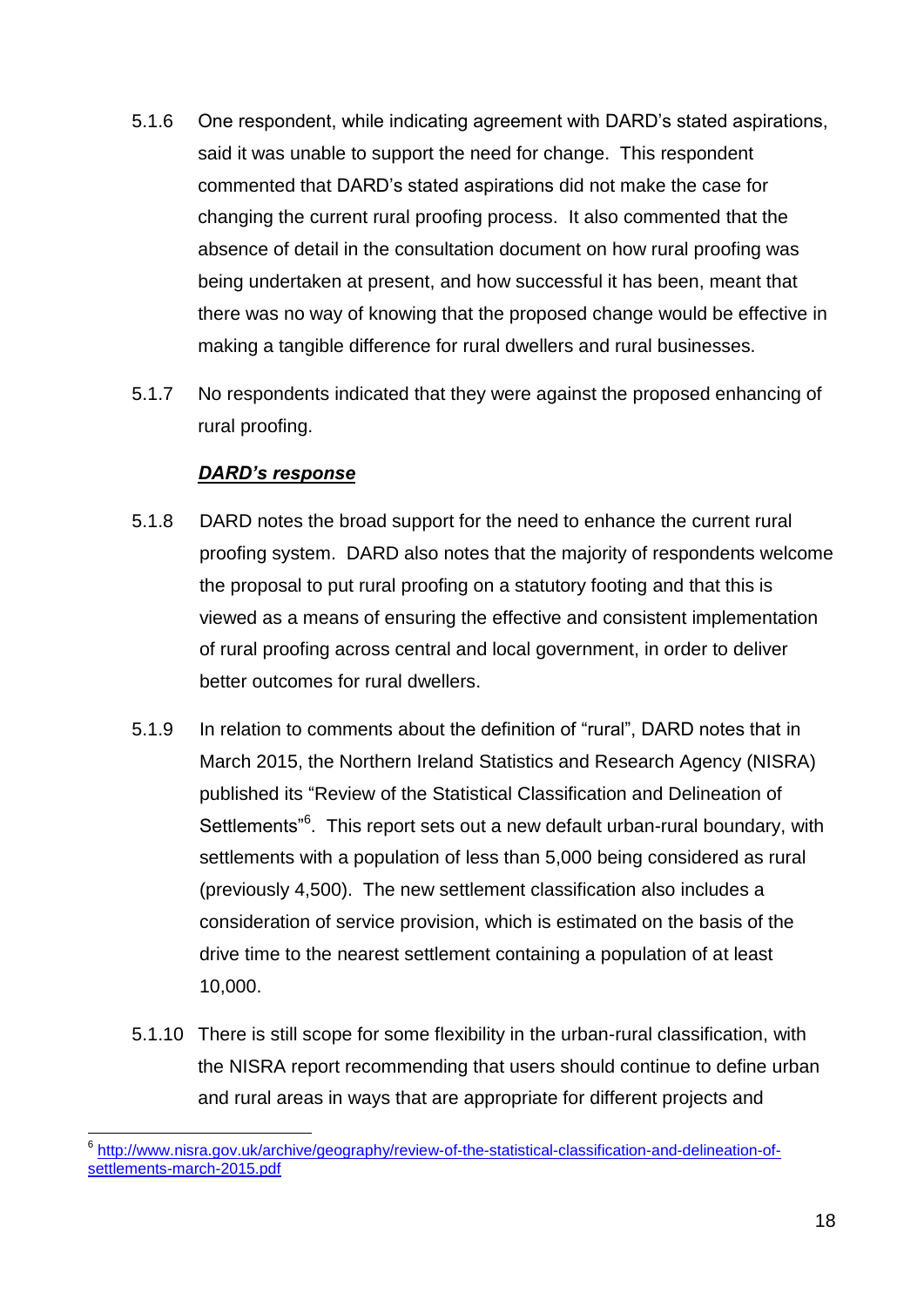programmes. However, it is envisaged that in undertaking their rural proofing obligations, departments and councils would be required to demonstrate the rationale for departing from the default classification.

- 5.1.11 Given the relative complexity associated with defining "rural" and the fact that the definition is likely to change over time, DARD does not intend to include a definition within the Rural Proofing Bill. Rather, rural proofing guidance issued by DARD under the provisions of the Bill will refer to the NISRA settlement classification and default definition, and will provide guidance on how this should be applied.
- 5.1.12 DARD has set out in the current rural proofing guidance, *'Thinking Rural: The Essential Guide to Rural Proofing<sup>7</sup>"*, what is meant by "equitable treatment". Similarly, the guidance sets out a number of key areas to be considered when determining whether a policy may impact on rural areas (i.e. service provision, economics, infrastructure, social wellbeing and environmental concerns). Any new guidance produced by DARD to support the implementation of the Bill will contain advice on what is meant by terms such as "rural issues", "rural needs" and "equitable treatment".
- 5.1.13 DARD notes the view held by many respondents that the current rural proofing arrangements are not delivering consistently for rural dwellers, and it acknowledges that it is important to identify the reasons for this and learn lessons in moving forward. In developing the implementation arrangements for an enhanced rural proofing system, DARD is actively considering commissioning research by AFBI into the extent to which rural proofing is currently undertaken and models for effective rural proofing.

<sup>-&</sup>lt;br><sup>7</sup> <http://www.dardni.gov.uk/guide-to-rural-proofing.pdf>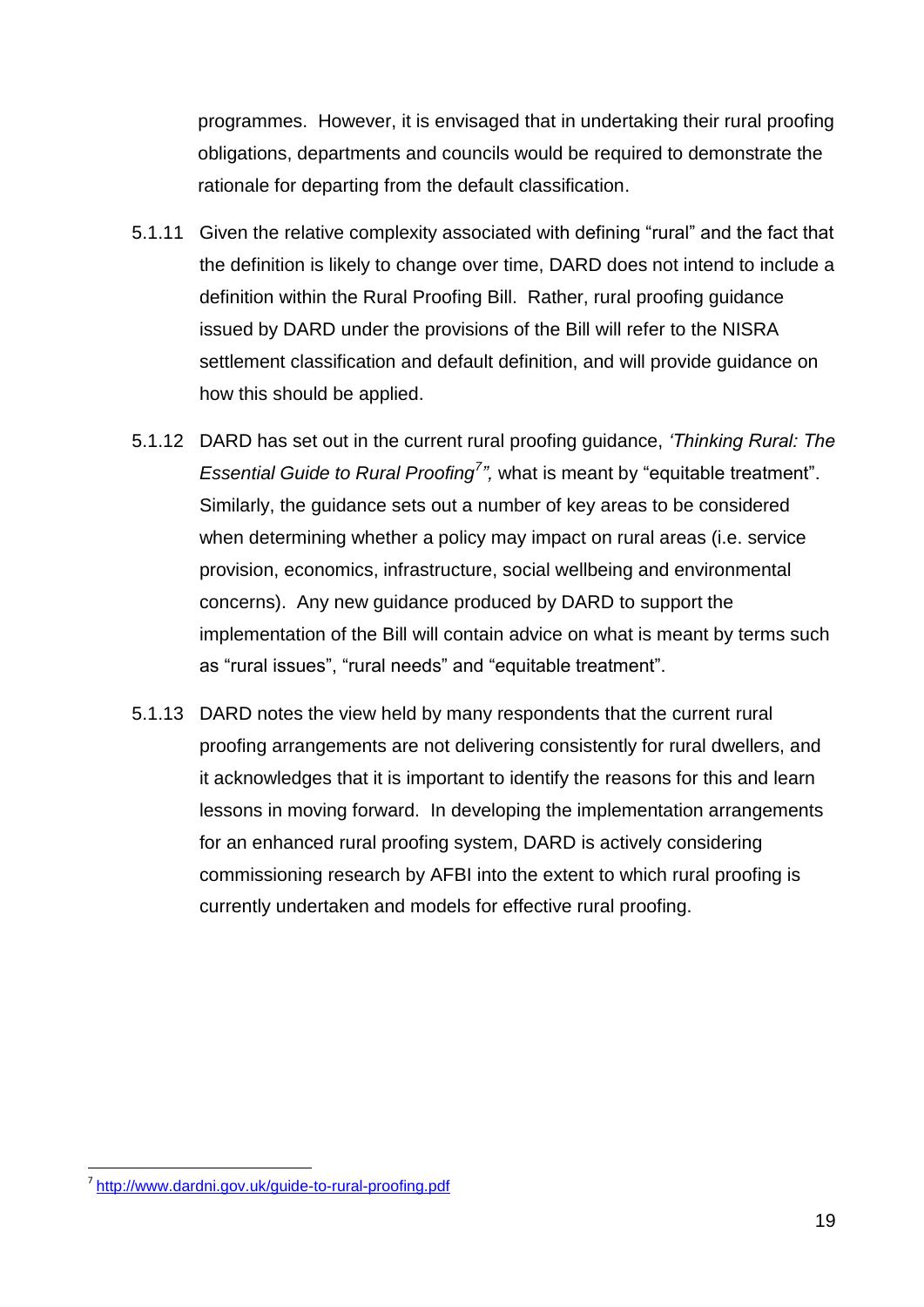# 5.2 **Duty to Consider the Needs of People Living in Rural Areas (i) Duty on government departments and local councils** *Views expressed at public meetings*

- 5.2.1 The view was expressed at one of the public meetings that a statutory duty to consider the needs of people living in rural areas when developing policies and delivering services should be the cornerstone of a Rural Proofing Bill. It was felt that this was essential in order to effect significant change in the current rural proofing process.
- 5.2.2 There were differing views on how effective putting rural proofing on a statutory footing would be. One view was that that it would be ineffective because the existing process did not make a significant impact when policies were being developed or reviewed. Another opinion, however, was that putting rural proofing on a statutory footing should ensure that central and local government took the process more seriously. It was also noted that such a move would be welcomed by those organisations that were already committed to rural proofing, since this would strengthen their position going forward.
- 5.2.3 It was felt that a Rural Proofing Bill should be clear that the statutory duty to consider the needs of people living in rural areas related not only to high level policy decisions but also to operational matters. In addition, there was a view that there should also be a statutory duty on departments and local councils to consult on policies when it was apparent that they had a clear impact on rural communities.
- 5.2.4 It was suggested at one meeting that if the proposed Bill placed a statutory duty on departments and local councils to consider the needs of rural dwellers, it should also make provision for sanctions to be imposed in cases where this duty was not met. There was also a view that if it were not feasible for the Bill to make such a provision, then consideration should be given to a system of awarding a charter mark for those that do comply in order to highlight their compliance with their statutory duty. It was felt that this would also aid positive re-enforcement of the Bill.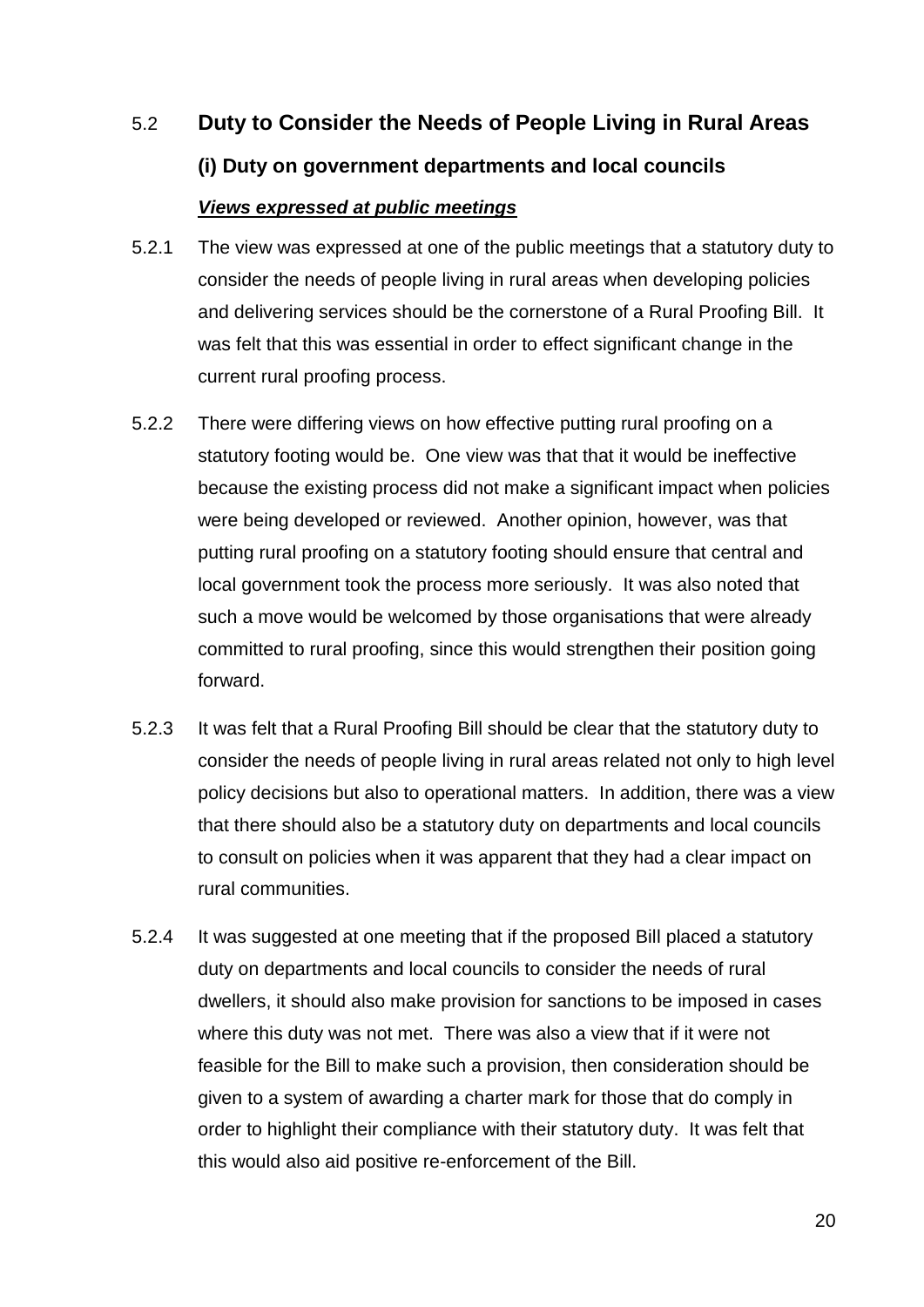5.2.5 The view was expressed at two meetings that consideration should be given to requiring the new local councils to rural proof as soon as they become fully operational in April 2015, with the duty to consider the needs of rural dwellers then becoming statutory once the proposed Bill became law. In addition, it was noted that there was a need to allow sufficient time for a statutory process to 'bed-in' for those public authorities not previously required to rural proof.

#### *Written responses*

#### **Consultation Question 2**

*Do you think that placing a statutory duty on all government departments and local councils would help to ensure that the needs of rural dwellers are appropriately considered when policies and public services are being developed and delivered?*

- 5.2.6 Twenty-eight of those who provided written responses commented specifically on the proposal to place a statutory duty on government departments and local councils to consider the needs of people living in rural areas when developing policies and delivering services. Twenty-four of these respondents agreed that a statutory duty would help ensure policy makers in government departments and local councils would consider the needs of people living in rural communities. Two respondents were unsure about the proposed statutory duty, while a further two indicated that they did not agree that this proposal would be effective in helping to ensure policy makers considered the needs of rural dwellers.
- 5.2.7 Respondents in favour of the proposed statutory duty commented that it would help ensure that rural issues and needs were embedded within decision-making across government and that there was a consistent approach across government departments and local councils. One of these respondents made the point that the needs of people living in rural areas ought to be considered without the necessity for a statutory duty but was nevertheless in support of such a proposal, if this was viewed as the most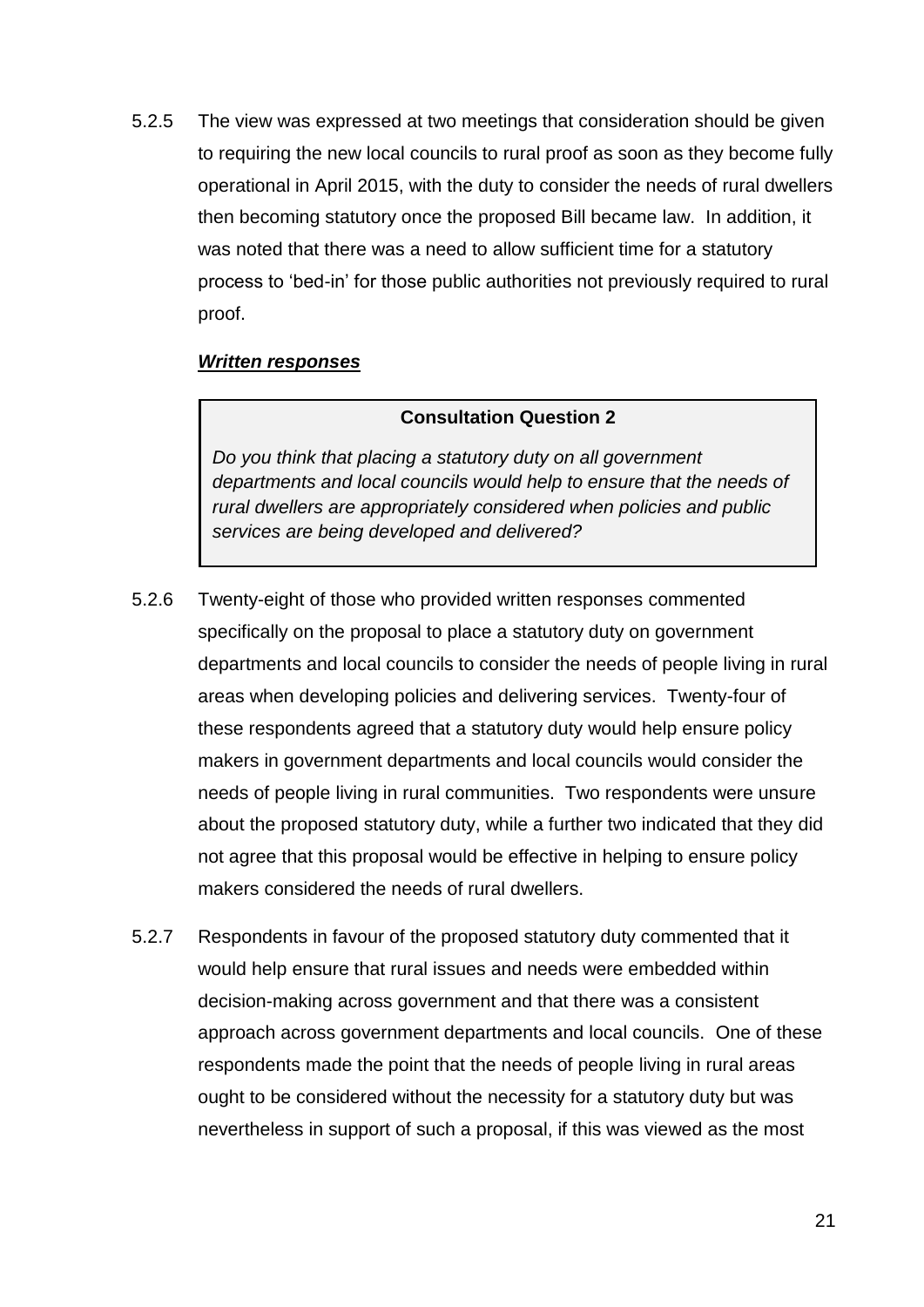effective way of ensuring the needs of those people were given the same consideration as those of non-rural dwellers.

- 5.2.8 A number of respondents commented that the commitment of all Executive Ministers and their Departments was necessary, if the placing of a statutory duty was to have meaningful impact.
- 5.2.9 Some respondents suggested that local councils, particularly those in rural areas, were already aware of, and committed to, the needs of rural communities and that it was essential that policy makers in central government also consider the needs of rural dwellers. Others welcomed the proposal that the statutory duty would extend to local government, particularly in view of the new duty on councils to make arrangements for community planning.
- 5.2.10 A number of respondents, while in agreement with the proposal for a statutory duty, suggested that in order for it to be effective, such a duty had to have "teeth", requiring meaningful action by duty holders and providing for them to be called to account. The need for effective monitoring and reporting arrangements was also highlighted. In addition, a number of respondents considered there should be provision for sanction in cases of non-compliance with the duty to consider the needs of rural dwellers.
- 5.2.11 Other respondents who were in favour of a statutory duty expressed concern about the nature of the specific duty proposed in paragraph 5.2 of the consultation document. They were of the view that the proposed statutory duty, *"to consider"* the needs of people living in rural areas did not compel duty holders to mitigate any adverse impacts of their policies on rural dwellers. These respondents suggested that a requirement to mitigate adverse impacts should be made clear in the legislation.
- 5.2.12 One respondent suggested that there was a need to ensure that clear, unambiguous guidance to be drawn up in parallel with the legislation. This respondent cautioned against such guidance not being available in a timely manner.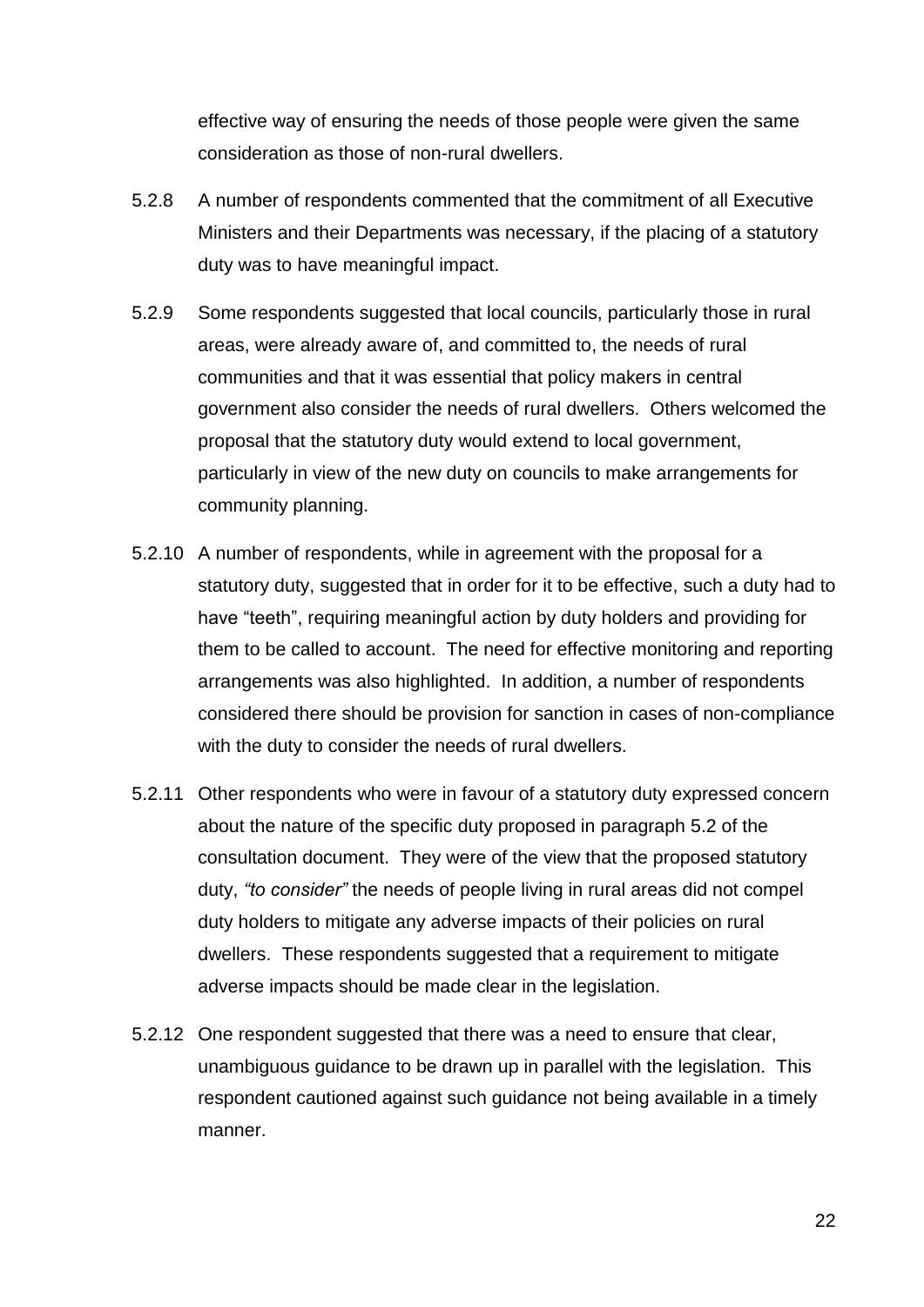- 5.2.13 Another respondent, while welcoming the proposal for a statutory duty, suggested that unless there was a review of the current rural proofing system and a "baseline" established, it would be unclear as to whether such an obligation would achieve the aim of ensuring that the needs of rural dwellers were considered. This respondent also suggested there was a need for DARD's role in the rural proofing process, and arrangements for coordination between duty holders, to be clarified.
- 5.2.14 One respondent highlighted a need for adequate resourcing for DARD to undertake its proposed statutory duties and for the provision of independent scrutiny.
- 5.2.15 A number of respondents, in agreeing that a statutory duty would help ensure the needs of rural dwellers were considered by policy makers, commented on the aim of the proposed Rural Proofing Bill, which, as stated in paragraph 4.6 of the consultation document, is *"to secure the fair and equitable treatment of rural dwellers by requiring their needs to be considered when developing policies and strategies*, *including those which govern how public services are delivered ...".* These respondents considered that the phrase *"fair and equitable treatment"* may be difficult to define and therefore problematic to implement in practice. They suggested that consideration be given to changing the wording of the aim of the Bill to: *"to secure the equality of opportunity for rural dwellers by requiring duty holders to have due regard to their needs when developing policies and strategies, including those which govern how public services are delivered"*.
- 5.2.16 One of the two respondents to this question in the consultation who had indicated that they were uncertain of whether the proposed statutory duty would achieve the stated aim said that it required further detail of what the duty would be and how it would be monitored for compliance, as well as clarity on the meaning of terms such as *"rural dwellers"* and *"appropriately considered"*, before it could comment on how effective a statutory duty might be. The other respondent commented that a statutory duty may be effective, provided that the proposed Bill was appropriately worded; that there was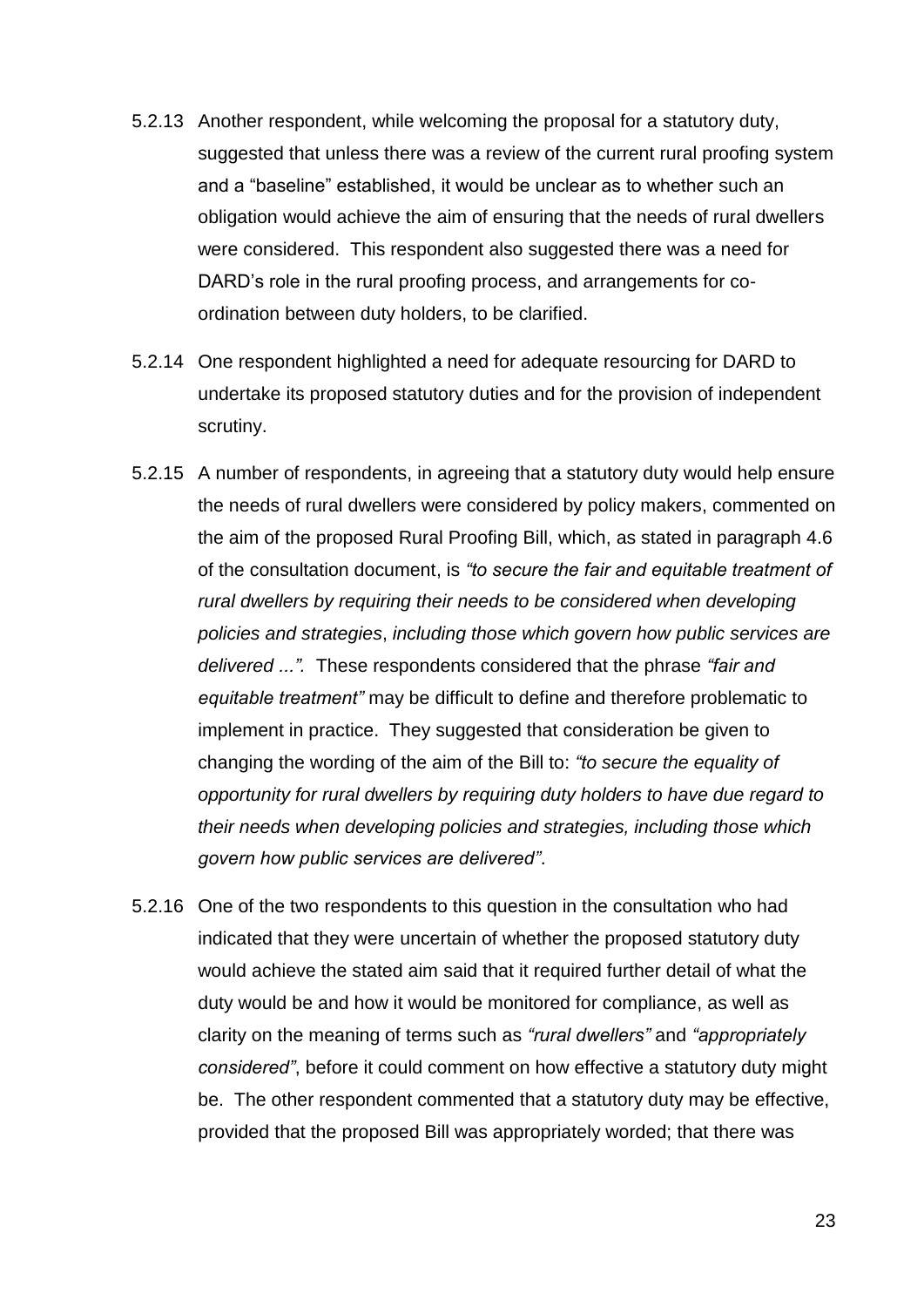sufficient resourcing for the implementation of its provisions; and that there was a clear plan on monitoring and reporting on compliance.

5.2.17 One of the two respondents who did not agree that the proposed statutory duty would help ensure the needs of rural dwellers were appropriately considered in policy development and service delivery was of the view that such a duty should not be imposed without first undertaking a process of education and encouragement to introduce rural proofing across the sector. The other respondent expressed the view that a duty *"to consider"* the needs of rural dwellers did not fully encompass, or ensure, the robust application of rural proofing. The same respondent also felt that a statutory duty of this nature may result in public authorities considering evidence without the need to take action to mitigate adverse impacts of strategies and policies on people living in rural areas.

#### *DARD's response*

- 5.2.18 DARD acknowledges the wide support for a statutory duty on government departments and local councils to consider the needs of rural dwellers when developing policies and delivering services. It notes the view that such a duty would help ensure that rural issues and needs are embedded within decision-making across government.
- 5.2.19 DARD agrees that it is essential to secure the Executive's commitment to the proposed changes to current rural proofing arrangements. The Executive has been committed to rural proofing since 2002. The proposed Rural Proofing Bill, which will be an Executive Bill, will place that commitment on a statutory footing. As part of the legislative process, the Minister of Agriculture and Rural Development will seek the Executive's agreement to the final policy proposals, to the drafting of a Bill and to the introduction of a Bill into the Assembly.
- 5.2.20 The views of some respondents regarding the wording of the Bill will be considered by DARD in working with the Office of Legislative Counsel to develop the draft Bill.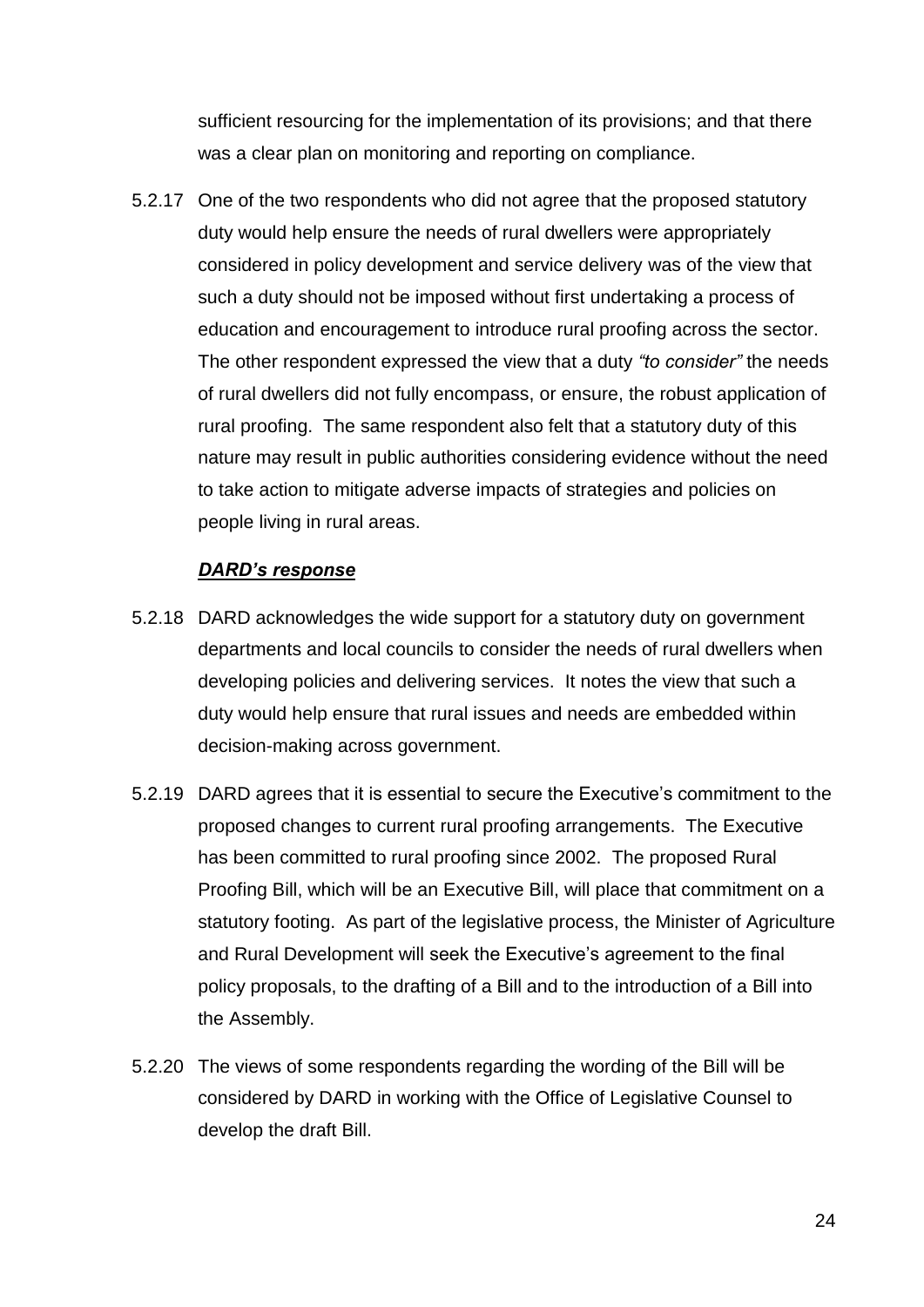- 5.2.21 DARD supports the view that the new 11 councils should be encouraged to rural proof from the outset, prior to the enactment of the proposed Rural Proofing Bill. In providing input to the Department of the Environment's consultation on draft statutory guidance on the operation of community planning<sup>8</sup>, DARD proposed that the guidance should encourage community planning partnerships to consider and take account of the needs of rural dwellers within their districts in the development of community plans. DARD also suggested that the guidance should highlight the proposal for a Rural Proofing Bill to make this a statutory duty.
- 5.2.22 DARD is mindful that the success of the proposed statutory duty will rely on how effectively it is implemented. DARD is planning a range of measures to support the Bill, including revised guidance and training for departments and councils in carrying out their rural proofing duties. It is intended to have these measures in place to coincide with the commencement of the legislation. DARD acknowledges the need for adequate resourcing to ensure the effectiveness of rural proofing. It is not anticipated that there would be significant additional resource required.
- 5.2.23 DARD notes the view that the proposed Bill should include provision for sanction in cases of non-compliance with the statutory duty to consider the needs of rural dwellers. It is considered, however, that it would be problematic for one government department to police or enforce obligations on another. There is, therefore, no proposal for the Bill to provide for sanction in cases where rural proofing has not been undertaken. However, the proposed monitoring and reporting arrangements will focus on DARD compiling information from each department on how it has fulfilled its statutory duty and making this information available to the Assembly for scrutiny. DARD notes the suggestion for using techniques, such as the introduction of a charter mark scheme, to positively reinforce the Bill and will examine the viability and practicalities of such a scheme in developing the implementation arrangements for the Bill.

 8 [http://www.doeni.gov.uk/do1\\_14\\_529691\\_\\_annex\\_a\\_-\\_public\\_consultation\\_document\\_-](http://www.doeni.gov.uk/do1_14_529691__annex_a_-_public_consultation_document_-_draft_statutory_guidance_for_the_operation_of_community_planning_2015_2_.pdf) [\\_draft\\_statutory\\_guidance\\_for\\_the\\_operation\\_of\\_community\\_planning\\_2015\\_2\\_.pdf](http://www.doeni.gov.uk/do1_14_529691__annex_a_-_public_consultation_document_-_draft_statutory_guidance_for_the_operation_of_community_planning_2015_2_.pdf)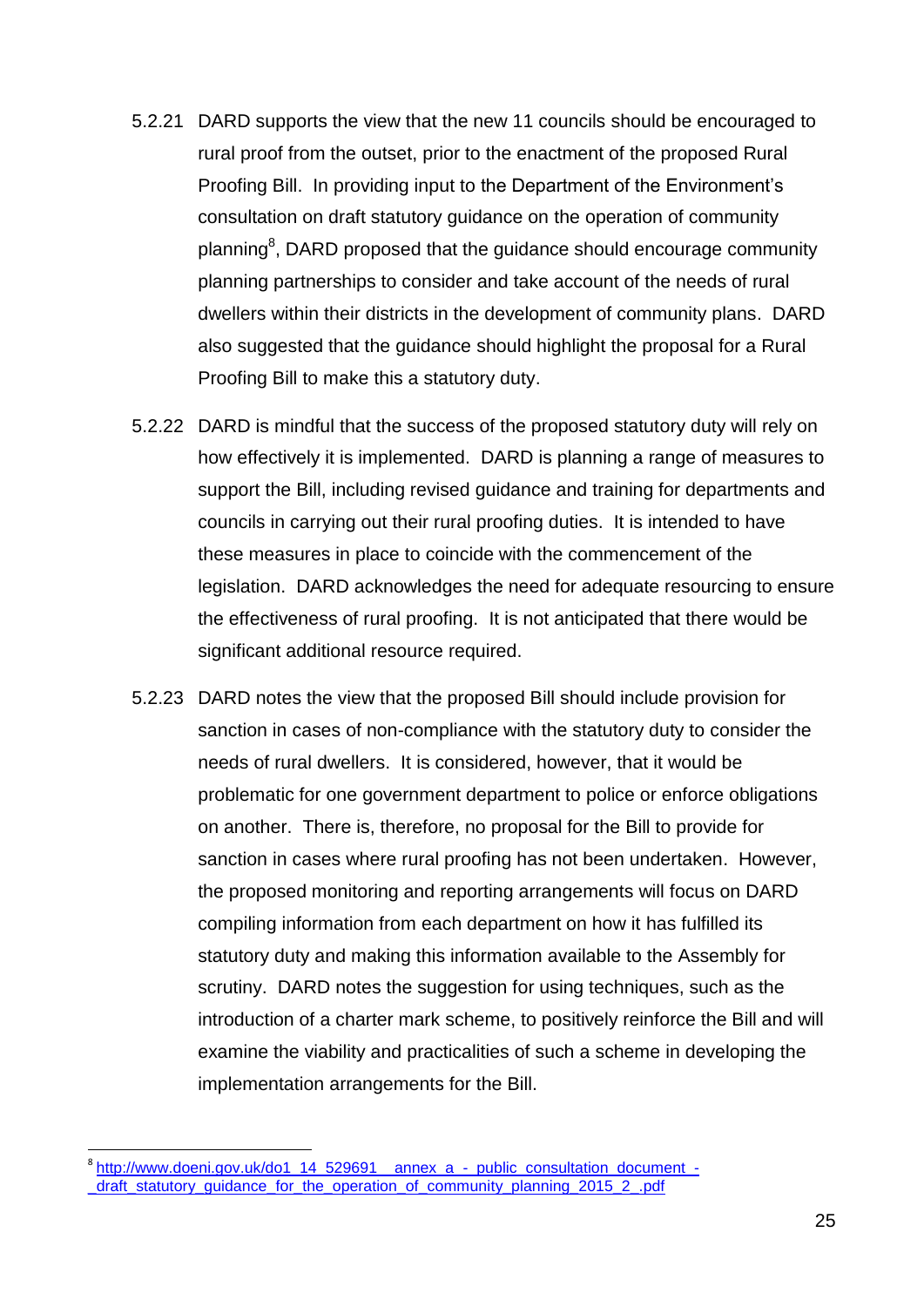- 5.2.24 In terms of redress, it is intended that the rural proofing process should make use of existing mechanisms, where possible, to deal with complaints. Where someone feels aggrieved because rural proofing was not carried out, or was carried out improperly, they may complain in the first instance to the relevant department or council, under its internal complaints procedure. If they are dissatisfied with the response, and consider they have sustained an injustice as a result of the public authority's actions, they may ask the Ombudsman to consider their complaint. There is also scope to challenge decisions through judicial review.
- 5.2.25 DARD notes the view that the proposed Rural Proofing Bill should include a duty to consult on policies that would impact on rural communities. However, since consultation on policy proposals and changes to policy is already an integral part of the policy development process, including a duty in the Bill could result in overlapping or conflicting obligations. It is envisaged that consultation with stakeholders would continue to form part of the rural proofing process (as part of the overall policy making process). It is therefore not proposed that the Bill will include a duty to consult.
- 5.2.26 The concern expressed by some respondents, that there was no provision in the proposed Bill for duty holders to be compelled to mitigate any adverse impacts of their policies in rural areas, has been noted. However, DARD does not consider it appropriate that such a duty is included in the Bill. The purpose of rural proofing is to ensure that proper consideration is given to how a policy may impact on rural areas, and that any such impacts are properly assessed, so that an informed decision can be made on whether the policy should be adjusted to meet rural needs and circumstances. Imposing a duty to take mitigating measures goes beyond this, as it could require departments and councils to undertake their functions in a particular way. Furthermore, financial constraints would make it impossible to address all the needs of all people at all times. There could also be instances where a particular change in policy may be indicated by rural proofing but would conflict with other legal obligations.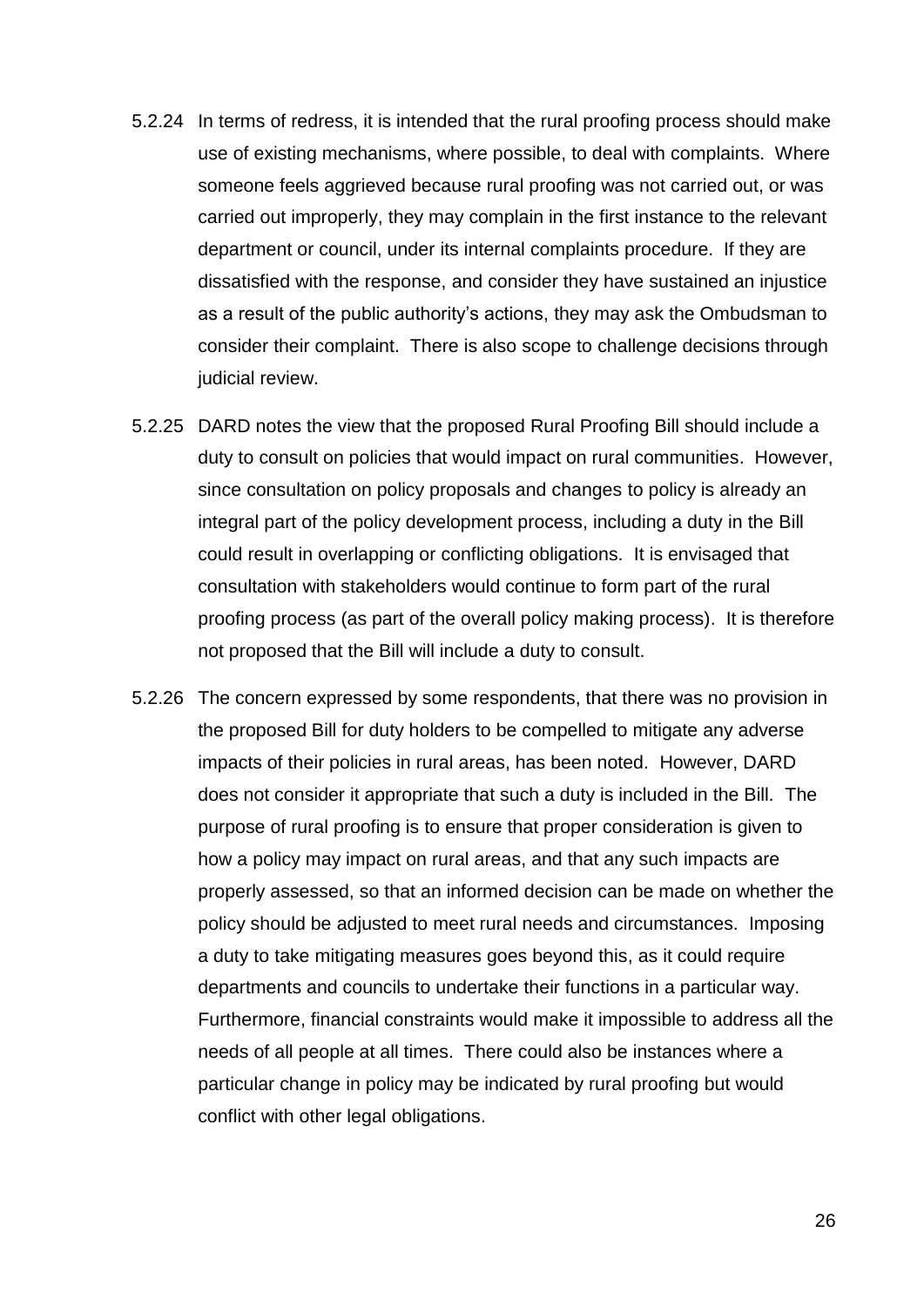#### **(ii) Duty on non-departmental public bodies**

#### *Written responses*

#### **Consultation Question 3**

*Do you think that such a duty should extend to non-departmental public bodies in addition to government departments and councils? If so, which bodies?*

- 5.2.27 Of the 32 written responses received, 26 commented on the proposal to extend the proposed statutory duty to non-departmental public bodies (NDPBs). All of these agreed with the proposal that there should be a statutory duty on (at least some) NDPBs to consider the needs of rural dwellers in developing and delivering policies. There were differing views, however, on which NDPBs should have this statutory obligation.
- 5.2.28 Some respondents considered the duty should apply to any statutory body that makes policies or provides services which impact or which are likely to impact on the lives of rural dwellers. Another considered that the duty should also apply to agents undertaking significant tendered work or activity for government departments or NDPBs. One respondent stated that it was essential to include those Executive NDPBs that undertook functions within a government framework under statutory powers, including, for example, the Health and Social Care Board and Invest NI. Another respondent was of the view that rural proofing obligations should be restricted to high-level strategic policy development in government departments and local councils and those NDPBs with a policy role, such as the Strategic Investment Board and the NI Housing Executive. This respondent also suggested that it was necessary to develop clear criteria to determine which NDPBs should be included.
- 5.2.29 Several respondents said that it was important that provision was made in the Rural Proofing Bill for the statutory duty to be extended to all NDPBs; a decision on whether or not this was practicable or desirable could be taken at a later date.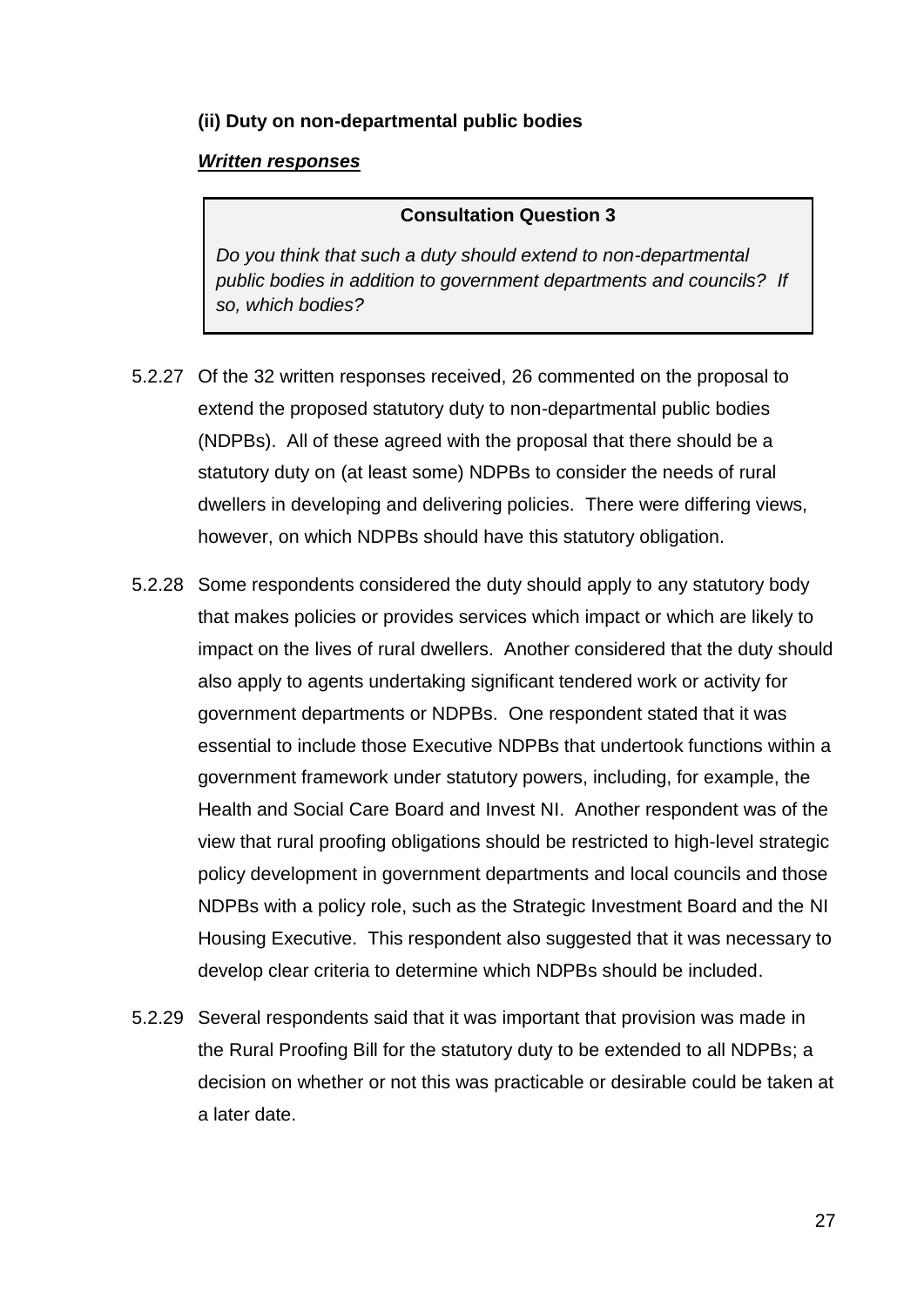- 5.2.30 It was also suggested that any duty on NDPBs to consider the needs of rural dwellers needed to be taken into account by departments when setting out spending plans in order that NPDBs had capacity to mitigate any adverse impacts. In addition, the need to ensure a statutory duty on NDPBs did not create additional bureaucracy and resource cost to them (thereby detracting from the resources available to deliver front-line services) was highlighted.
- 5.2.31 A number of respondents who addressed this question in the consultation provided details of NDPBs that they believed should have a statutory obligation to consider the needs of rural dwellers. The following NDPBs were suggested:
	- Education and Library Boards/Education Authority
	- Health and Social Care Trusts, including the NI Ambulance HSCT
	- Public Health Agency
	- Health and Social Care Board
	- Police Service of Northern Ireland
	- Northern Ireland Housing Executive
	- Northern Ireland Fire and Rescue Service
	- Invest Northern Ireland
	- Arts Council of Northern Ireland
	- Tourism Northern Ireland
	- Sport Northern Ireland
	- Commissioner for Older People for Northern Ireland
- 5.2.32 One respondent suggested that the statutory duty should also extend to UK government departments with responsibilities in Northern Ireland (such as the Ministry of Defence); government owned companies (such as Northern Ireland Water and Translink); cross-border bodies (such as Loughs Agency, Tourism Ireland, Intertrade Ireland and Waterways Ireland); and the Crown Estate.
- 5.2.33 Another respondent supported the extension of the legislation to NDPBs on a case-by-case basis.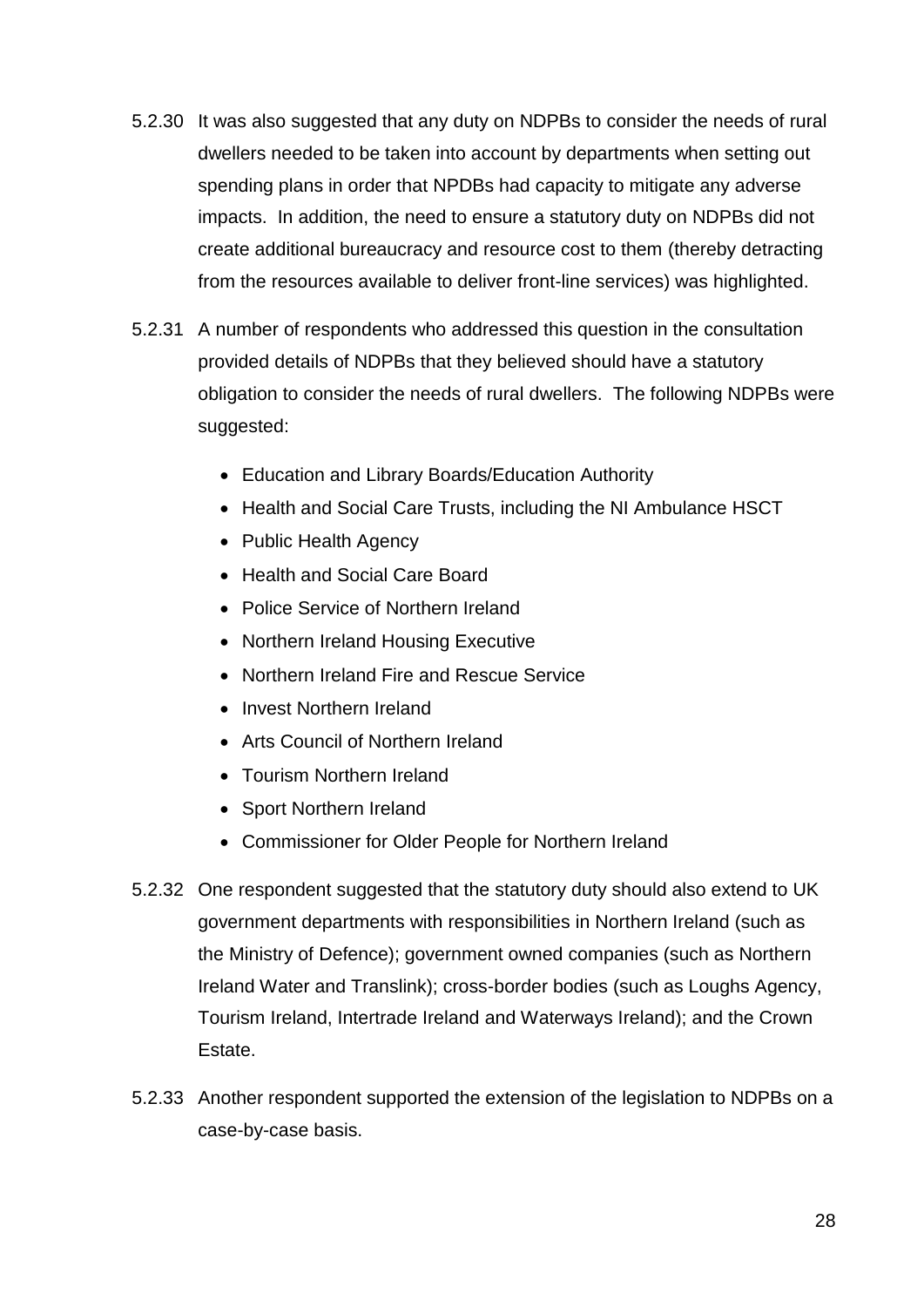5.2.34 One respondent suggested that in moving forward on the proposal on extending the statutory duty to NDPBs, DARD should consider, for comparative purposes, the recent consultation on the draft Local Government (Community Planning Partners) Order (Northern Ireland) 2015<sup>9</sup>.

#### *DARD's response*

5.2.35 Given the general support for the proposal and the range of views on which bodies it should apply to, DARD will consider how best the proposed Rural Proofing Bill can address the role of NDPBs in the rural proofing process.

#### 5.3 **Promoting and Encouraging Rural Proofing**

#### *Views expressed at public meetings*

- 5.3.1 It was proposed at four of the nine meetings that DARD should be the voice of rural development, leading a change in culture, which would ensure that rural issues were considered right across government and that the current perception, that such issues were only a matter for DARD, was addressed.
- 5.3.2 At two meetings, the view was expressed that DARD should ensure that there was clarity on what was meant by "rural proofing" because policy makers had to be sure of what was required of them in order that the rural proofing process could be effective. It was suggested that this would require DARD to ensure the availability of training and guidance for policy makers.
- 5.3.3 A further view was that DARD's role should also include articulating the positive aspects of the Bill and the rural proofing process.

#### *Written responses*

#### **Consultation Question 4**

*Do you think that DARD should have a statutory role to promote and encourage other bodies to undertake rural proofing?*

**<sup>.</sup>** <sup>9</sup> [http://www.doeni.gov.uk/consultation\\_document\\_](http://www.doeni.gov.uk/consultation_document_-the_draft_local_government__community_planning_partners__order__ni__2015.pdf) [the\\_draft\\_local\\_government\\_\\_community\\_planning\\_partners\\_\\_order\\_\\_ni\\_\\_2015.pdf](http://www.doeni.gov.uk/consultation_document_-the_draft_local_government__community_planning_partners__order__ni__2015.pdf)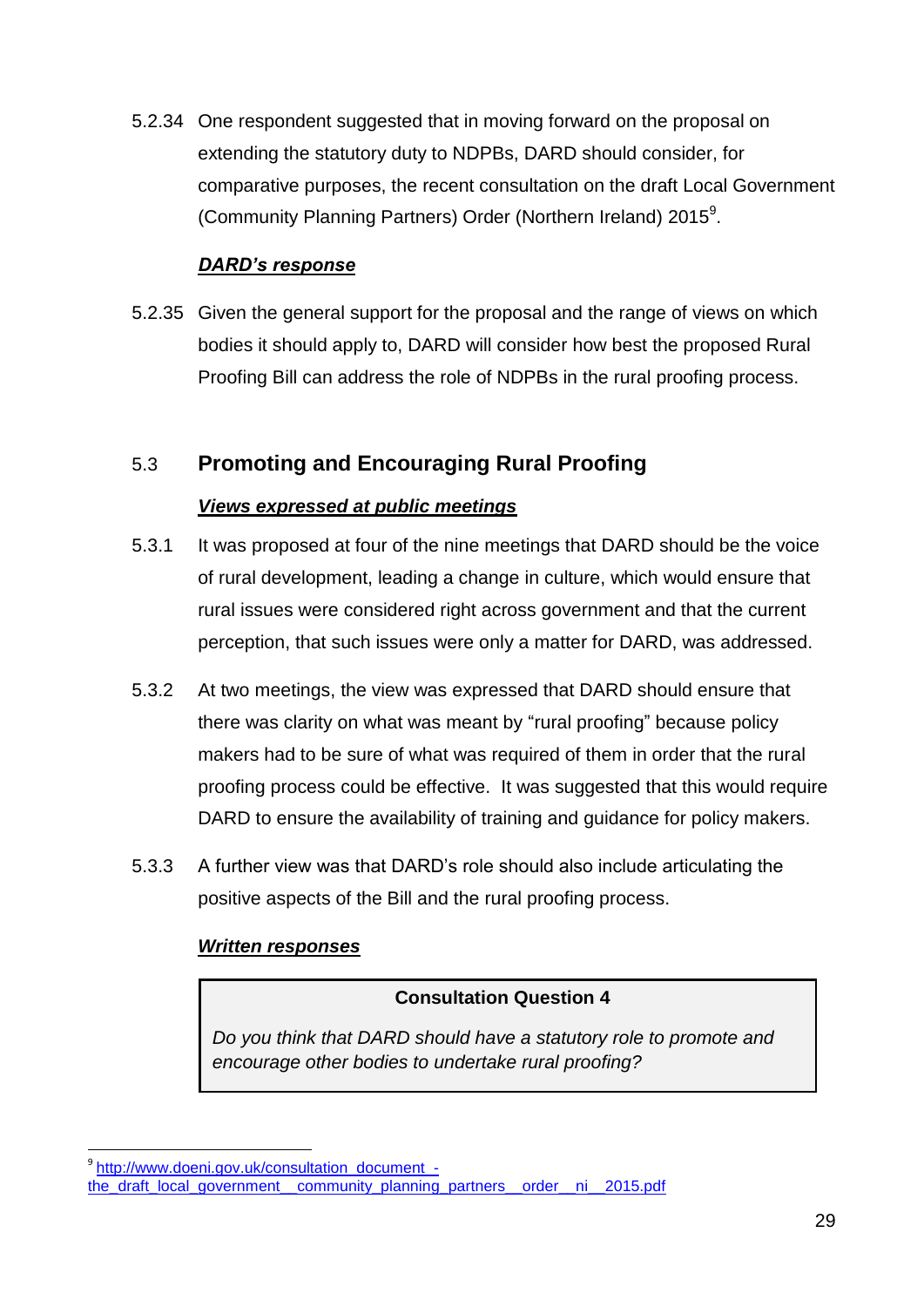- 5.3.4 Twenty-six respondents addressed this specific question in the consultation. Of those, 24 indicated that were in support of DARD having a statutory role in promoting and encouraging rural proofing. The remaining two respondents indicated that they were unsure of this proposal.
- 5.3.5 Some of the respondents who agreed with the proposal commented that such a statutory role for DARD should help ensure a more consistent approach to rural proofing and provide centralised expertise for guidance and advice on rural proofing. Another suggested that a statutory basis for DARD's role would require it to allocate resources to training and promotion, which should ensure more effective delivery of rural proofing.
- 5.3.6 A number of respondents expressed a view on how DARD should undertake it statutory role. One suggested that the role should be delivered in partnership with the Rural Development Council and/or the Rural Community Network and other regional organisations better placed to deliver regional events. Another respondent proposed that DARD should undertake its role working through existing mechanisms such as the Inter-departmental Committee on Rural Policy.
- 5.3.7 Many of the respondents in favour of DARD having a statutory role, expressed a view on what that role should involve. The following functions were suggested:
	- acting as the first point of contact for policy makers seeking advice in relation to rural proofing;
	- developing training and providing resources to support policy makers;
	- brokering of contacts with rural stakeholders who can inform the evidence gathering process;
	- compiling statistical information to enable departments to evidence policy impacts in a more transparent way;
	- identifying and promoting examples of good practice where policy makers have identified adverse rural impacts and mitigated these in an effective and creative way;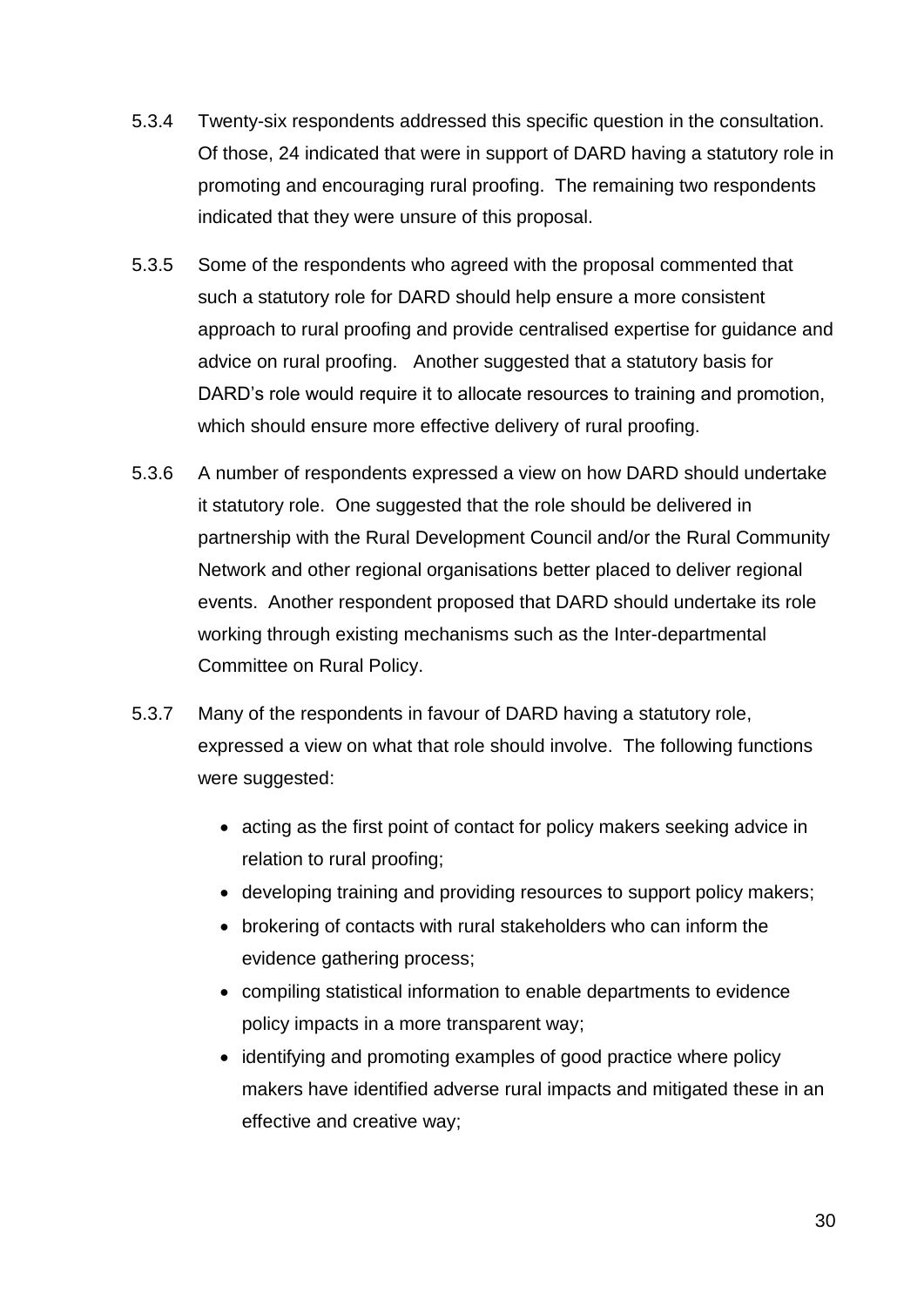- producing a report to be laid before the Assembly detailing how government departments and NDPBs are implementing rural proofing;
- helping to establish a rural champion role within government departments so that rural proofing is seen as a process that will lead to better policy and public service delivery;
- providing an education and awareness programme to ensure expectations around the discharge of rural proofing statutory duties are understood by duty holders and their relevant staff;
- sharing practice and promoting good communications, including support for the development of tailored solutions;
- piloting and testing rural solutions demonstrating approaches for improved and supported rural development and delivery outcomes; and
- building the capacity of rural communities to scrutinise policy and service delivery to assess whether effective rural proofing has been undertaken.
- 5.3.8 A further issue raised by some respondents was the provision of appropriate resources to support rural proofing duties. One respondent expressed the view that DARD needed to ensure that policy makers were provided with the resources, including the development of training programmes, which were required to implement rural proofing. Another suggested the production of a "rural proofing toolkit" to support both policy development and service delivery.
- 5.3.9 Of the two respondents who indicated they were unsure of whether DARD should have a statutory role in promoting and encouraging rural proofing, one, while recognising the need for a lead, co-ordinating body to promote and encourage other bodies to undertake rural proofing, did not see any requirement for this role to be fulfilled by DARD (although it did also acknowledge that there may be some benefits in DARD having that role). This respondent suggested that the role could be undertaken by an independent monitoring body. The other respondent who was unsure about the proposed statutory role for DARD, commented that there was a lack of evidence on which to assess this proposal or to determine whether there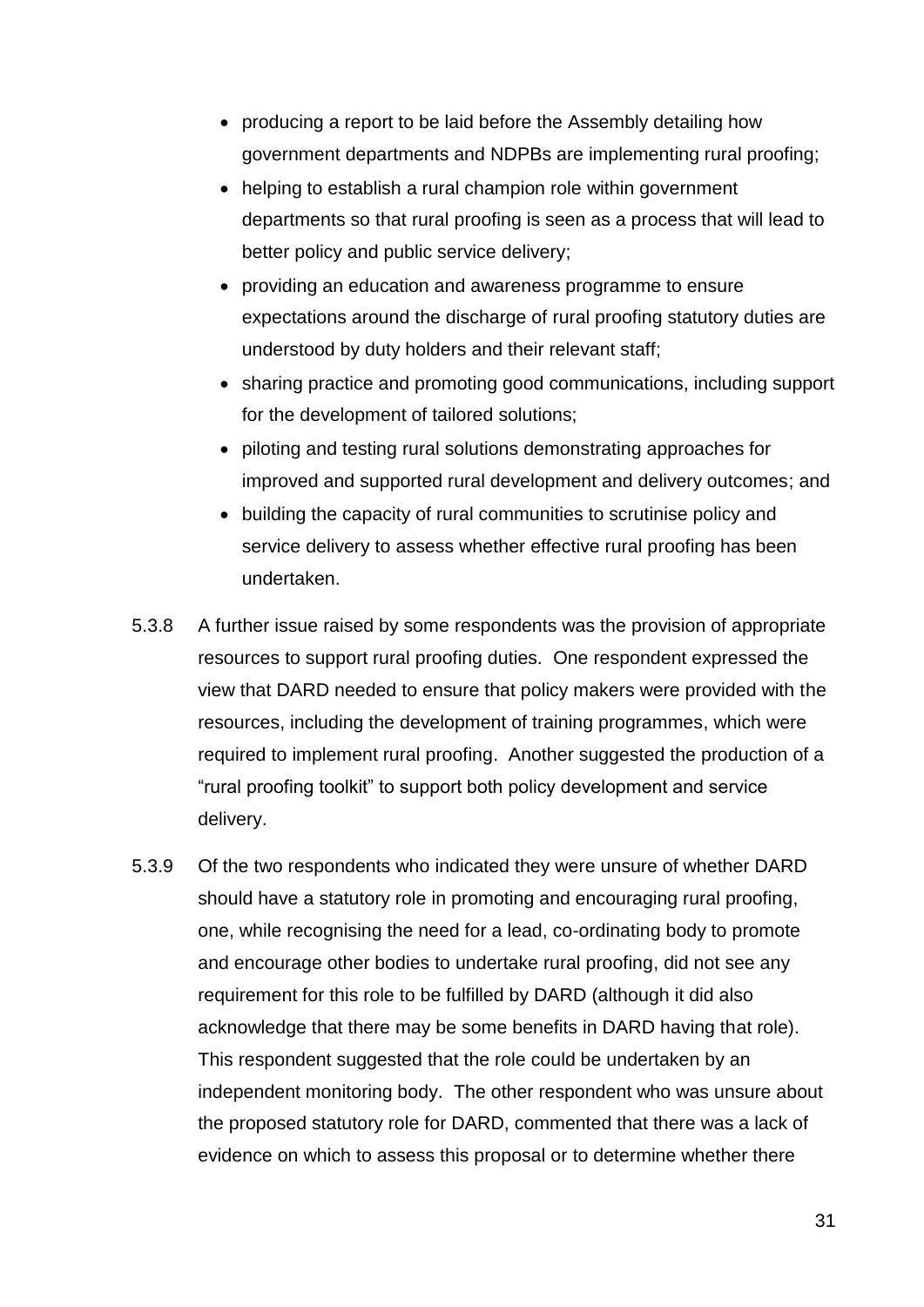were alternative ways of achieving the aim of promoting and encouraging the need for rural proofing.

#### *DARD's response*

- 5.3.10 DARD notes the views that the proposal for it to have a statutory role to promote and encourage rural proofing would help ensure consistency of approach across departments and councils. It acknowledges that this role must be underpinned by the provision of guidance and training for duty holders and that these measures need to be appropriately resourced. DARD will update its existing guidance on rural proofing<sup>10</sup> and the current training course for NICS policy makers<sup>11</sup> to reflect the changes to rural proofing arrangements that result from the Bill.
- 5.3.11 DARD notes respondents' suggestions for functions that should be included in its proposed role to promote and encourage rural proofing. DARD already undertakes many of the functions suggested and will continue to build on these in fulfilling its proposed statutory role.
- 5.3.12 There are no plans to establish an independent monitoring body. It is considered that the set-up and administrative costs of such a body are likely to be prohibitive. In addition, DARD notes that most respondents did not support the establishment of a new body, with some specifically cautioning against such action. DARD will, however, give consideration to how an element of independence can be incorporated into the rural proofing process.

#### 5.4 **Monitoring and Reporting**

#### *Views expressed at public meetings*

5.4.1 Several comments were made about the proposed monitoring and reporting arrangements. It was suggested at two meetings that as well as departments being accountable to their respective Assembly committees, there should be independent scrutiny by representatives from the rural community. (The Northern Ireland Housing Executive Central Housing Forum was highlighted

**<sup>.</sup>** <sup>10</sup> "Thinking Rural: The Essential Guide to Rural Proofing

<sup>&</sup>lt;sup>11</sup> "Think Rural"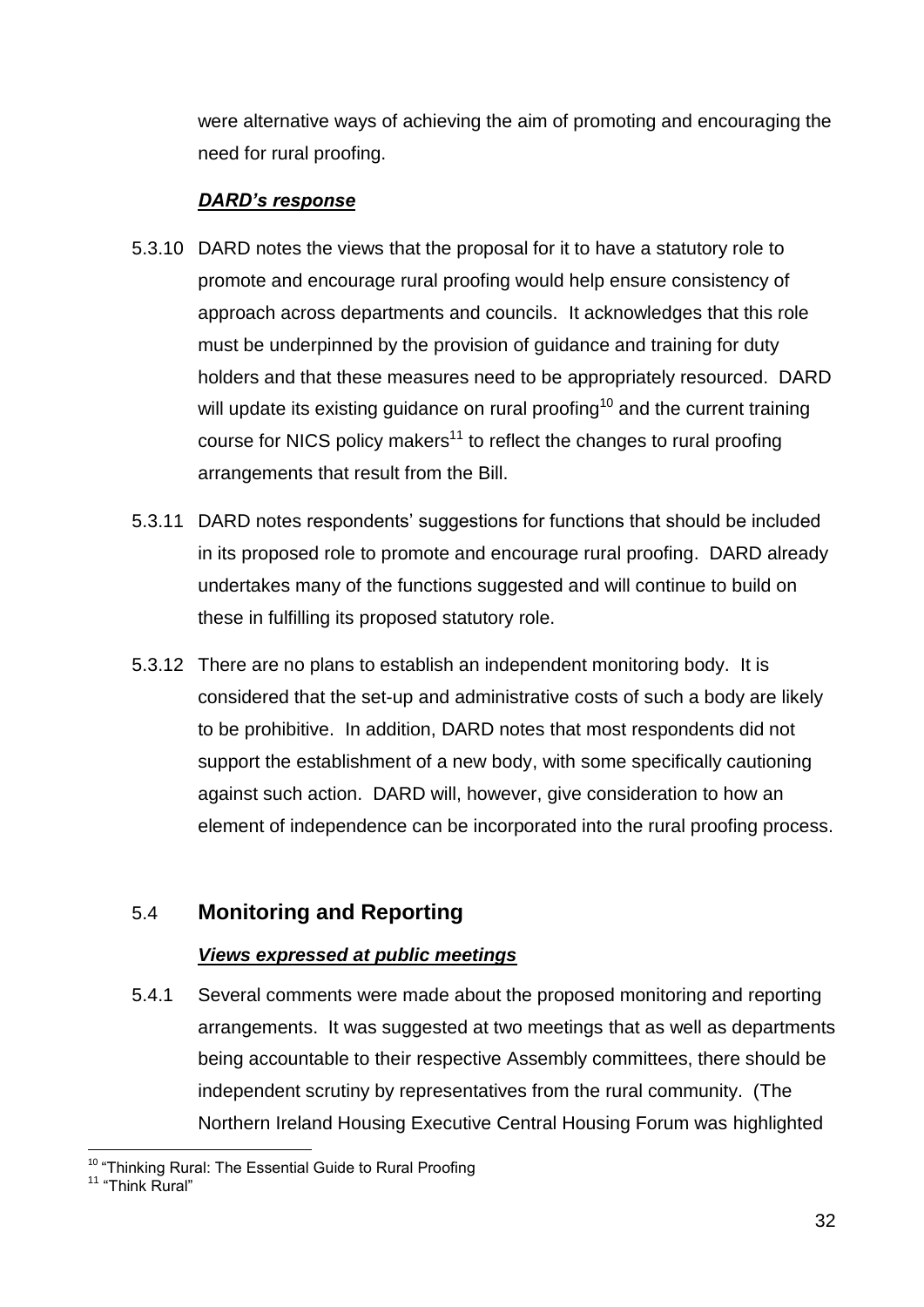as a good example of such an arrangement.) It was also suggested at two meetings that independent scrutiny arrangements would increase the credibility of the monitoring process.

- 5.4.2 It was proposed that the monitoring process itself should focus on setting definitive goals and targets and that it should identify, and highlight, areas of good practice. In addition, the importance of building an evidence base to show the extent to which rural proofing was being undertaken was noted.
- 5.4.3 Views were also expressed on the content and structure of the proposed reports on rural proofing to be laid before the Assembly. It was suggested that reports should include input from rural communities and/or their representative organisations on qualitative data and the impact of various policies. In addition, it was considered that reports should be outcome focused and that they should include information on the impacts of policies and how these were mitigated. It was also suggested that reports should allow comparisons to be made between the performances of the public authorities being reported on.
- 5.4.4 There were differing views on how frequently monitoring reports should be produced: some felt that it was necessary to produce an annual report to ensure effective monitoring while others were of the view that reporting 'regularly', rather than annually, would give DARD more scope to identify areas where rural proofing was not being undertaken.

#### *Written responses*

#### **Consultation Question 5**

**Do you think that the proposed monitoring and reporting arrangements** will help to improve the availability and transparency of information *available through rural proofing?*

5.4.5 Twenty-eight of those who provided written responses to the consultation referred specifically to the proposed monitoring and reporting arrangements. Of these, 20 respondents stated they were in agreement with the proposals. A further two, by way of their written comments, indicated their support for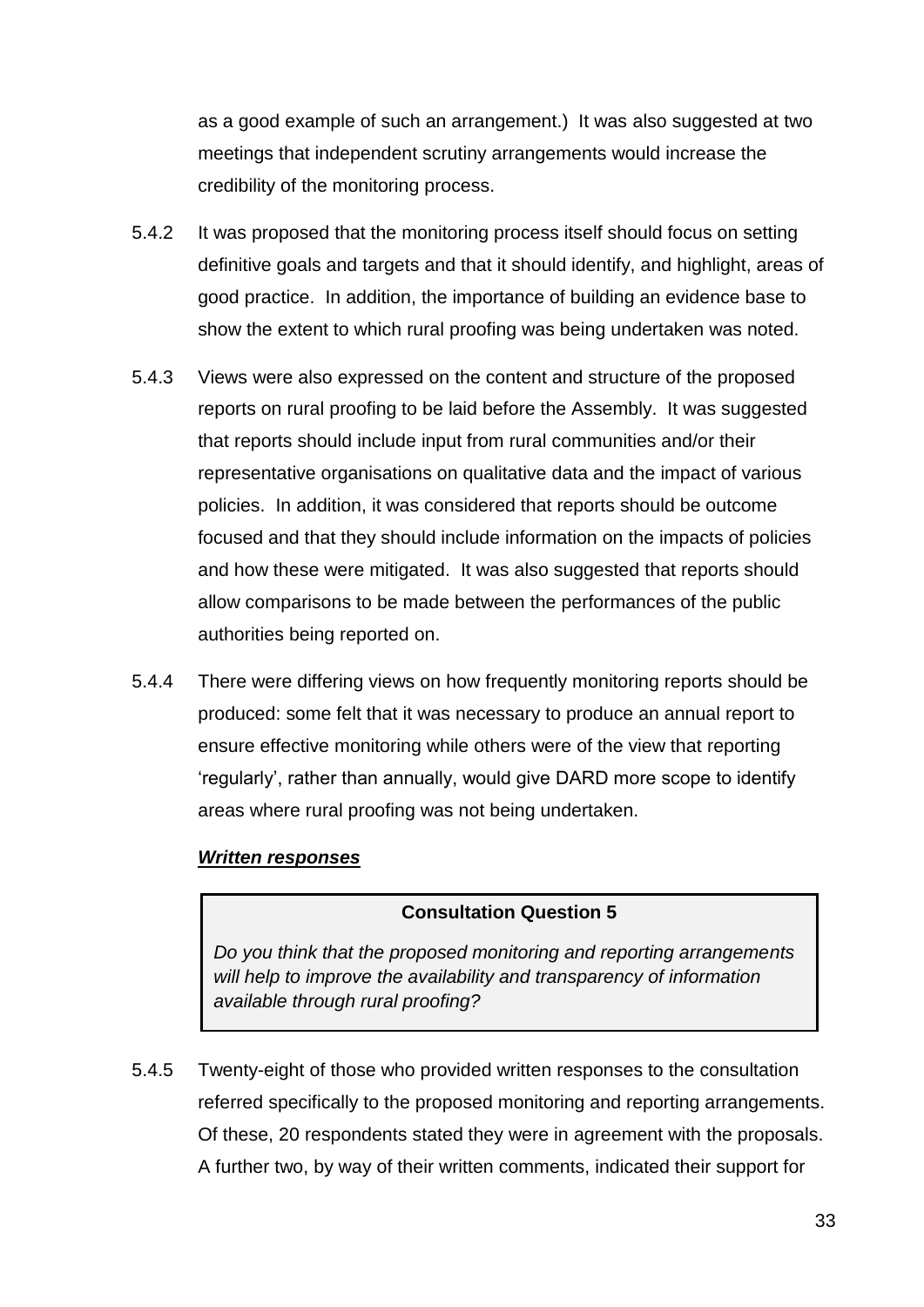the proposed arrangements. Four respondents were opposed to the proposed arrangements. The two remaining respondents indicated they were unsure of whether those arrangements would help to improve the availability and transparency of information.

- 5.4.6 A number of those in favour of the proposed arrangements welcomed that these provided for regular reports on rural proofing to be laid before the Assembly, which would allow for scrutiny by MLAs. Some respondents called for Assembly committees to be involved in monitoring performance of government departments and their NDPBs. One respondent suggested that department-specific reports should be provided to the relevant committee for examination. This respondent also stated that clarity was needed on how frequently *"regular"* reports would be produced and queried whether it was proposed that the performance of councils and other public bodies would be included in a report be laid before the Assembly, or whether a separate report would be published for them.
- 5.4.7 A number of respondents suggested that consideration be given to how rural stakeholder groups and rural citizens could be engaged in the monitoring arrangements. There was a suggestion that a mechanism for this should be built into existing structures and could, for example, take the form of an inquiry or other public event organised on a bi-annual basis by the Assembly's Agriculture and Rural Development Committee, which would seek evidence from the public on the implementation of rural proofing across government.
- 5.4.8 Another view on monitoring arrangements, which was expressed by several respondents, was that each government department, local council and NDPB should nominate a rural champion at senior level who would take the lead role in ensuring policy and service delivery plans within their organisation were rural proofed.
- 5.4.9 Some respondents expressed a view on the content of the proposed reports on rural proofing. They suggested that examples of good practice should be identified, as should instances where rural proofing had not been carried out. It was also proposed that the reports provide information on barriers to rural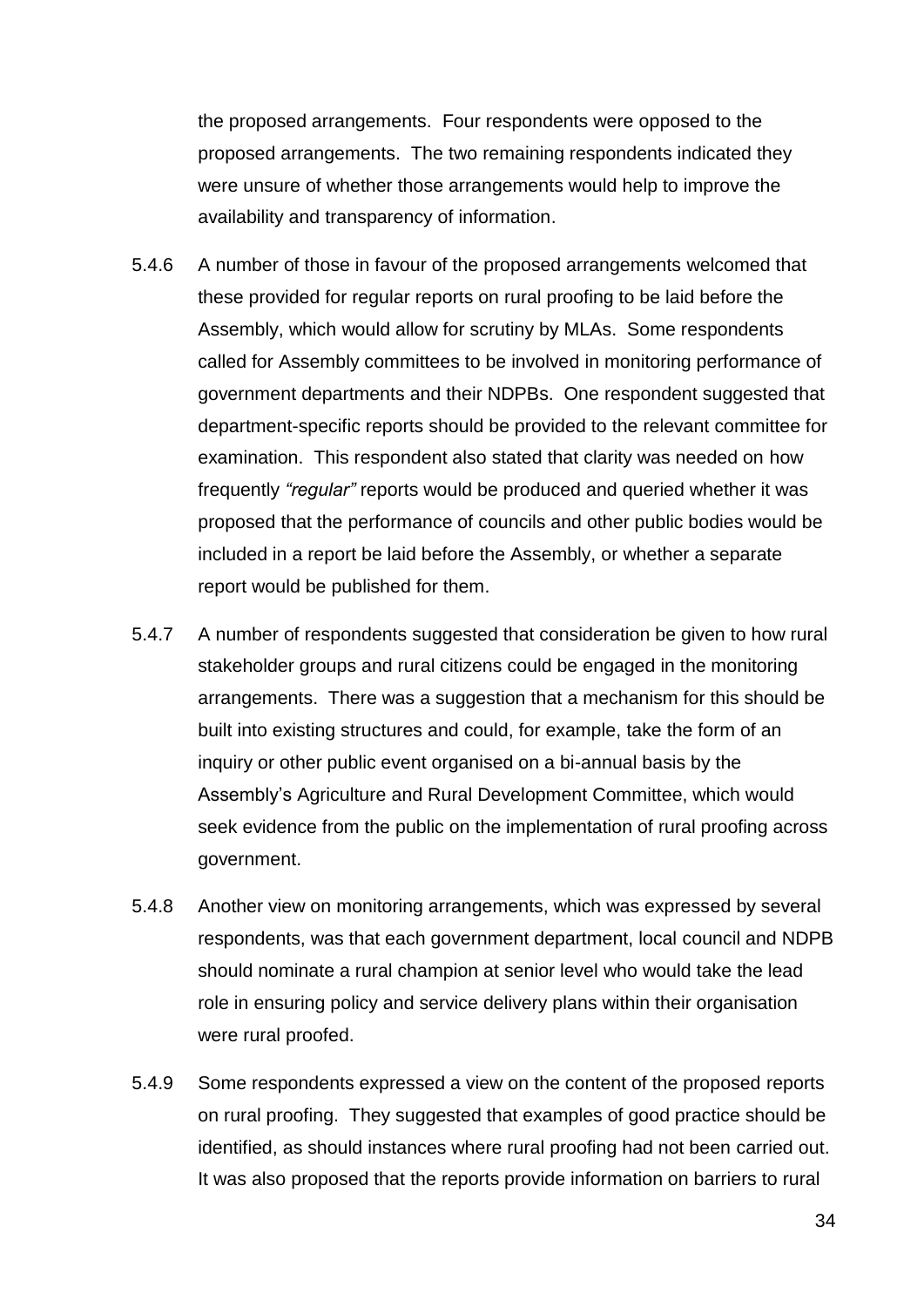proofing and make suggestions for further improvements. There was also a view that a record of all activity by duty holders within the designated timeframe would provide an evidence base for use in future policy making.

- 5.4.10 Other comments in response to this aspect of the consultation included: that although the proposed monitoring and reporting arrangements were important, they should not create bureaucracy; that while there are benefits in having readily available data, this should be available in a user-friendly format; that the proposed reports on rural proofing would increase awareness of rural needs; and that it would be helpful to have guidance to assist duty holders develop their monitoring and reporting systems.
- 5.4.11 Of the two respondents who indicated they were unsure of whether the proposed monitoring and reporting arrangements would help improve the availability and transparency of information, one suggested that to ensure effective rural proofing, the proposed report should seek to scrutinise rural proofing across government as well as improving the availability and transparency of information, and that it should also outline areas of best practice and highlight where needs had not been adequately considered. This respondent also referred to a need for DARD to review its own role. It was suggested that consideration be given to an independent review, similar to that undertaken by the Department for Environment, Food and Rural Affairs<sup>12</sup>.
- 5.4.12 The other respondent unsure about the proposed arrangements commented that there was no clearly defined mechanism to oversee or enforce the rural proofing arrangements. This respondent highlighted a need for an independent watchdog to which duty holders would be accountable in cases of non-compliance, and suggested that if the rural proofing process was to be truly transparent, a clear route of redress was necessary for anyone who considered that their needs had not been properly considered and that they had been adversely affected as a result.

**<sup>.</sup>** <sup>12</sup> [https://www.gov.uk/government/uploads/system/uploads/attachment\\_data/file/400695/rural-proofing-imp](https://www.gov.uk/government/uploads/system/uploads/attachment_data/file/400695/rural-proofing-imp-review-2015.pdf)[review-2015.pdf](https://www.gov.uk/government/uploads/system/uploads/attachment_data/file/400695/rural-proofing-imp-review-2015.pdf)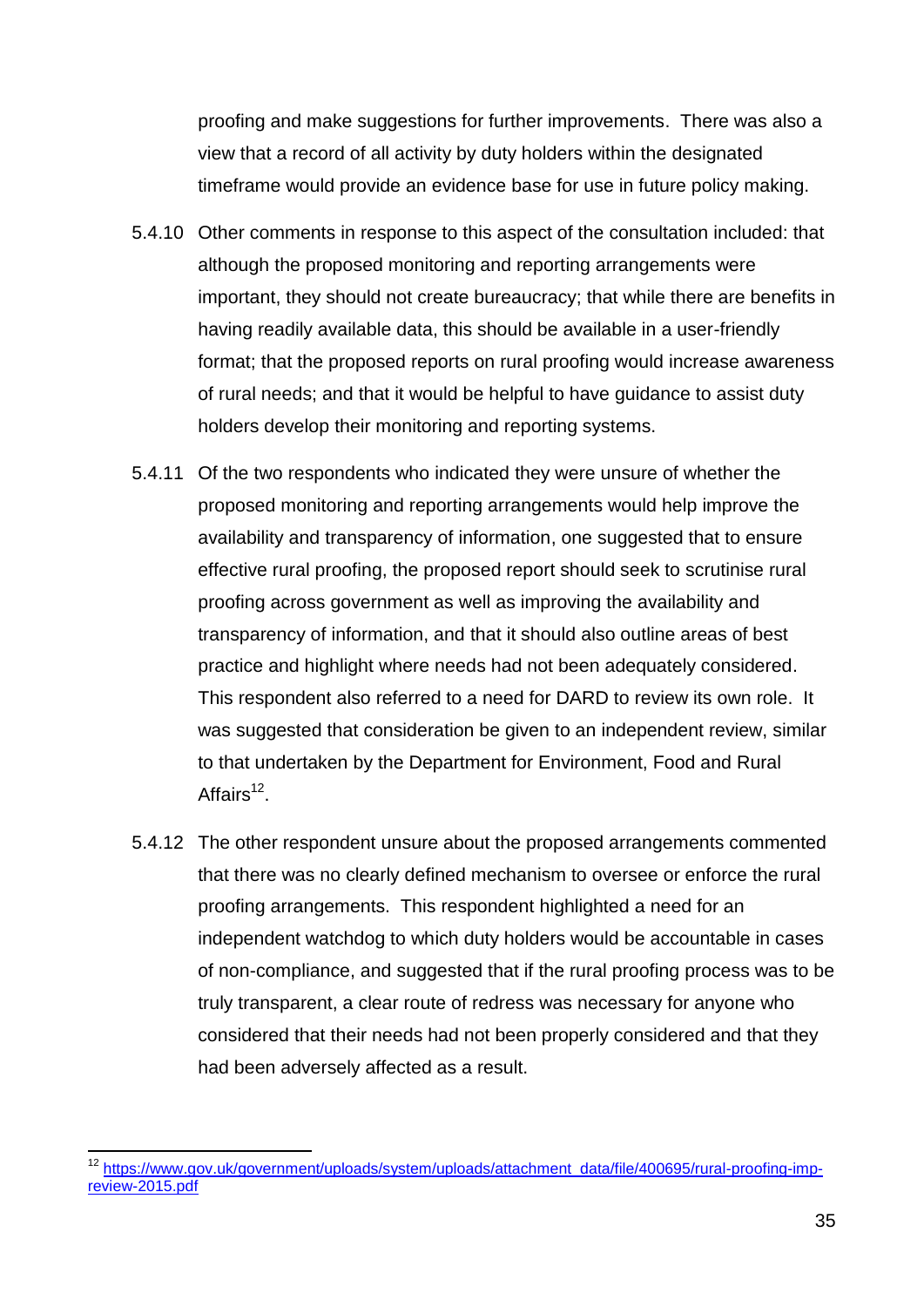- 5.4.13 Three of the four respondents who were not in support of the proposed monitoring and reporting arrangements were of the view that independence was required. Two of these considered that an independent organisation should be required to produce and publish regular reports on rural proofing to be laid before the Assembly. They proposed that these reports should give a factual, evidence-based account of what departments and other public bodies had done in furtherance of their duty to consider the needs of rural dwellers and also demonstrate what DARD had done to meet its duty to promote and encourage rural proofing.
- 5.4.14 Another of the four respondents not in favour of the proposed arrangements expressed the view that DARD could not be subject to the rural proofing legislation and undertake the monitoring and reporting role without there being a conflict of interest. A potential for conflict of interest in relation to the proposed role for the Inter-departmental Committee on Rural Policy (as referred to in paragraph 7.10 of the consultation document) was also highlighted. This respondent suggested that a properly resourced independent body should discharge the monitoring and reporting role, which would include reporting on examples of good practice, demonstrating the benefits of undertaking effective rural proofing and making suggestions for improvements where needed.
- 5.4.15 The remaining respondent opposed to the proposed monitoring and reporting arrangements expressed the view that it was not necessary to produce regular reports to be laid before the Assembly. This respondent, a local council, stated that it would focus on outcomes for its rural communities, and would review, monitor and be accountable, in an open and transparent manner, to its constituents for delivery of those outcomes.

#### *DARD's response*

5.4.16 Given the link between rural proofing and councils' community planning responsibilities, it is envisaged that councils would report through the mechanisms that have been put in place for reporting on the community planning process. NDPBs would report through their sponsoring departments.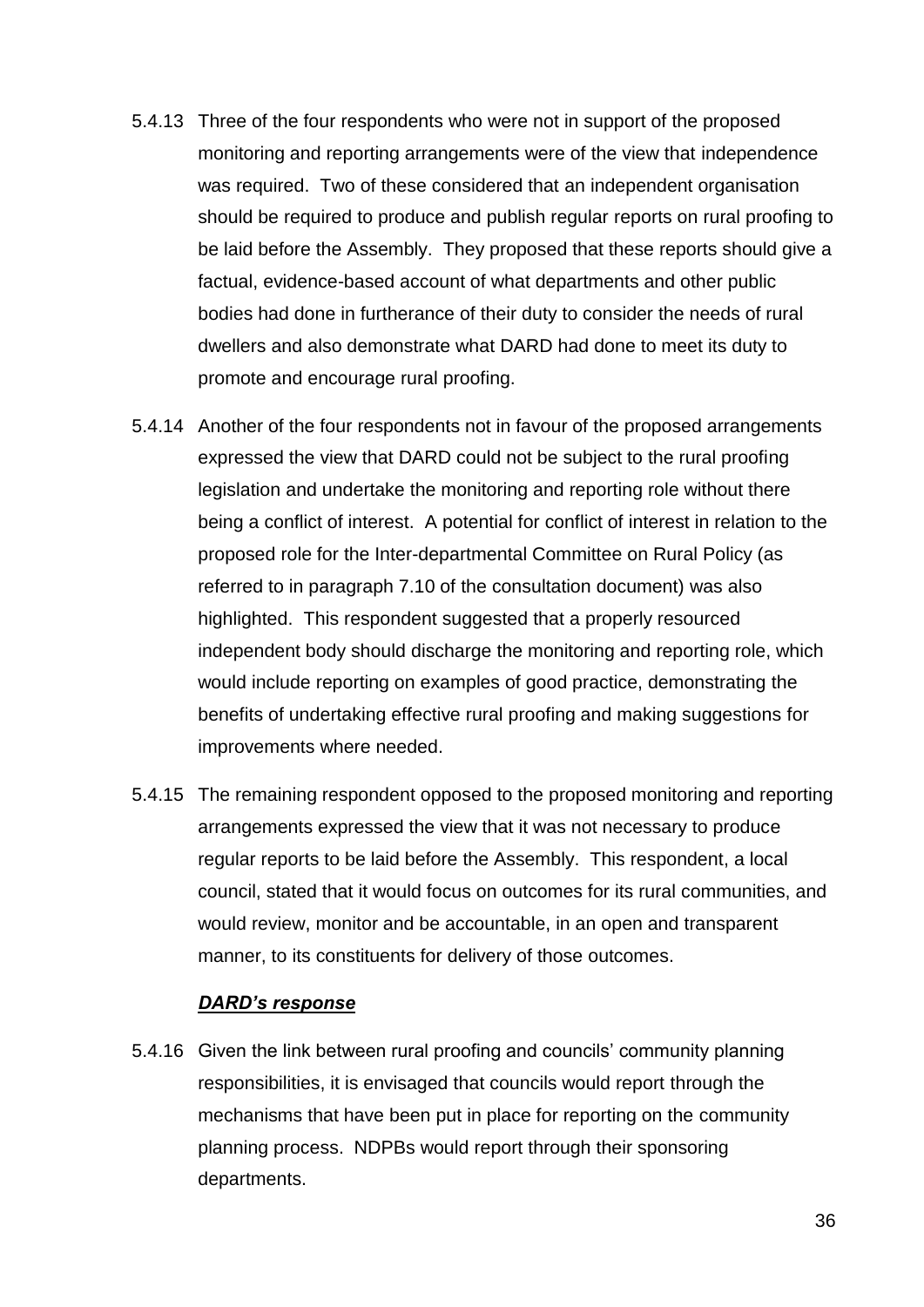- 5.4.17 DARD notes the suggestions made regarding the content of the proposed reports on rural proofing. It is envisaged that reports will include examples of best practice and will be structured in a way that enables comparisons to be made; DARD will be working with departments to agree how this can be best achieved. The views expressed on how frequently reports on rural proofing should be produced have also been noted. Consideration will be given to the frequency of reports in drafting the Bill
- 5.4.18 In relation to the suggestion that reports should be outcome focused, DARD notes that it is specific policies across government, and how these are implemented, that determine outcomes in rural areas in relation to, for example, health, education and employment. Rural proofing aims to ensure that policies deliver outcomes for rural dwellers and that they are not unfairly disadvantaged. As such, it is envisaged that the rural proofing process will seek to capture the intended outcomes of a policy and consider how these outcomes can be achieved in a rural setting.
- 5.4.19 Although DARD has no plans in relation to the establishing of an independent rural proofing monitoring body, it does recognise the importance of stakeholder involvement in the monitoring arrangements, and it notes the highlighted example of good practice in relation to this (i.e. the NI Housing Executive Central Housing Forum).
- 5.4.20 DARD notes the importance of building upon the existing evidence base of the extent to which rural proofing is being undertaken. DARD is actively considering commissioning research by AFBI into the extent to which rural proofing is currently undertaken and models for effective rural proofing. The proposed rural proofing reports should also assist in this regard.
- 5.4.21 While DARD considers it important that each body has a clear and full understanding of their rural proofing responsibilities, the broader issue of a rural champion is outside the scope of the proposed Rural Proofing Bill. However, in taking forward a range of measures to complement the Bill, DARD is considering a review of the rural champion approach. It is proposed that this review would explore potential new ways to champion rural proofing.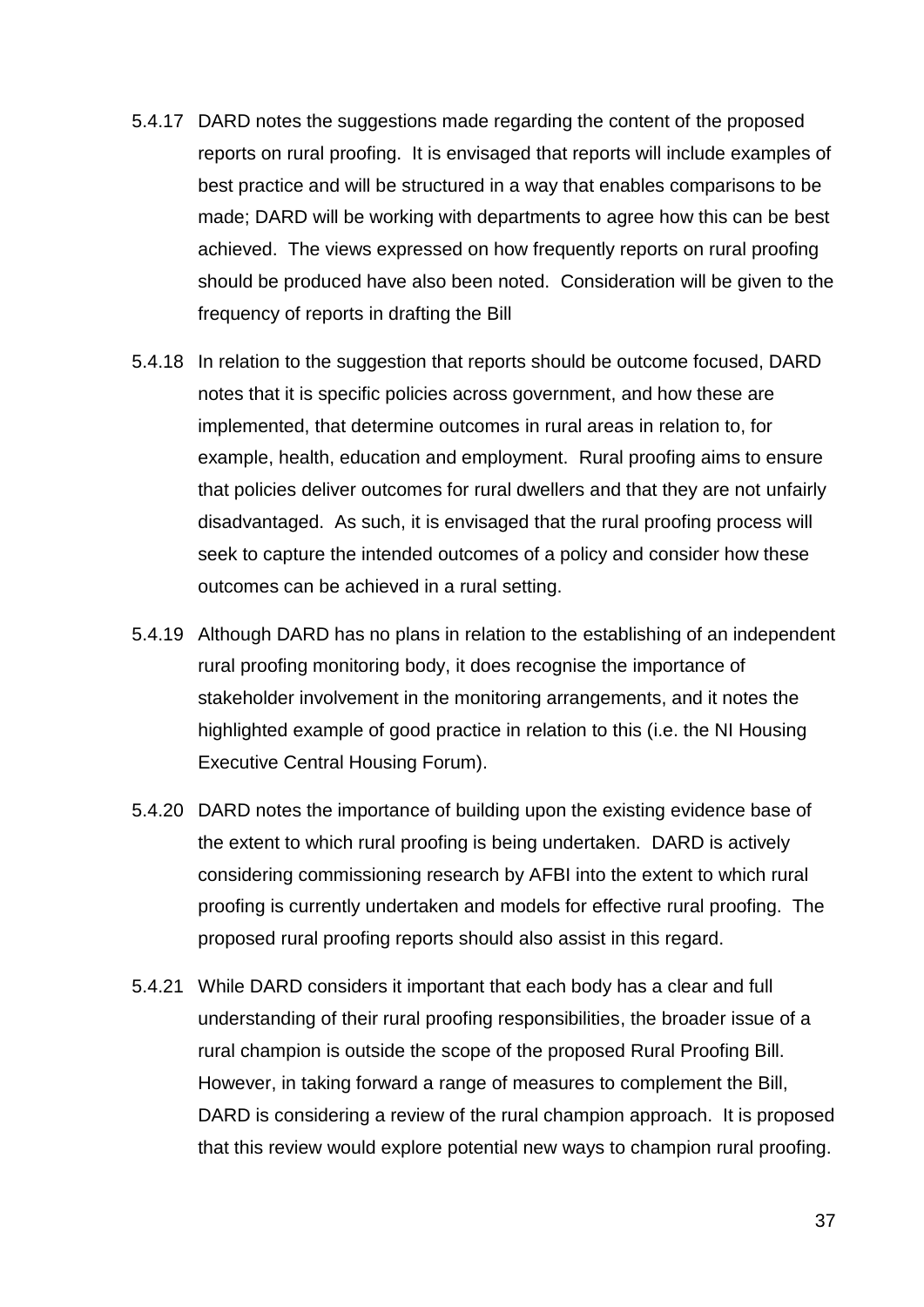- 5.4.22 DARD does not share the view that the proposed monitoring and reporting arrangements (whereby DARD would collate information from departments on how they had considered the needs of rural dwellers, and would prepare a report to be laid before the Assembly) would create a conflict of interest. It considers that each department is best placed to provide information on its policies and how it has complied with its duty to rural proof those policies.
- 5.4.23 With regard to the need for a route of redress for those who consider their needs have not been properly considered, it is intended that existing mechanisms should be used to deal with complaints. Where someone feels aggrieved because rural proofing was not carried out, or was carried out improperly, they may complain in the first instance to the relevant department or council, under its internal complaints procedure. If they are dissatisfied with the response, and consider they have sustained an injustice as a result of the public authority's actions, they may ask the Ombudsman to consider their complaint. There is also scope to challenge decisions through judicial review.

#### 5.5 **Co-operation and Collaboration**

#### *Views expressed at public meetings*

5.5.1 It was noted at several meetings that co-operation and collaboration was key to making the proposed Bill and the rural proofing process effective. In addition, participants at two meetings considered that linking the Bill to the Community Plan would be useful in relation to exchanging information with local councils. It was felt that this link should exist as soon as the Bill became law so that the process would be embedded within councils' thinking as soon as possible.

#### *Written responses*

#### **Consultation Question 6**

*Do you think that increased co-operation and collaboration between DARD, other government departments and public bodies is desirable?*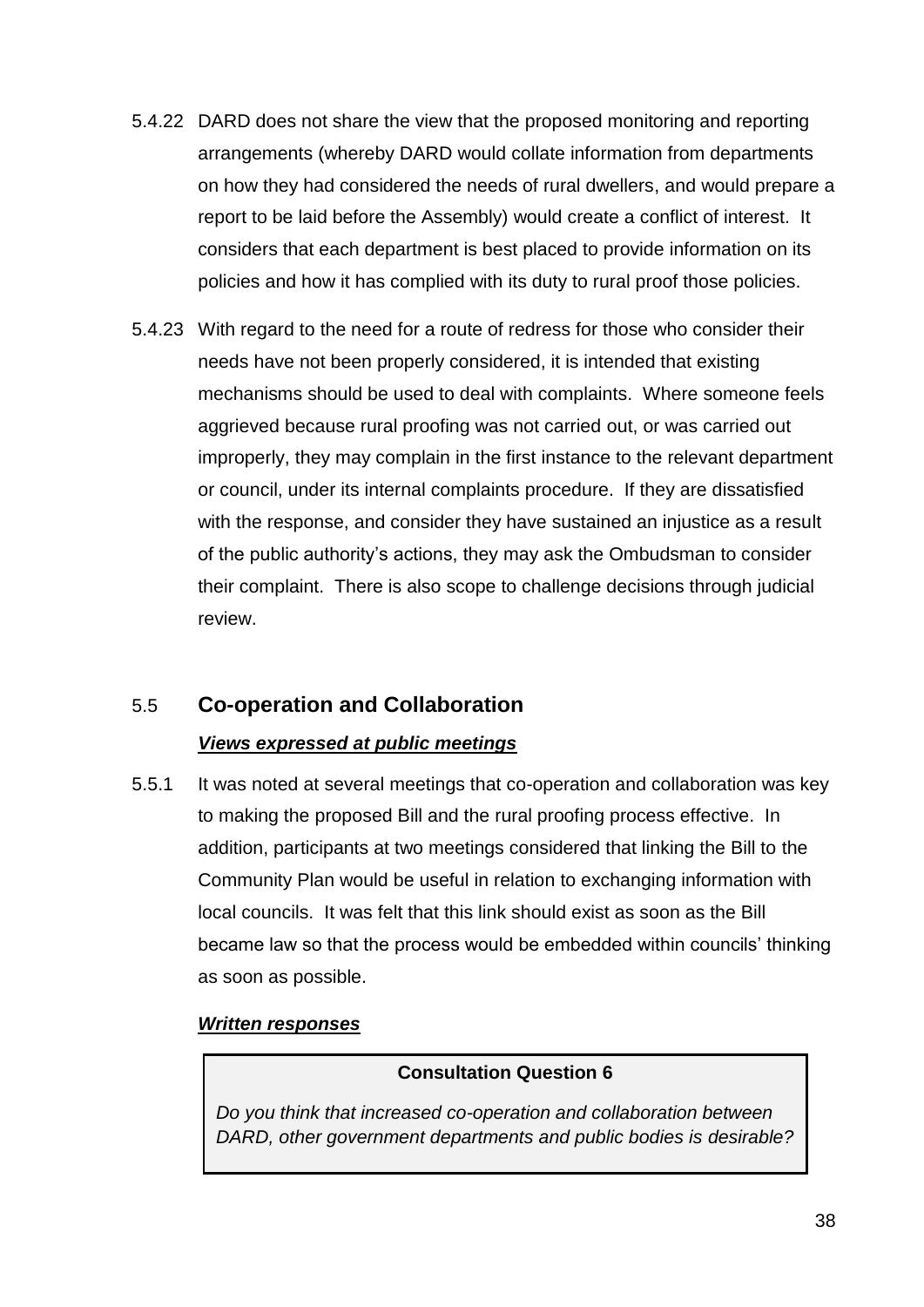- 5.5.2 Of the 32 written responses received, 27 commented on the proposal that the Bill would provide for increased co-operation and collaboration between DARD, other government departments and public bodies. All of these respondents were in support of this proposal.
- 5.5.3 Many respondents commented that greater co-operation and collaboration was essential to ensure meaningful and effective rural proofing that would achieve real outcomes for rural dwellers. Some also noted that co-operation and collaboration was vital in order to ensure the sharing of information, evidence-based research and good practice at an early stage of the policy development process. There was also a suggestion that a collaborative approach to rural proofing would enable gaps in service provision to be identified and resources focused where most needed. One respondent suggested that increased co-operation and collaboration would encourage more effective communication across government regarding delivery plans for key services within budget constraints.
- 5.5.4 Two respondents made the point that co-operation and collaboration was particularly important within the context of current economic constraints in order to avoid duplication of work and wasting of resources. Another respondent noted that key issues facing rural communities, such as sustainable development and environmental protection, were cross-cutting and therefore required collaborative thinking across government.
- 5.5.5 Attention was drawn to the importance of greater co-operation and collaboration in view of the introduction of the duty of community planning and the increased accountability of all community planning stakeholders at local level. In addition, one respondent suggested that the proposed cooperation and collaboration arrangements should be extended to include North South collaboration, particularly in respect to informing cross-border rural solutions.
- 5.5.6 A number of respondents highlighted a link between the proposal for greater co-operation and collaboration and the proposal for DARD to have a statutory duty to promote and encourage rural proofing. They were of the view that in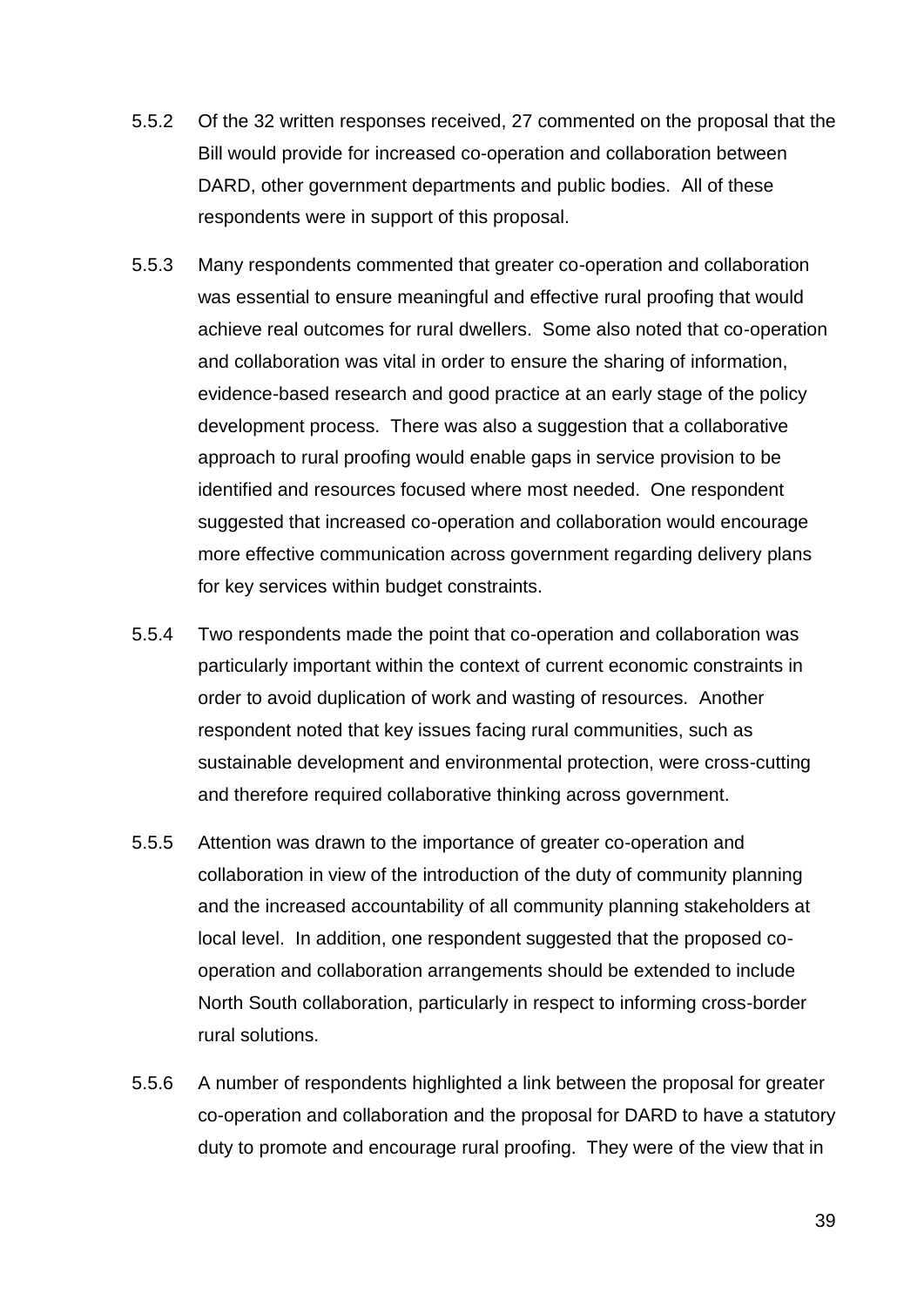furtherance of such a duty, DARD would have to work to ensure co-operation and partnership between government departments, councils and NDPBs.

- 5.5.7 One respondent suggested that further co-operation and collaboration between departments could be used to maximise the drawdown of EU funding for the benefit of the rural community.
- 5.5.8 Some respondents made suggestions on how DARD might wish to move forward on this policy proposal. One encouraged DARD to scope arrangements for community planning and to consider the Children's Services Co-operation Bill for potential precedent in relation to the Rural Proofing Bill. Another highlighted the existing partnership between DARD and Libraries NI, as a model of good practice.

#### *DARD's response*

- 5.5.9 DARD notes the broad support for increased co-operation and collaboration, and that this is regarded as key to effective rural proofing that will deliver tangible outcomes for rural dwellers. DARD will have a role, linked to its statutory duty to promote and encourage rural proofing, in securing this cooperation and collaboration between duty holders.
- 5.5.10 The suggested extension of the proposed co-operation and collaboration arrangements to include North South collaboration is outside the scope of the Bill. DARD notes, however, that there are other mechanisms in place, including the North South Ministerial Council, aimed at securing cross-border co-operation.
- 5.5.11 DARD notes the examples of good practice and statutory duty to co-operate that were drawn to its attention by consultees. DARD will seek to learn lessons from these examples in moving forward on the development of the Bill and the implementation of its provisions.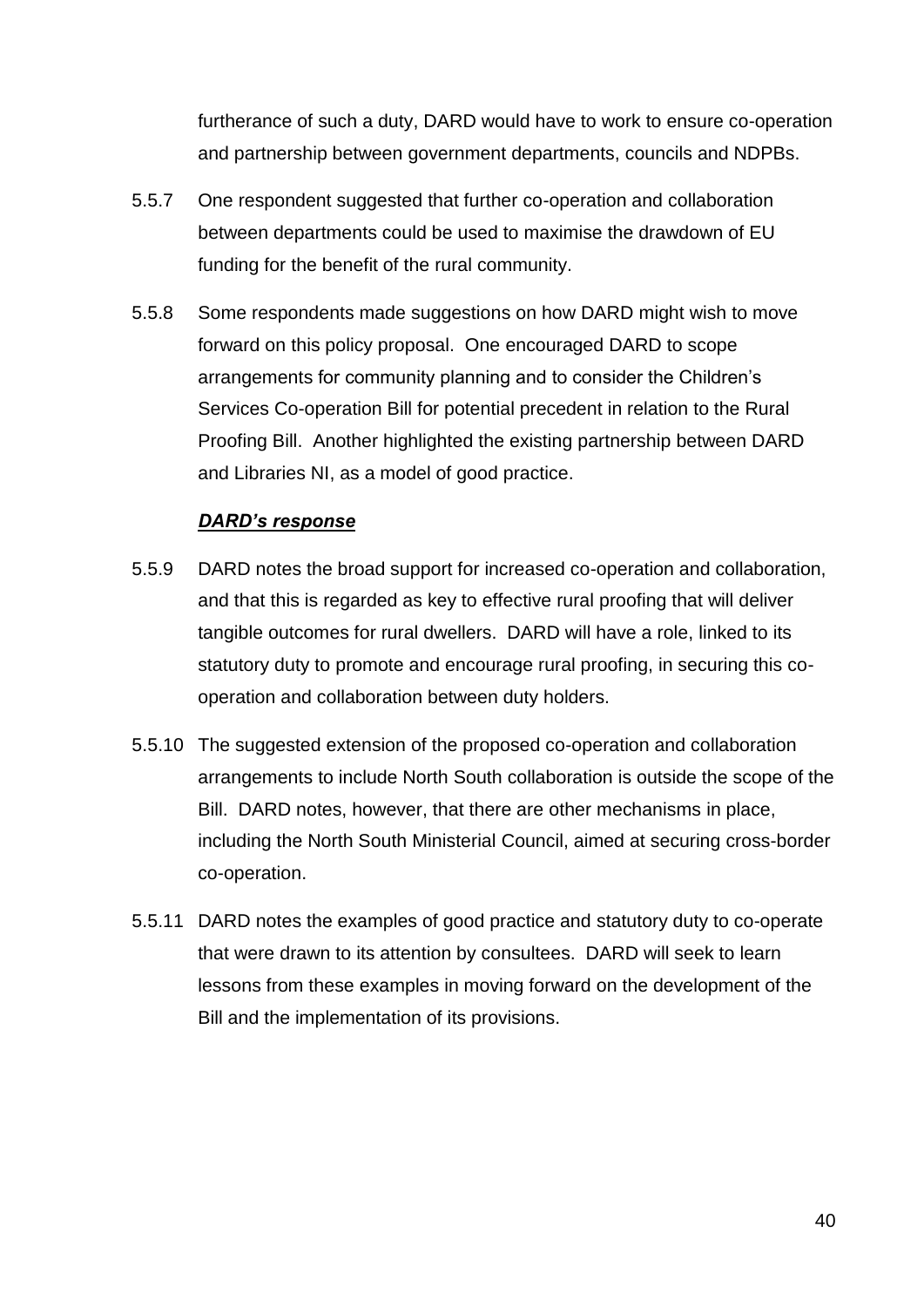#### **5.6 Provision of Support, Advice, Guidance and Information**

#### *Written responses*

#### **Consultation Question 7**

*Do you agree with the strengthening of DARD's role in providing support for rural proofing?*

- 5.6.1 Twenty-seven respondents expressed a view on the proposed strengthening of DARD's role in providing support for rural proofing. All of these respondents indicated that they agreed with this proposal.
- 5.6.2 Several respondents suggested that DARD, as the body responsible for rural development, was best placed to provide that support. Some expressed the view that this role for DARD should include being a champion for rural proofing.
- 5.6.3 A number of respondents commented that support for policy makers was essential to ensuring that rural proofing was undertaken effectively. Several respondents expressed the view that training and education should be a key component of DARD's support for rural proofing. It was necessary, they said, that policy makers and decision makers in government departments, councils and NDPBs received appropriate training and education in order to ensure that policy and service delivery was considered from a rural perspective.
- 5.6.4 Some views were expressed on the resource implications of the Rural Proofing Bill providing for DARD to have a statutory role in the provision of support. One respondent reiterated a point made in their response to consultation question 4, which was that a statutory duty on DARD to provide support for rural proofing would require it to dedicate resources to training and promotion, which should ensure more effective delivery of rural proofing. Another respondent commented that the successful implementation of the Bill would be dependent on adequate resources being made available for advice, training and monitoring. There was also a view that the strengthening of DARD's role should not entail additional administrative cost.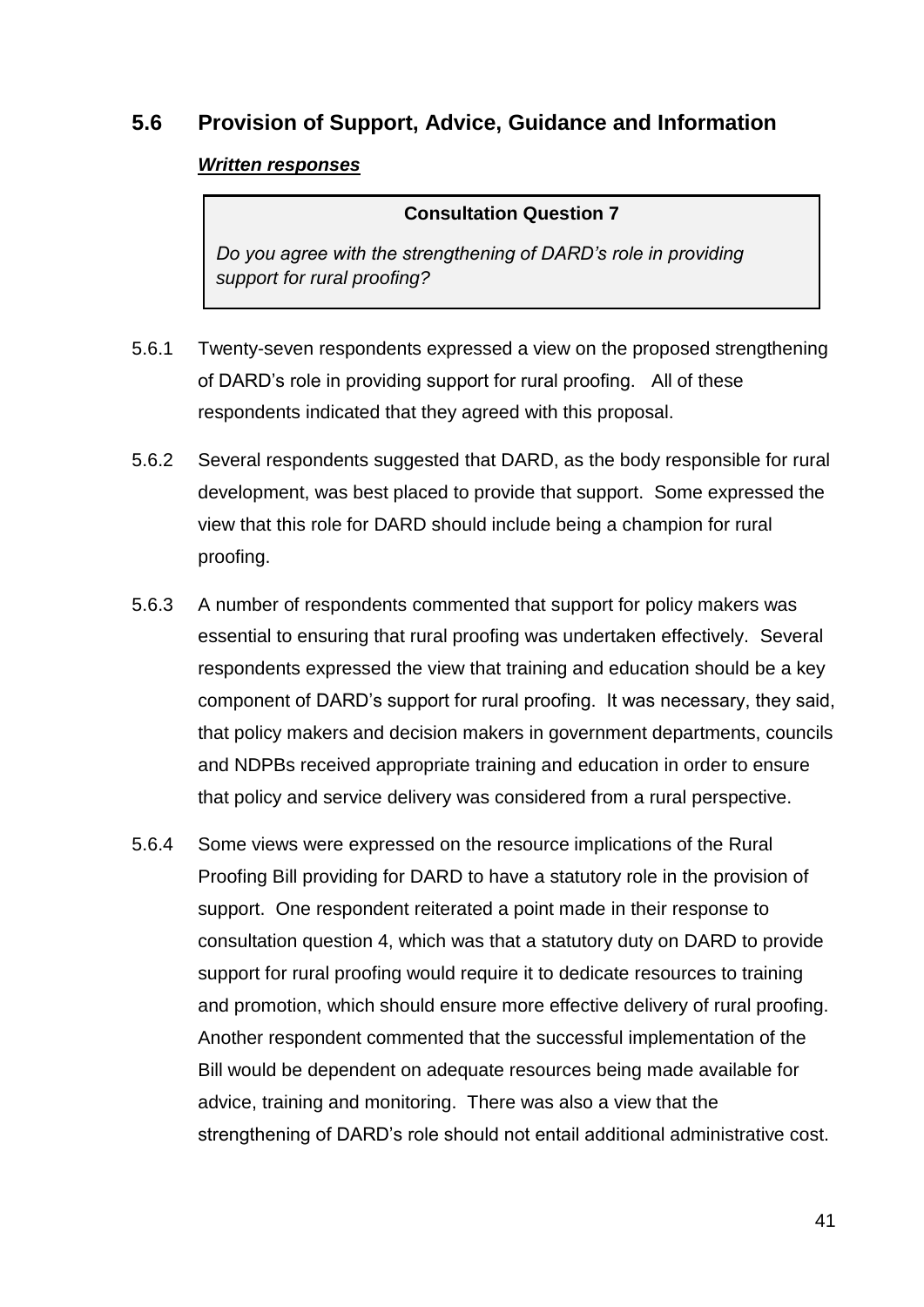- 5.6.5 Several respondents expressed views on the content of the proposed rural proofing support programme to be provided by DARD. The following areas were suggested:
	- developing an external facilitated stakeholder forum;
	- providing a rural proofing support service;
	- establishing a rural evidence hub;
	- piloting and testing rural solutions;
	- sharing best practice and communications;
	- building the capacity of policy makers to engage effectively with rural stakeholders;
	- building the capacity of rural communities to scrutinise policies and service delivery to assess whether or not effective rural proofing has been undertaken; and
	- training in equality legislation, including Section 75 obligations, UN Convention on the Rights of Persons with Disabilities and UN Convention on the rights of the Child.

#### *DARD's response*

- 5.6.6 DARD notes the view that its proposed role in providing support for rural proofing should include acting as rural champion. There are currently no plans to establish a new rural champion body. However, DARD will be considering the rural champion approach within the context of the additional measures it will be taking forward to support the implementation of the Bill. This work will include seeking to identify potential new models for championing rural proofing.
- 5.6.7 DARD agrees that it will be necessary to ensure that the proposed power for it to support rural proofing through the provision of training, advice and guidance is appropriately resourced.
- 5.6.8 DARD notes the suggestions respondents made in relation to the content of the proposed programme to support rural proofing. These will be considered in drawing up arrangements for the implementation of the provisions of the Bill.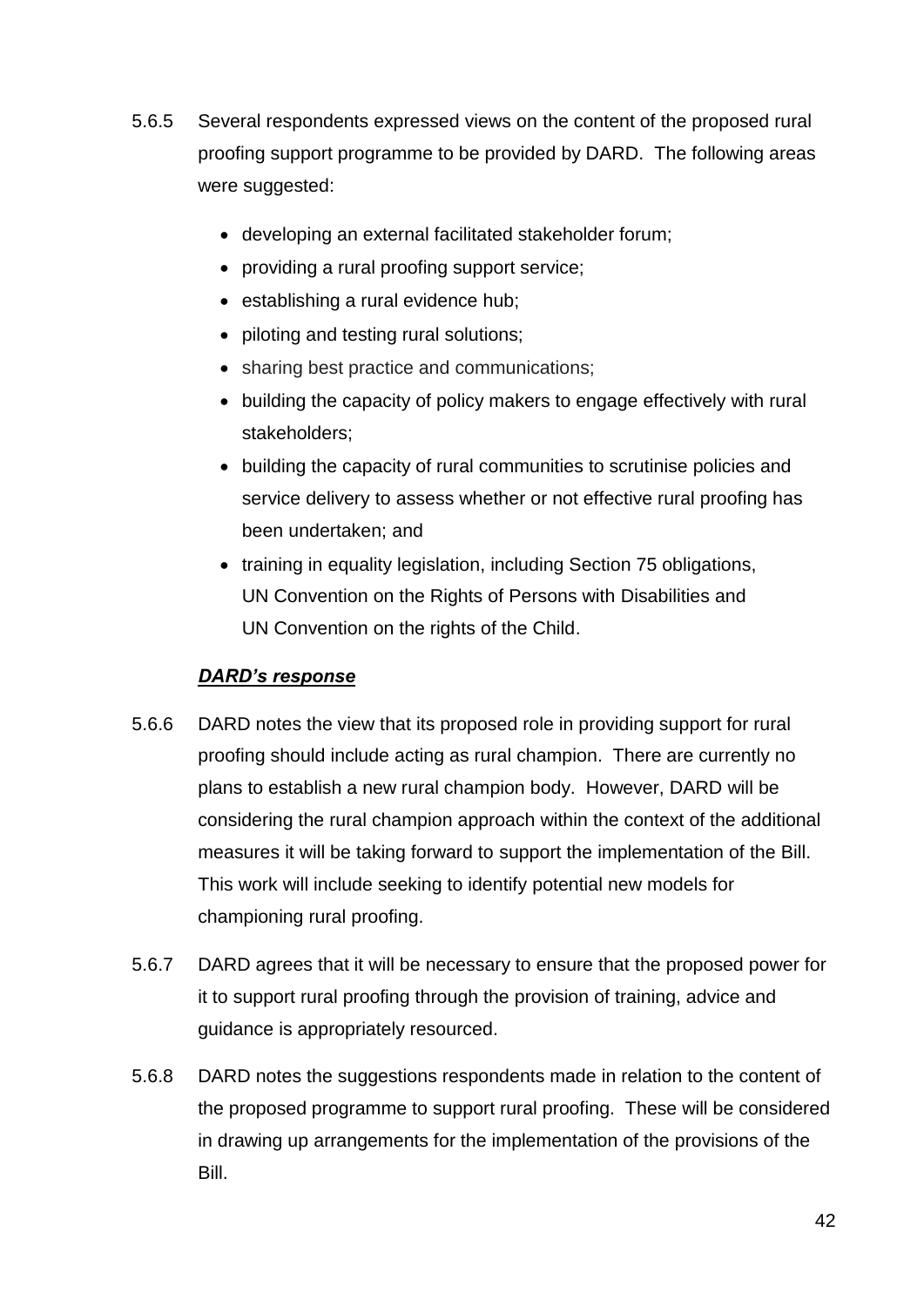#### 5.7 **Other Aspects of the Proposals**

#### *Views expressed at public meetings*

- 5.7.1 There was some discussion at the meetings of rural proofing more generally. It was felt that the rural proofing process should not only consider the rural aspects of policies but also provide clear evidence of how the impact of polices could be mitigated. Some participants made the point that grass roots engagement, before making or changing policies that affected rural communities, was vital in order to assess the real effect those policies would have within those communities. Another was of the view that the correct application of the rural proofing process should result in government officials considering alternative options to losing or removing services. The concept of a 'rural champion' in each department and across local councils was discussed at two meetings.
- 5.7.2 Further issues raised included a suggestion that the key purpose of a Rural Proofing Bill should be to provide better outcomes for rural communities. There was a view expressed at one meeting that aspects of government policy made life more difficult for rural communities and that the Bill should aim to address this. It was considered important, however, that the Bill was not regarded as just adding bureaucracy to the rural proofing process. At several meetings the point was made that careful consideration needed to be given to the wording of the Bill in order to ensure it had maximum effect.

#### *Written responses*

#### **Consultation Question 8**

*Is there any other aspect of the proposals you wish to comment on?*

5.7.3 A significant number of respondents commented on other aspects of the proposals.

#### **Definition of "rural"**

5.7.4 Some suggested there was a need for a clear and appropriate definition of "rural" in order for the proposed Rural Proofing Bill to deliver tangible benefits to rural dwellers. Respondents also noted the scope for policy makers to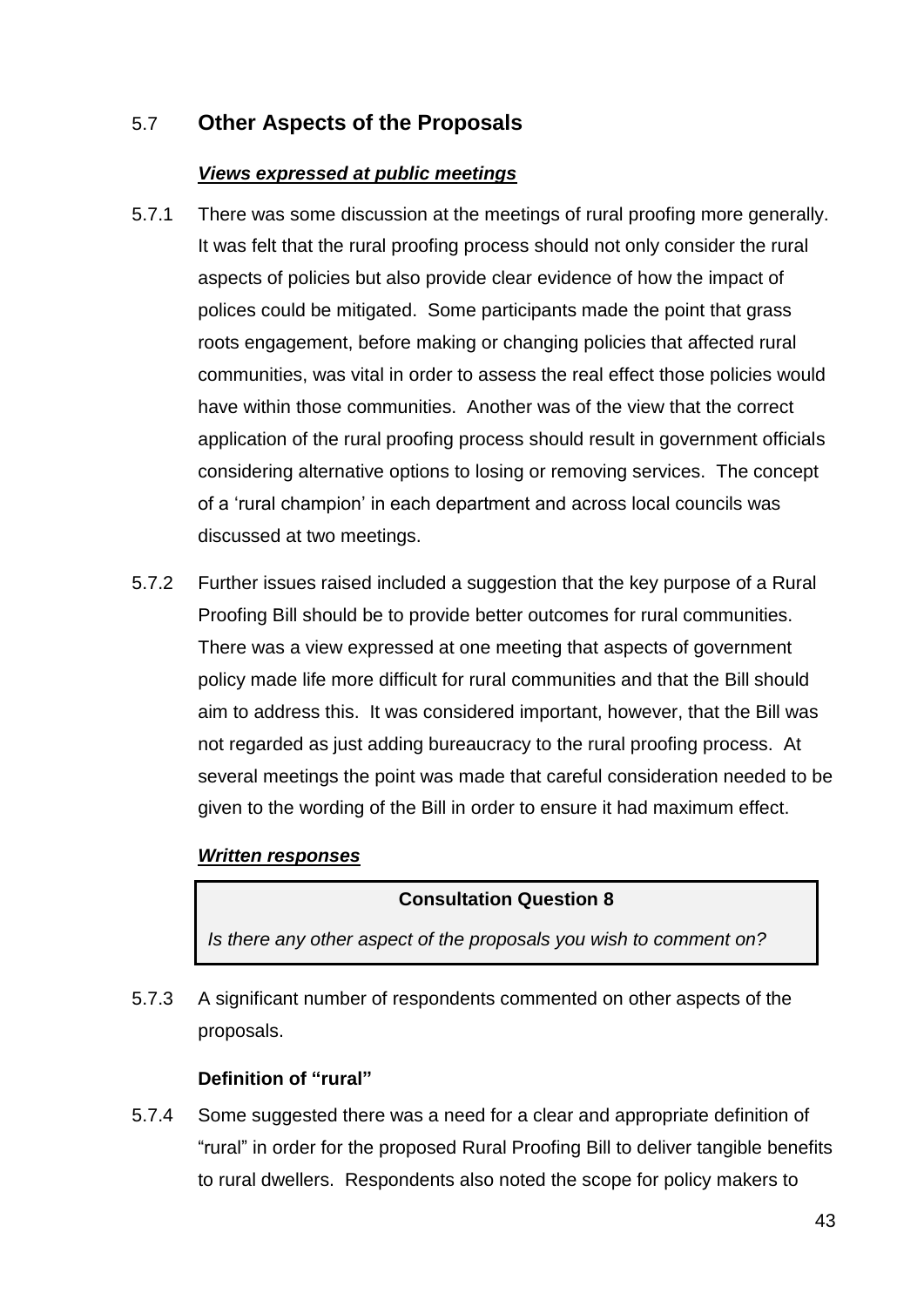depart from the default definition of rural (as referenced in paragraph 2.6 of the consultation document), if their policy objectives made it appropriate to do so. While these respondents accepted the rationale for such flexibility, they also suggested that the Bill should provide for rural proofing to consider how the impacts of policy development and service delivery differ between remote rural communities and those that are closer to urban centres.

#### *DARD's response*

5.7.5 NISRA's recently published report, "Review of the Statistical Classification and Delineation of Settlements<sup>"13</sup> sets out a new default urban-rural boundary, with settlements with a population of less than 5,000 being considered as rural. (Previously, this was settlements with a population of less than 4,500). The new settlement classification includes a consideration of service provision, which is estimated on the basis of the drive time to the nearest settlement containing a population of at least 10,000. There is still scope for some flexibility in the urban-rural classification, with the NISRA report recommending that users should continue to define urban and rural areas in ways that are appropriate for different projects and programmes. However, it is envisaged that in undertaking their rural proofing obligations, departments and councils would be required to demonstrate the rationale for departing from the default classification.

#### **Clarity of the purpose of the Bill**

 $\overline{\phantom{a}}$ 

5.7.6 Several respondents emphasised the need for the proposed Rural Proofing Bill to focus on securing better policy outcomes for rural dwellers. They were of the view that the Bill should make clear the ethos and spirit of what the legislation was aiming to achieve. There was also a suggestion that the aims of the Bill needed to be more specific, and that clarity was needed as to how achievement of those aims would be measured.

<sup>&</sup>lt;sup>13</sup> [http://www.nisra.gov.uk/archive/geography/review-of-the-statistical-classification-and-delineation-of](http://www.nisra.gov.uk/archive/geography/review-of-the-statistical-classification-and-delineation-of-settlements-march-2015.pdf)[settlements-march-2015.pdf](http://www.nisra.gov.uk/archive/geography/review-of-the-statistical-classification-and-delineation-of-settlements-march-2015.pdf)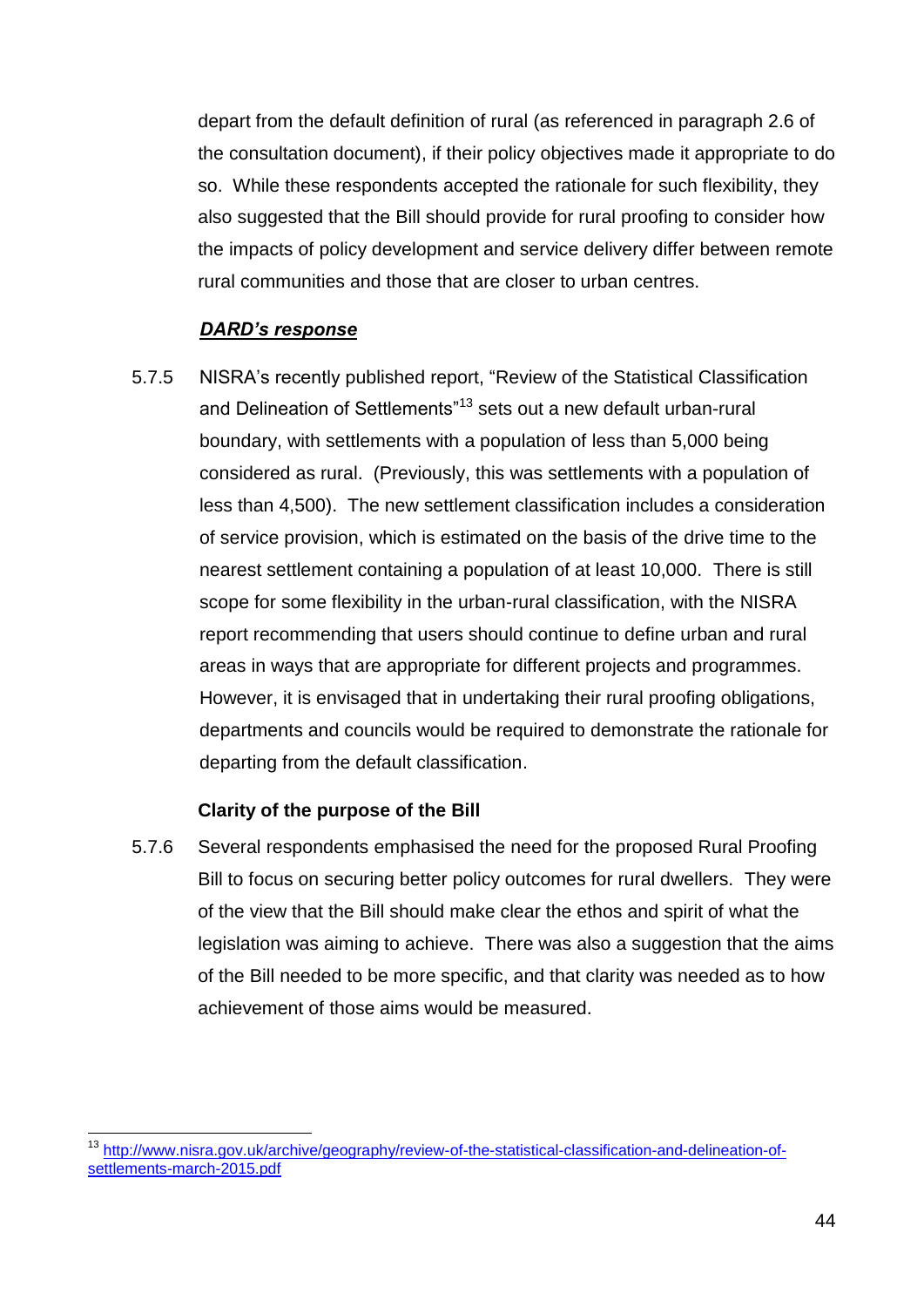#### *DARD's response*

5.7.7 The purpose of the Bill is to create a legal framework for rural proofing, setting out the obligations it imposes and the powers it provides. The Bill is not the appropriate vehicle for specifying the objectives of the legislation. However, the principles of the Bill will be debated by the Assembly at the Second Stage of the legislative process. The aims of the Bill will be set out to the Assembly by the Minister at that time.

#### **Non-compliance**

5.7.8 Some respondents highlighted in their response to this consultation question that there was no provision in the proposals for sanctions to be imposed in cases of non-compliance. It was suggested that consideration be given to strengthening this aspect of the proposals to ensure that the rural proofing process was taken seriously and in order to reduce the possibility of judicial review being seen as the only means of addressing perceived noncompliance.

#### *DARD's response*

- 5.7.9 There is no proposal for the Bill to provide for sanction in cases where rural proofing has not been undertaken. It is considered that it would be problematic for one government department to police or enforce obligations on another. The proposed monitoring and reporting arrangements will, however, focus on DARD compiling information from each department on how it was fulfilled its statutory duty and making this information available to the Assembly for scrutiny.
- 5.7.10 It is intended that existing mechanisms should be used to deal with complaints about rural proofing. Where someone feels aggrieved that rural proofing was not carried out, or was carried out improperly, they may complain in the first instance to the relevant department or council, under its internal complaints procedure. If they are dissatisfied with the response, and consider they have sustained an injustice as a result of the public authority's actions, they may ask the Ombudsman to consider their complaint.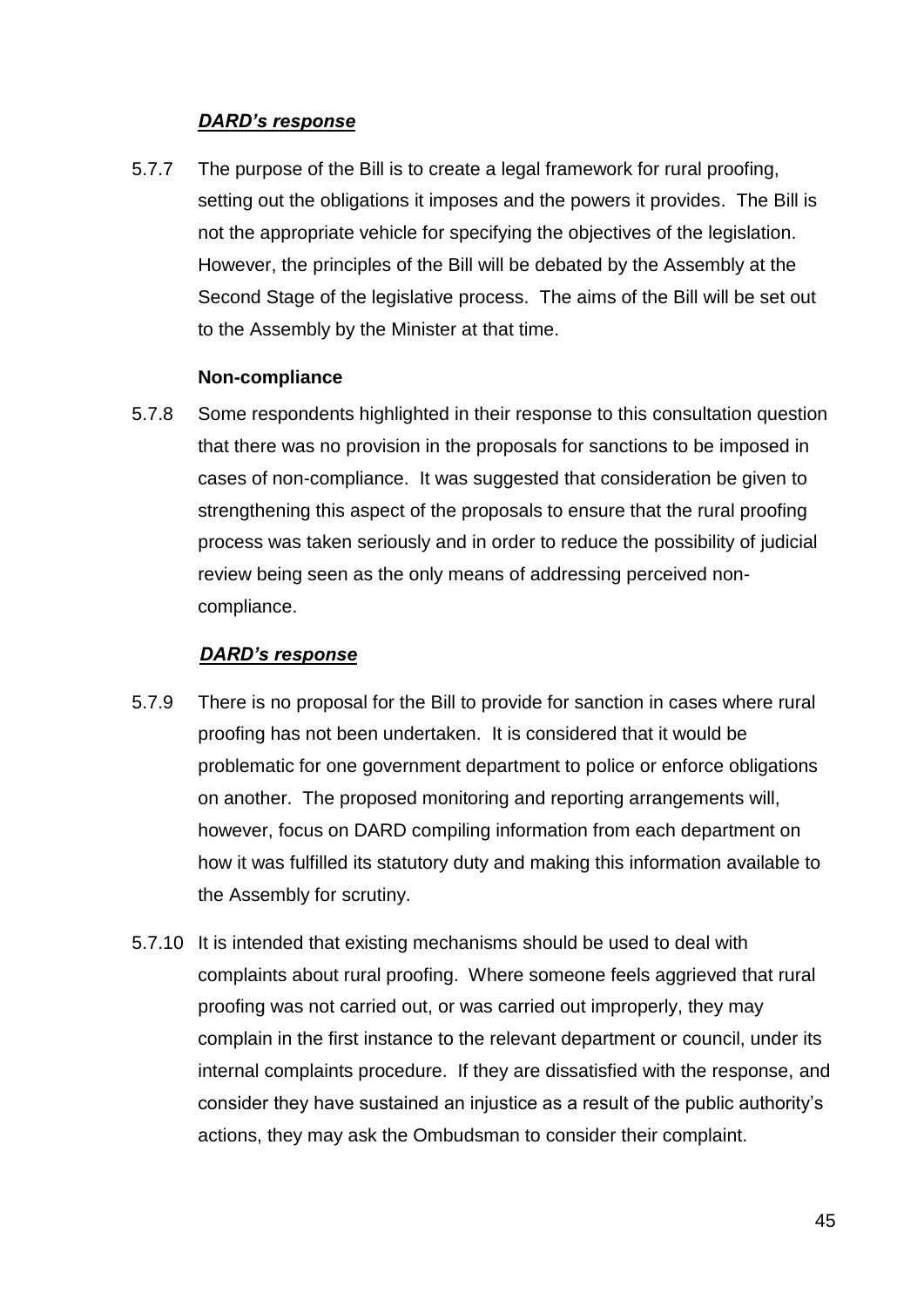#### **Timing of the Bill**

5.7.11 One respondent noted concern about the timing of the Bill, suggesting that the proposal to have it complete the legislative process within the current Assembly mandate may not allow for sufficient scrutiny. This respondent suggested that DARD should commission a review of current rural proofing arrangements and make recommendations for debate by the Assembly before deciding how to proceed.

#### *DARD's response*

5.7.12 DARD acknowledges that the timescale for progressing a Bill through the Assembly in the current mandate is tight. The Rural Proofing Bill will be subject to the Assembly's full legislative process; DARD does not intend, at this stage, to use the accelerated passage procedure. This means that following its introduction to the Assembly, there will be a full debate on the Bill's general principles at the Second Stage of the procedure. The Bill will then be referred to the Committee for Agriculture and Rural Development for detailed scrutiny. When the Committee has reported its findings and proposed amendments to the Bill, Assembly Members will, during the Consideration Stage, vote on each clause and schedule of the Bill, and on each of the tabled amendments. There will be a second opportunity to amend the Bill at the Further Consideration Stage, prior to the Final Stage, when the Assembly will debate and vote on whether to pass the Bill. DARD considers therefore that, subject to obtaining the appropriate approvals, there remains sufficient time and opportunity for proper scrutiny of the Bill during its passage through the Assembly.

#### **Supporting framework**

5.7.13 The view was expressed by one respondent that a Rural Proofing Bill would be ineffective unless there was a framework to support rural proofing policy. This respondent commented that independent monitoring of rural proofing by departments and district councils was essential. In recognising the cost of creating an independent oversight office, the respondent suggested that consideration be given to whether this role could be undertaken by an existing body.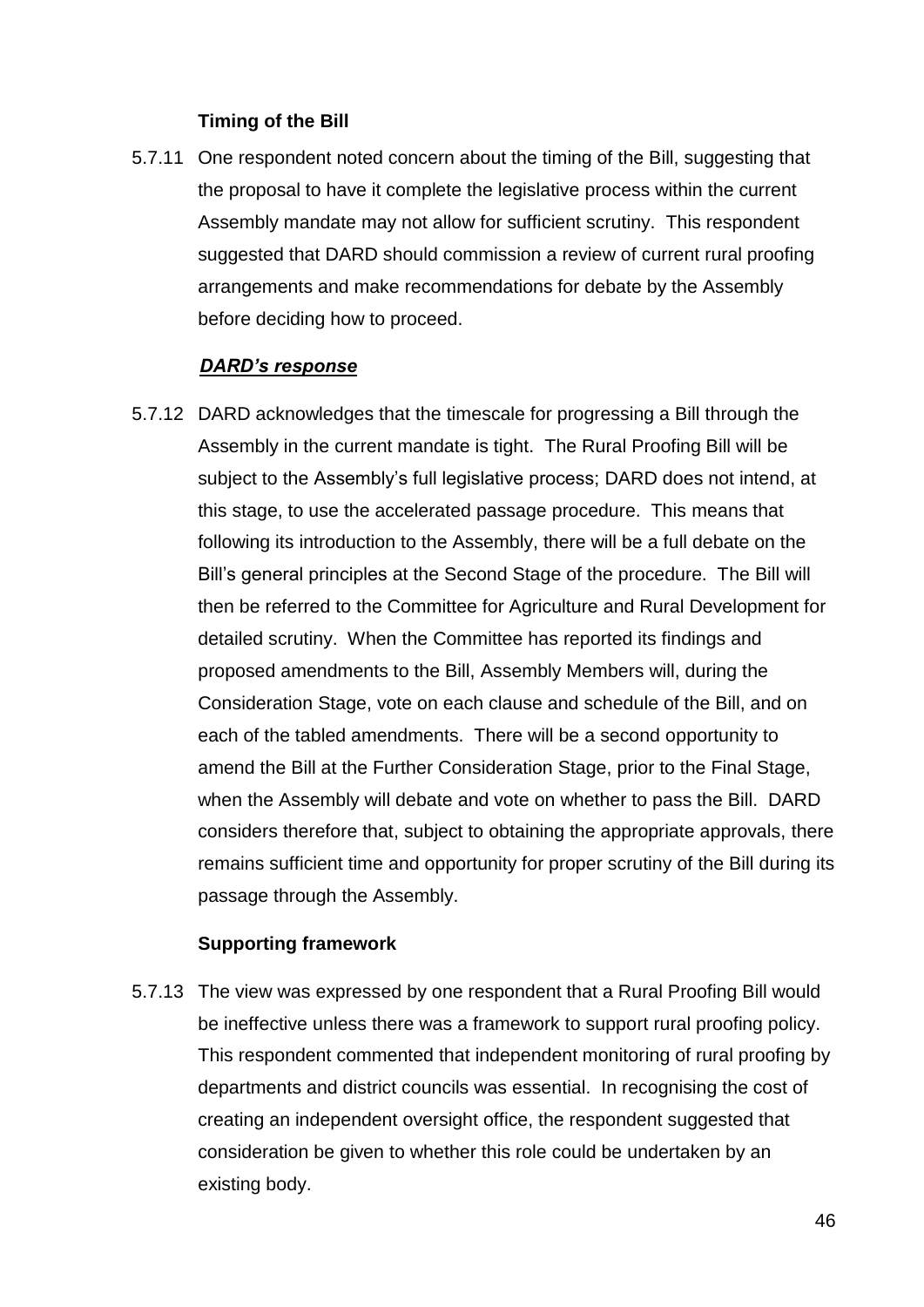#### *DARD's response*

- 5.7.14 There are no plans to establish an independent monitoring body. Not only does DARD consider that the cost of creating such an office is likely to be prohibitive but also notes a lack of support amongst respondents for the creation of a new body, with some specifically cautioning against such action. DARD will, however, give consideration to how an element of independence can be incorporated into the rural proofing process.
- 5.7.15 Under the proposals, it is envisaged that the Assembly would have an independent oversight role of the rural proofing process through its scrutiny of the monitoring reports laid before it.

#### **The private sector**

5.7.16 One respondent, in noting that the proposed Rural Proofing Bill would apply only to the public sector, commented that the rural community was dependent on the private sector, and the community and voluntary sector, for services such as transport and advice. This respondent suggested that while it should be a longer-term goal to have a rural element included in regulators' assessments of fair trading and good commercial practice, a starting point would be provision in the proposed Rural Proofing Bill for any currently government-owned body to be required to continue to rural proof its policies in the event of it being privatised and still holding a monopoly in its field.

#### *DARD's response*

5.7.17 The purpose of the Rural Proofing Bill is to ensure that government considers the needs of rural dwellers when developing public policy and delivering public services; the Bill will not extend to the private sector. The privatisation of any government-owned company would require legislation. The question of whether the obligation to rural proof policies should exist following privatisation would have to be considered, on a case by case base, within the context of bringing forward any such legislation.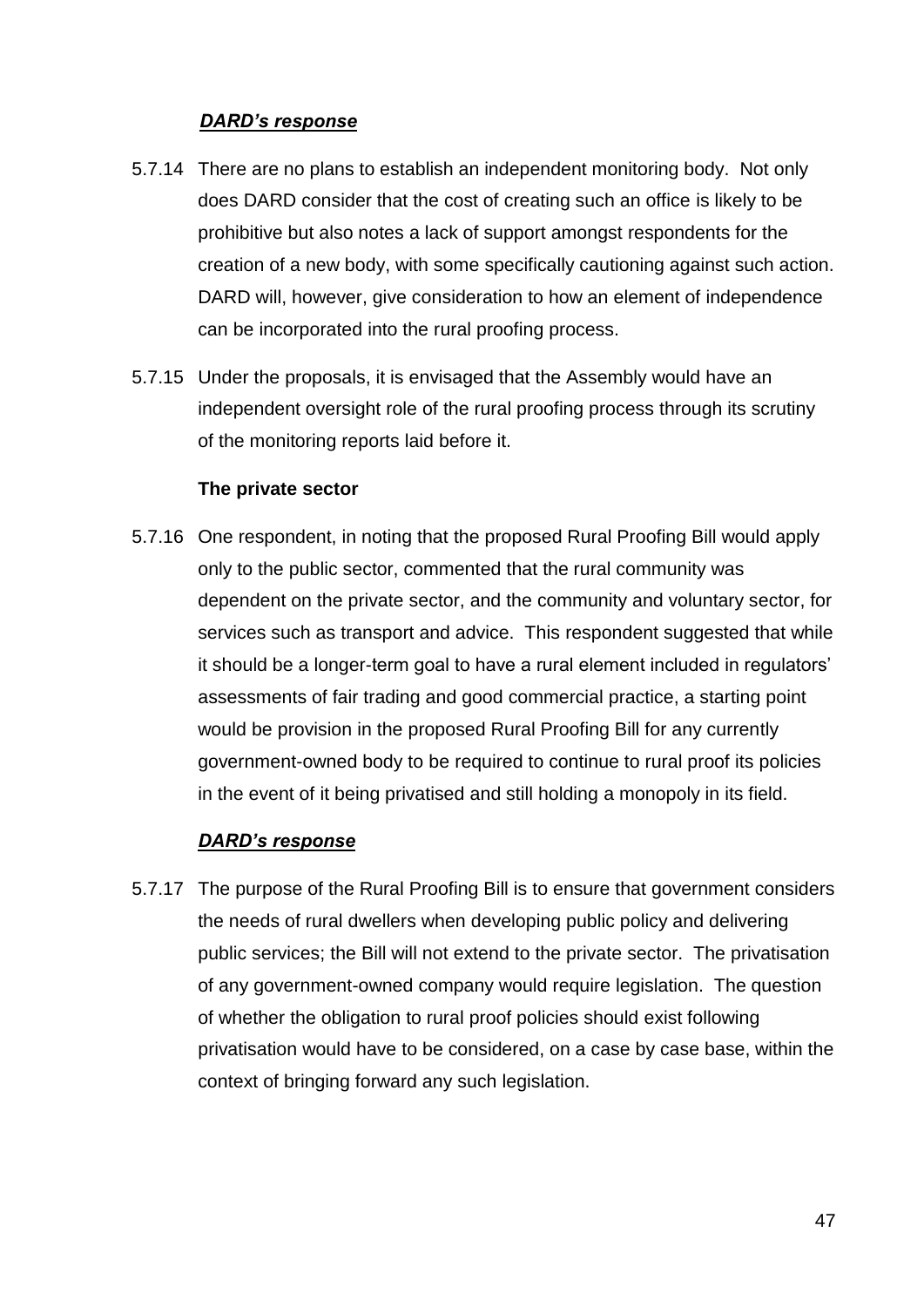#### **"Reasonable accommodation"**

5.7.18 One respondent highlighted the reference in paragraph 4.6 of the consultation document to the proposed Bill's aim of securing *"fair and equitable treatment"* for rural dwellers, contending that the stated definition of *"equitable"* was unclear. This respondent raised the concept of "reasonable accommodation", stating that this places an obligation on a responsible party to take reasonable steps to eliminate or minimise a disadvantage, where such a disadvantage exists or would be created. The respondent commented that the concept of reasonable accommodation already applies in equality and anti-discrimination law and should also apply to rural proofing.

#### *DARD's response*

5.7.19 The purpose of rural proofing is to secure "equitable" treatment for rural dwellers by ensuring that proper consideration is routinely given to how a policy may impact on rural areas, and that any such impacts are properly assessed, so that an informed decision can be made on whether the policy should be adjusted to meet rural needs and circumstances. Essentially, the concept of "reasonable accommodation" is already integral to the rural proofing process. While "equitable" treatment means that policies should treat rural areas in a fair or reasonable way and demonstrate proportionality to rural areas, it does not mean that the same level of services must be provided in rural areas as in urban areas. DARD considers that imposing a duty to eliminate or minimise any adverse impacts of a policy on rural dwellers goes beyond the aim of the Rural Proofing Bill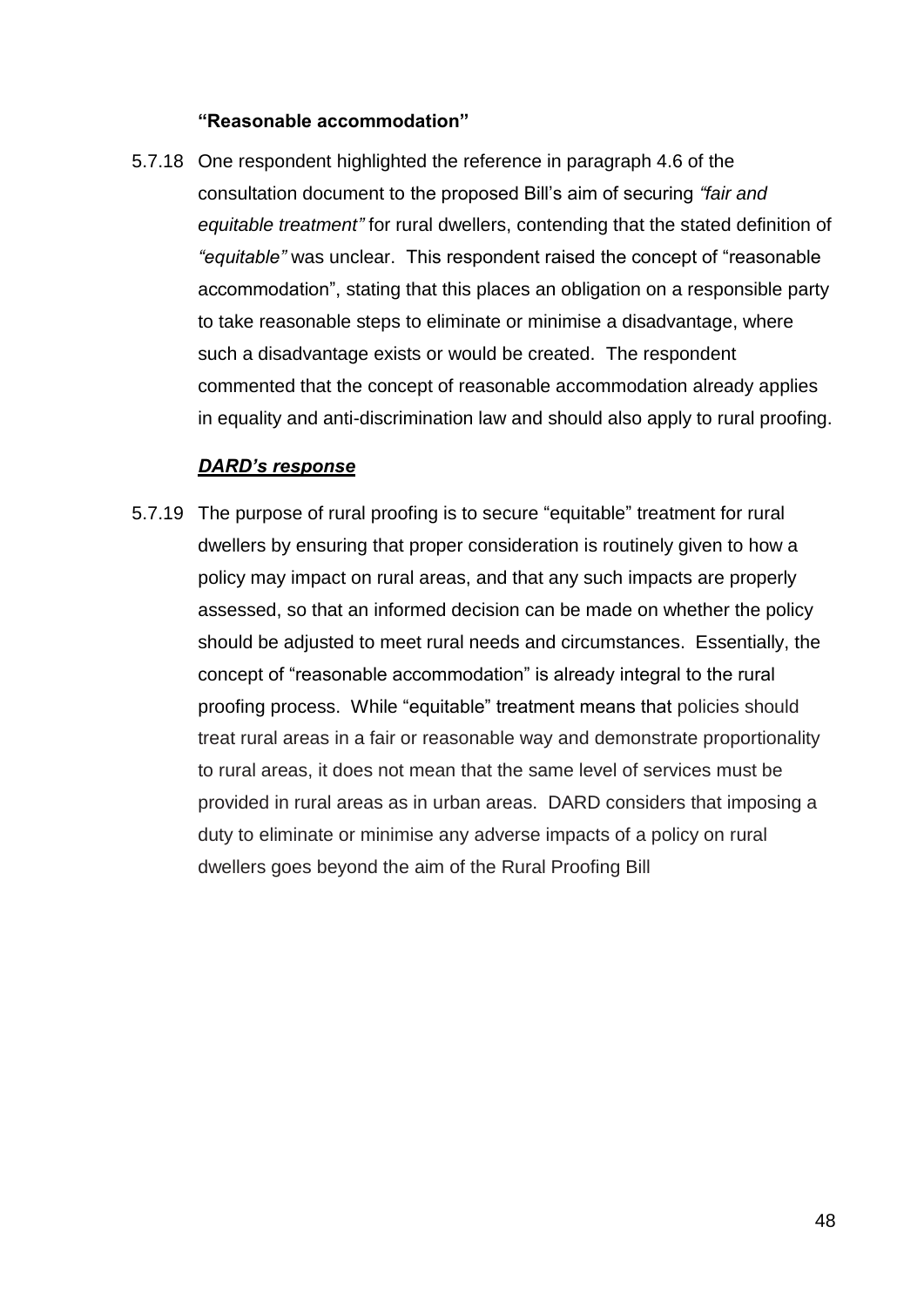#### 5.8 **Impact Assessments**

#### *Written responses*

#### **Consultation Question 9**

*Do you have any views on the conclusions reached by DARD to screen out from further assessment the impacts of a Rural Proofing Bill in respect of:*

- *a) Equality Impact Assessment;*
- *b) Regulatory Impact Assessment; and*
- *c) Rural Proofing?*
- 5.8.1 Of the 32 written responses received, ten referred to DARD's decision that further assessments of the impacts of a Rural Proofing Bill were not required.
- 5.8.2 Of those, four stated they agreed with DARD's conclusion. A further four respondents indicated that they had noted the decision and had no further comment.
- 5.8.3 One respondent queried the evidence base for DARD's conclusion that, in relation to equality of opportunity, the Bill was neutral for all Section 75 categories and that an EQIA was therefore not necessary.
- 5.8.4 Another respondent indicated in relation to all of the assessments, that there was a single solution, which was to tackle the inequality that rural dwellers face on a daily basis.

#### *DARD's response*

5.8.5 The information on which DARD based its conclusion that the Bill was neutral for all Section 75 categories and that an EQIA was therefore not necessary, was drawn from 2011 Census data. This information is available on DARD's website<sup>14</sup>.

**<sup>.</sup>** <sup>14</sup> <http://www.dardni.gov.uk/rural-statistics>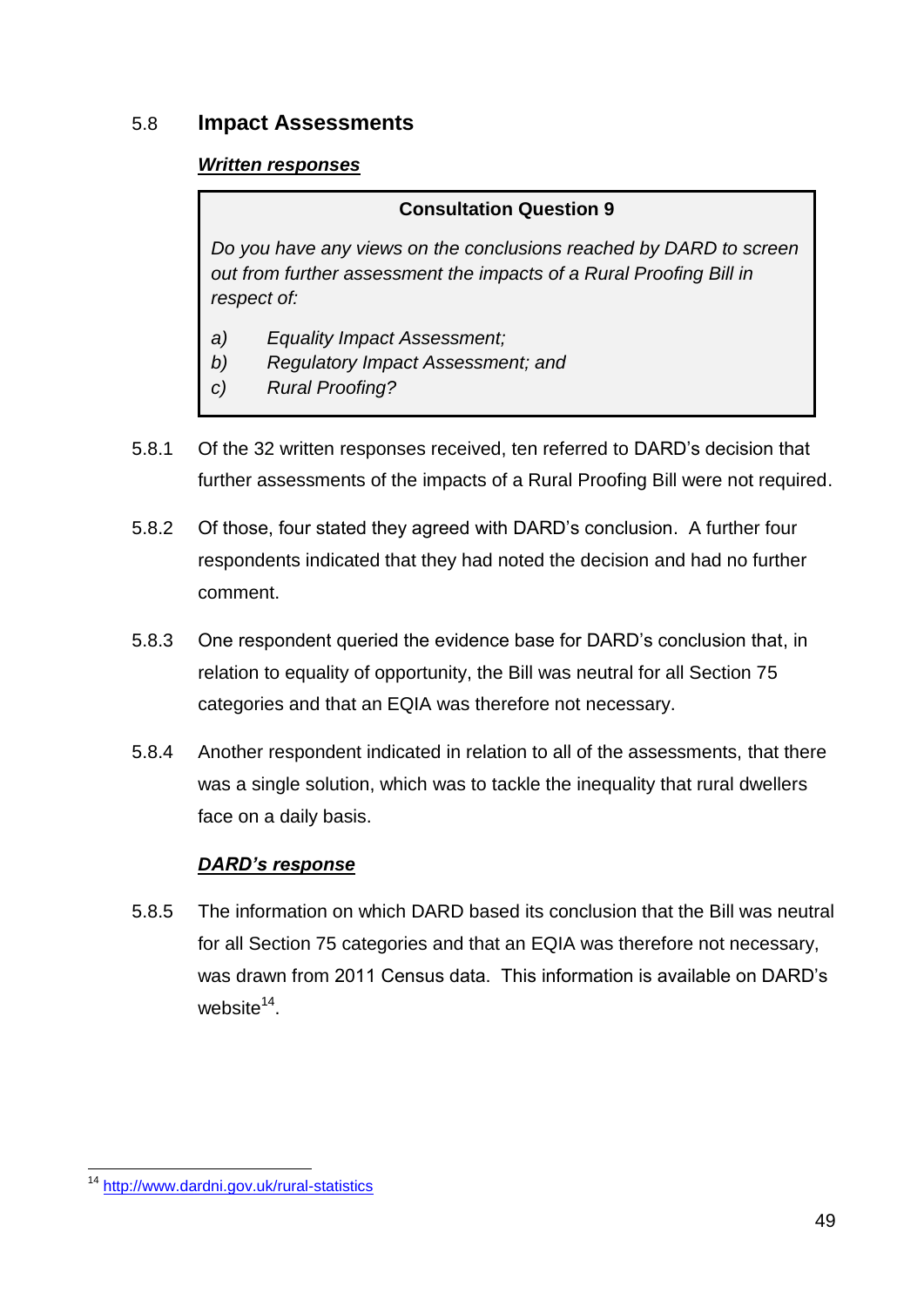### **6. Conclusions**

- 6.1 DARD thanks all respondents for their views on the proposals for a Rural Proofing Bill and acknowledges the time and effort taken to consider the proposals.
- 6.2 Having considered the views provided, the Minister of Agriculture and Rural Development has decided, subject to Executive agreement, to progress with plans to introduce a Rural Proofing Bill to the Assembly in this mandate, based on the following final policy proposals for the Bill:
	- the introduction of a statutory duty on government departments and district councils to consider the needs of people living in rural areas when developing new policies, strategies and plans, or revising existing ones, and when designing and delivering public services or making changes to the way in which they are delivered;
	- a statutory role for DARD to promote and encourage departments and district councils to consider the needs of people living in rural areas;
	- a requirement for DARD to produce regular monitoring reports to be laid before the Assembly. DARD would seek and collate information from all departments on how they have considered the social and economic needs of people living in rural areas;
	- a provision for departments and councils to make arrangements for cooperation and collaboration to help ensure a more consistent and cohesive approach to addressing the needs of rural dwellers;
	- the power for DARD to support rural proofing and the implementation of the Bill through the provision of training, advice and guidance; and
	- the power to make regulations to extend the Bill to non-departmental public bodies as may be specified in such regulations.
- 6.3 The next steps in bringing forward a Rural Proofing Bill will be to seek the Executive's agreement to the final policy proposals for a Rural Proofing Bill. Subject to obtaining this agreement, DARD will then work with the Office of the Legislative Counsel to develop a draft Bill and to seek the Executive's agreement to introduce a draft Bill.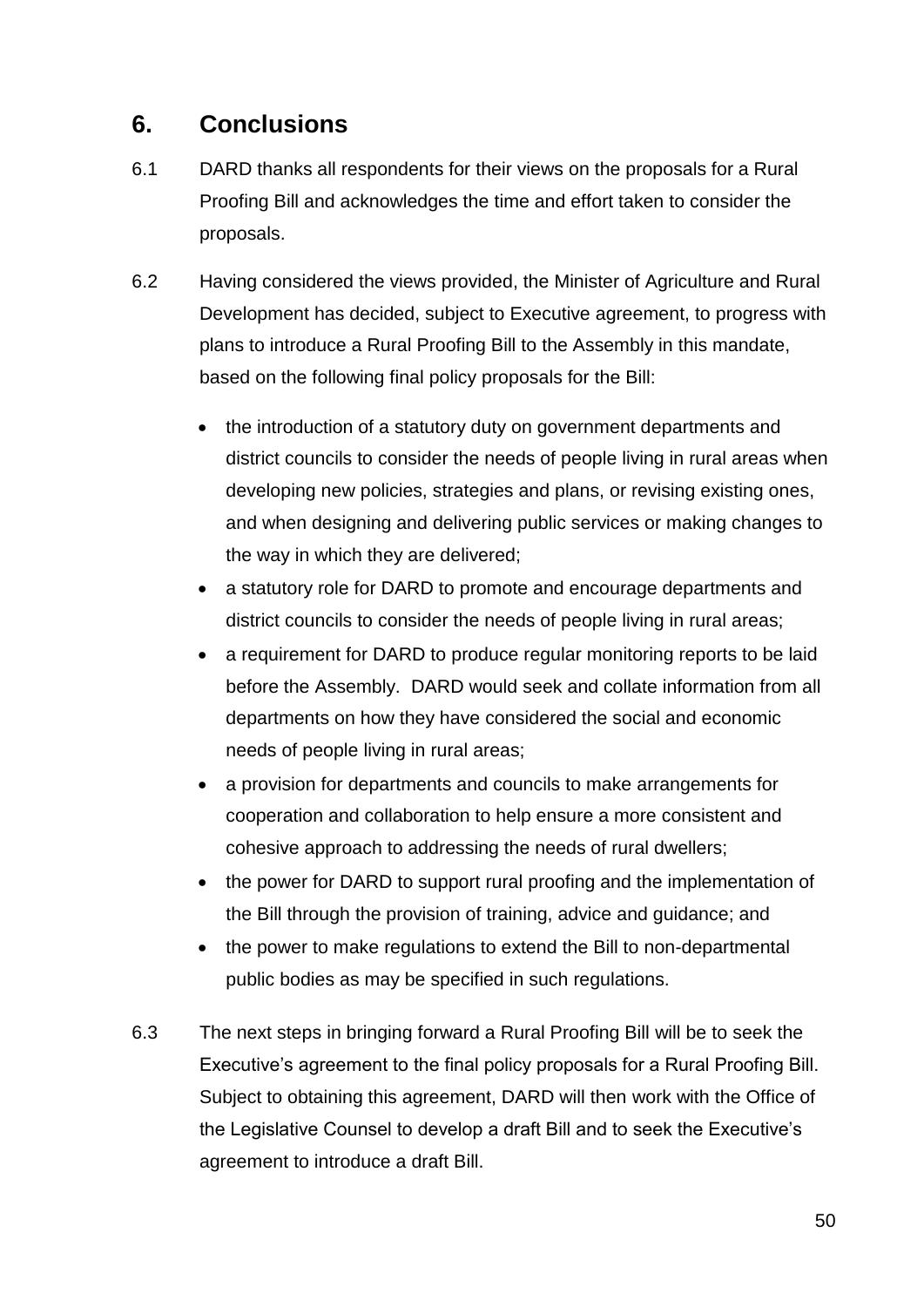6.4 DARD is aiming to progress a draft Bill through its Assembly stages by March 2016, subject to Executive agreement.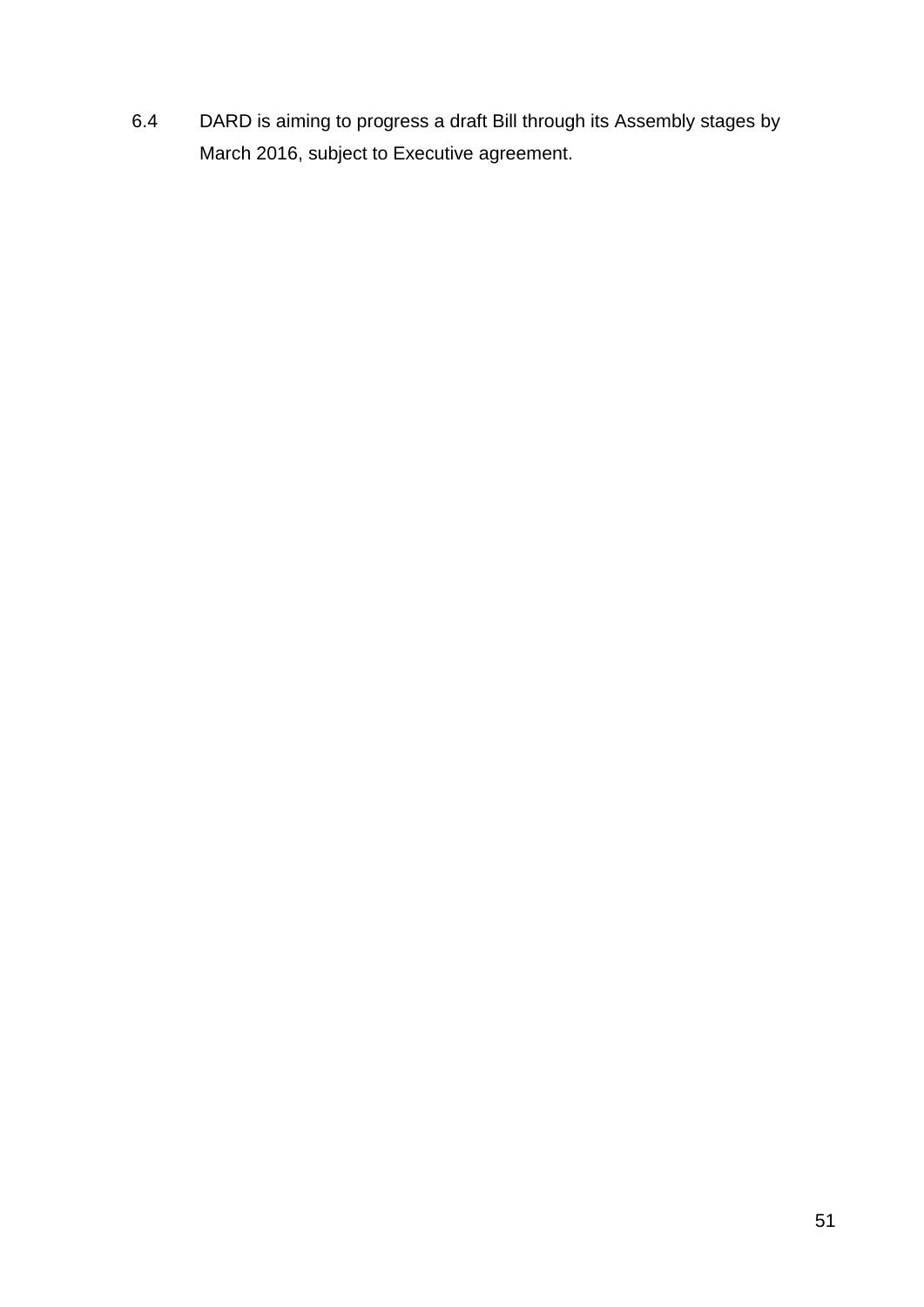# **ANNEX A:**

# **Public Meetings Held During the Consultation Period**

|                | <b>Location</b> | <b>Venue</b>                                | <b>Date</b>                   | <b>Time</b>               | <b>Number of</b><br><b>Attendees</b> |
|----------------|-----------------|---------------------------------------------|-------------------------------|---------------------------|--------------------------------------|
| 1              | Banbridge       | Old Town Hall                               | Thursday<br>19 February 2015  | $7.00pm -$<br>9.00pm      | 4                                    |
| $\overline{2}$ | Garvagh         | <b>Garvagh Community</b><br><b>Building</b> | Friday<br>20 February 2015    | $11.30am -$<br>1.30pm     | 6                                    |
| 3              | Cookstown       | <b>CAFRE Loughry</b><br>College             | Wednesday<br>25 February 2015 | $2.00pm -$<br>4.00pm      | 9                                    |
| $\overline{4}$ | Antrim          | <b>CAFRE Greenmount</b><br>College          | Thursday<br>26 February 2015  | $7.00pm -$<br>9.00pm      | 1                                    |
| 5              | Enniskillen     | <b>CAFRE Enniskillen</b><br>Campus          | Monday<br>2 March 2015        | $11.00am -$<br>1.00pm     | 9                                    |
| 6              | Markethill      | <b>Old Court House</b>                      | Tuesday<br>3 March 2015       | $7.00pm -$<br>9.00pm      | $\overline{2}$                       |
| $\overline{7}$ | <b>Belfast</b>  | The Pavilion,<br><b>Stormont Estate</b>     | Wednesday<br>4 March 2015     | $10.00am -$<br>12.00 noon | 5                                    |
| 8              | Omagh           | <b>Omagh Community</b><br>Forum             | Thursday<br>5 March 2015      | $2.00pm$ to<br>4.00pm     | $\overline{4}$                       |
| 9              | Dungiven        | <b>Glenshane House</b>                      | Friday<br>6 March 2015        | $2.00pm -$<br>4.00pm      | $\overline{7}$                       |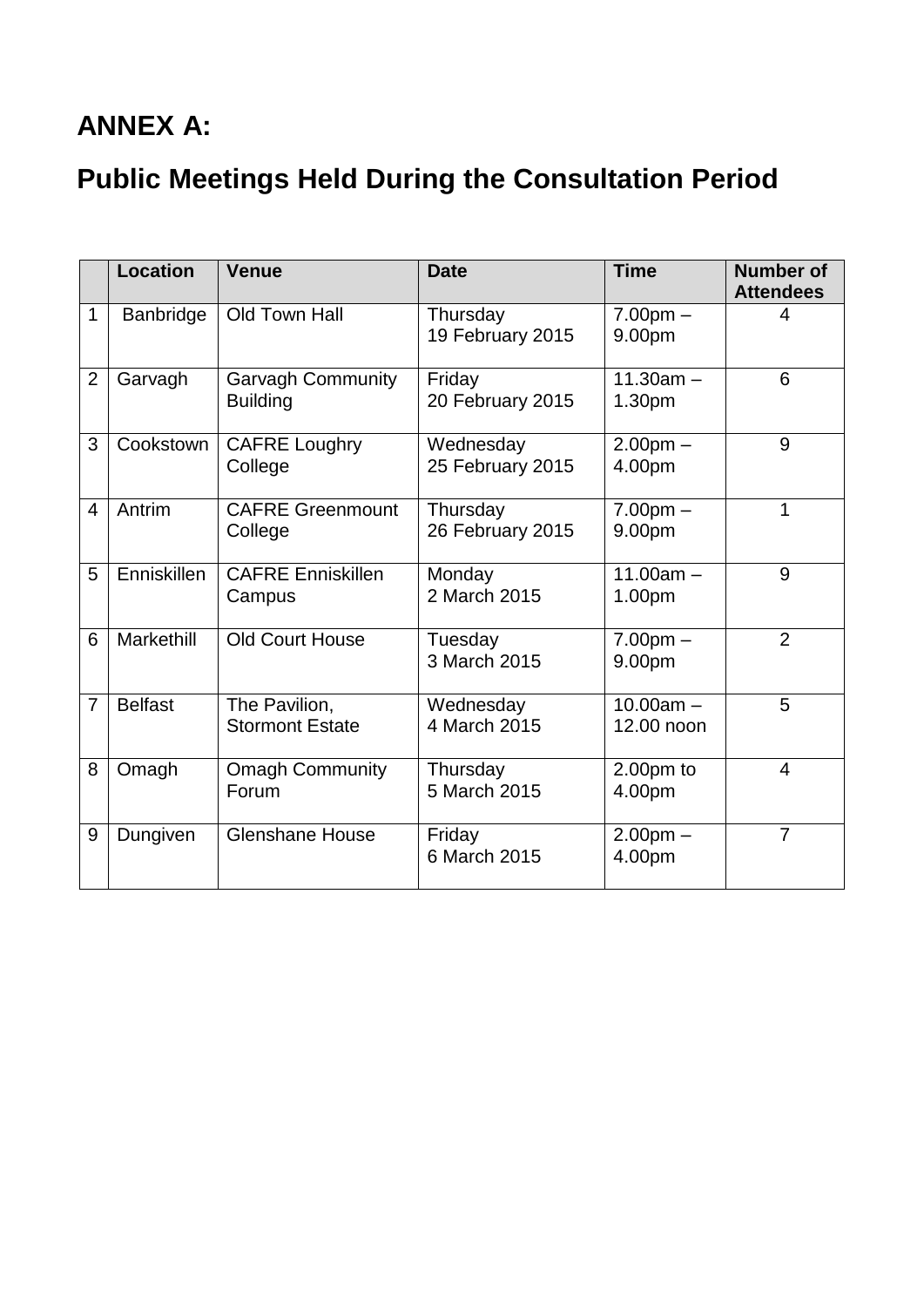# **ANNEX B:**

# **DARD Representation at Public Meetings**

| <b>Name</b>             | <b>Position in DARD</b>                                 | <b>Meetings Attended</b>  |
|-------------------------|---------------------------------------------------------|---------------------------|
| Louise Warde-Hunter     | <b>Head of Central Policy Group</b>                     | 1, 7                      |
| <b>Colette McMaster</b> | Director, Food Farm and Rural<br><b>Policy Division</b> | 2, 3, 4                   |
| <b>Astrid Stuart</b>    | <b>Head of Rural Proofing Branch</b>                    | 1, 2, 3, 4, 5, 6, 7, 8, 9 |
| Jim McIlduff            | <b>Rural Proofing Branch</b>                            | 1, 2, 3, 4, 5, 6, 7, 8, 9 |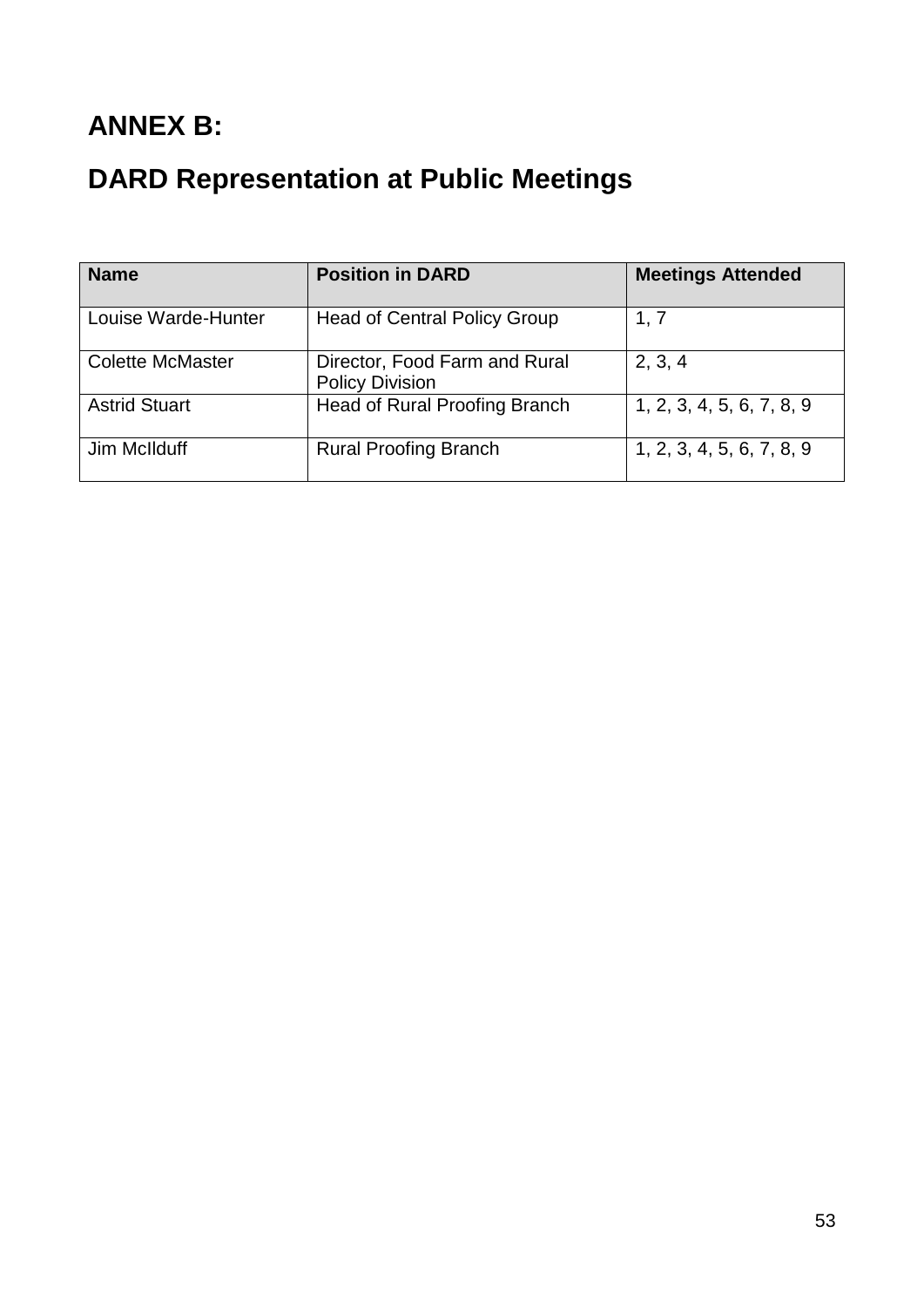## **Annex C:**

# **List of Written Responses to Consultation**

| <b>Response</b><br><b>Number</b> | <b>Name</b>                     | <b>Organisation (where applicable)</b>        |
|----------------------------------|---------------------------------|-----------------------------------------------|
| 1                                | <b>Councillor Paul Maguire</b>  |                                               |
| $\overline{2}$                   | Mrs Marian Maguire              |                                               |
| $\overline{3}$                   |                                 | Police Service of Northern Ireland            |
| $\overline{4}$                   | Ms Mags Lightbody               | Northern Ireland Housing Executive            |
| $\overline{5}$                   | Mr Nicholas McCrickard          | <b>County Down Rural Community Network</b>    |
| $\overline{6}$                   |                                 | <b>Patient and Client Council</b>             |
| $\overline{7}$                   | Mr Lauri McCusker               | Fermanagh Trust                               |
| $\overline{8}$                   | Ms Irene Knox                   | <b>Libraries NI</b>                           |
| 9                                |                                 | <b>Disability Action</b>                      |
| 10                               | <b>Mr Bernard Clarke</b>        | <b>Translink</b>                              |
| 11                               |                                 | Fermanagh and Omagh District Council          |
| 12                               | Mr Aidan Campbell               | <b>Rural Community Network</b>                |
| 13                               | Dr Stephen McCabe               | Northern Ireland Environment Link             |
| 14                               | Mr Paul Dinsmore                | <b>Volunteer Now</b>                          |
| 15                               | Mr Conor Corr                   | Cookstown and Western Shores Area Network     |
| 16                               | Mr Lyall Plant                  | Countryside Alliance Ireland                  |
| 17                               | Mr Stephen Fisher               | <b>Rural Housing Association</b>              |
| 18                               | Mr Derek McCallan               | Northern Ireland Local Government Association |
| 19                               | Mr Martin McTaggart             | <b>Centre for Cross Border Studies</b>        |
| $\overline{20}$                  | Mrs Teresa Canavan              | <b>Rural Development Council</b>              |
| $\overline{21}$                  | Mrs Claire Williamson           | Royal Town Planning Institute (NI)            |
| 22                               | Mr Declan McAleer               | Sinn Féin                                     |
| 23                               | Mrs Louise Coyle                | Northern Ireland Rural Women's Network        |
| 24                               | <b>Professor Seamus Kennedy</b> | Agri-food and Biosciences Institute           |
| 25                               | Mr Barry Boyle                  | <b>Fermanagh Rural Community Network</b>      |
| 26                               | Mr Pat Cumiskey                 | <b>Banbridge District Council</b>             |
| 27                               |                                 | <b>Community Relations Council</b>            |
| 28                               | Mr John Kelpie                  | Derry City and Strabane District Council      |
| 29                               | Mr Barclay Bell                 | <b>Ulster Farmers' Union</b>                  |
| 30                               |                                 | Mid and East Antrim Borough Council           |
| 31                               |                                 | Social Democratic and Labour Party            |
| $\overline{32}$                  |                                 | Armagh City, Banbridge and Craigavon Borough  |
|                                  |                                 | Council                                       |